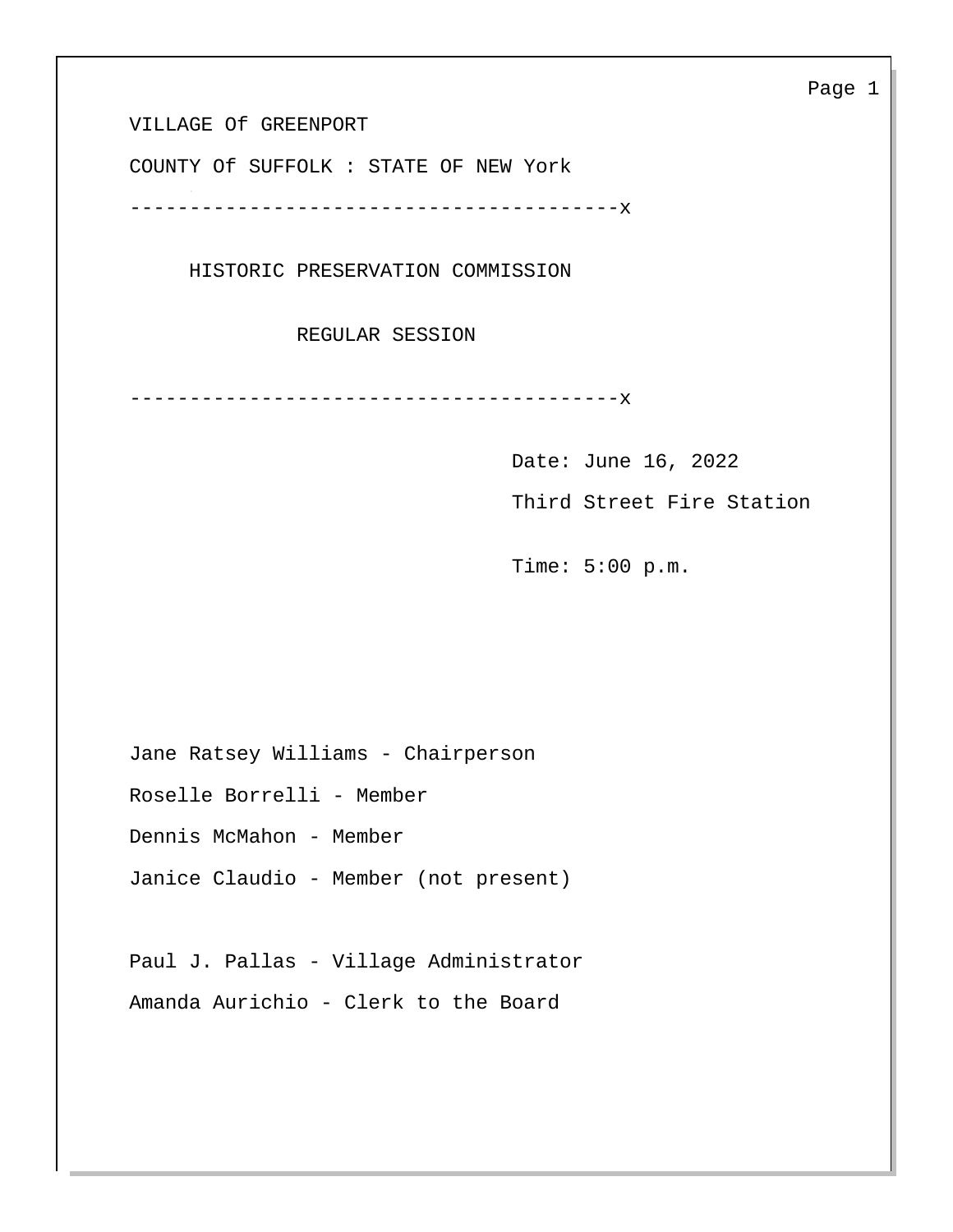|                |             |                                             |      | Page 2 |
|----------------|-------------|---------------------------------------------|------|--------|
| $\mathbf 1$    |             | INDEX                                       |      |        |
| $\overline{2}$ |             |                                             |      |        |
| 3              | <b>ITEM</b> | DESCRIPTION                                 | PAGE |        |
| 4              | 1           | Motion to accept and approve the Minutes    | 4    |        |
| 5              |             | of the May 19, 2022 Regular meeting         |      |        |
| 6              |             |                                             |      |        |
| 7              |             | 2 817 Main Street -                         | 5    |        |
| 8              |             | Applicant: Peter Saitta of SINY Dermatology |      |        |
| $\mathsf 9$    |             |                                             |      |        |
| 10             |             | 3 455 Main Street -                         | 17   |        |
| 11             |             | Applicant: Deborah Schade on behalf of      |      |        |
| 12             |             | Palmer Victoria, LTD                        |      |        |
| 13             |             |                                             |      |        |
| 14             | 4           | 768 Main Street -                           | 19   |        |
| 15             |             | Applicant: Karina Joslin, Roger Joslin      |      |        |
| 16             |             | on behalf of Church of the Holy Trinity     |      |        |
| 17             |             |                                             |      |        |
| 18             |             | 5 Any other Historic business that might    | 35   |        |
| 19             |             | properly come before this Board             |      |        |
| 20             |             |                                             |      |        |
| 21             | 6           | Motion to schedule the next Historic        | 35   |        |
| 22             |             | Preservation Commission Meeting for         |      |        |
| 23             |             | 5:00 p.m. on July 21, 2022                  |      |        |
| 24             |             |                                             |      |        |
| 25             | 7           | Motion to adjourn                           | 35   |        |
|                |             |                                             |      |        |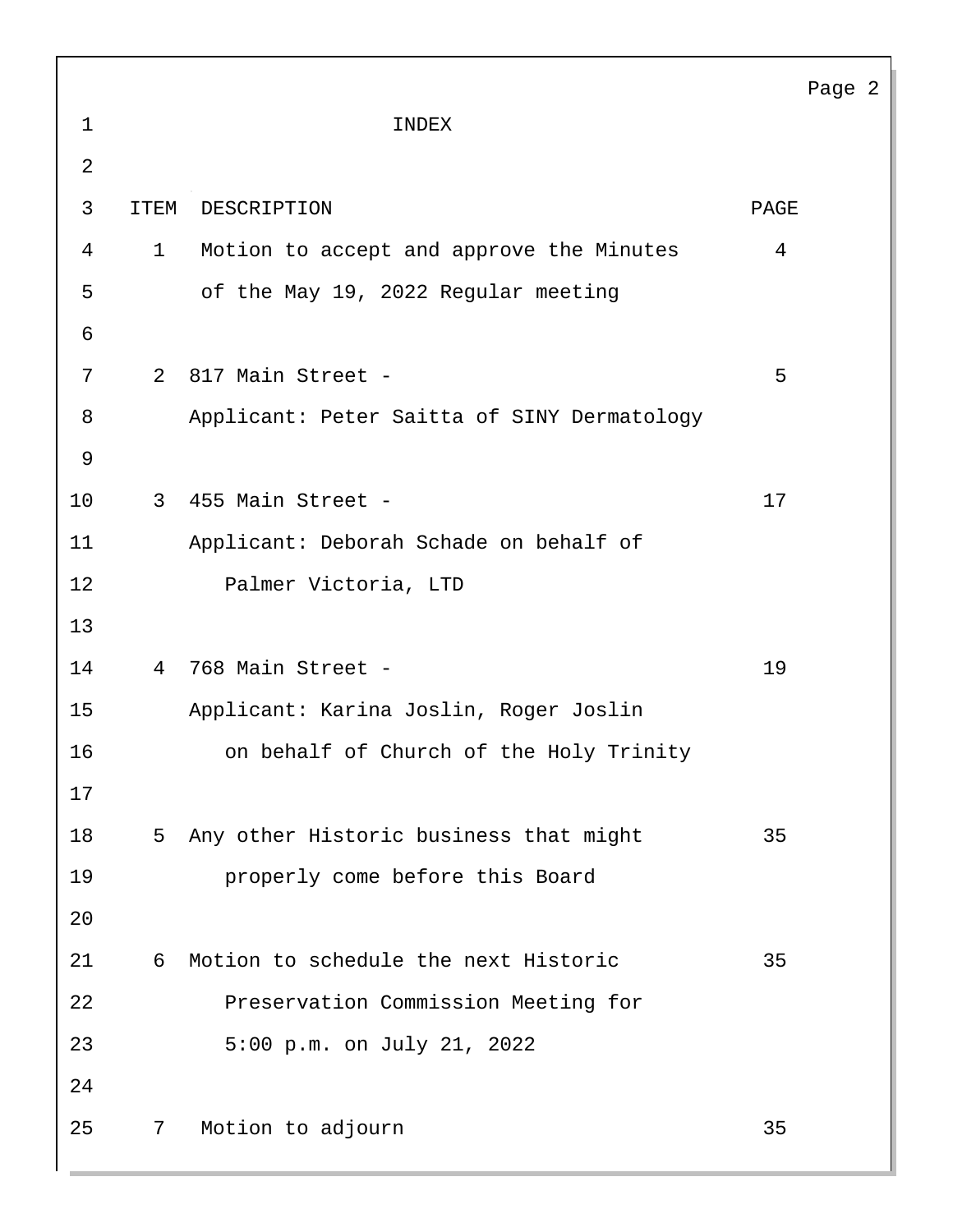1 (Meeting called to order at 5:00 p.m.) 2 CHAIRPERSON WILLIAMS: Good evening. It is 3 5:00 p.m. on June 16th, 2022. Thank you for attending 4 the Village of Greenport Historic Preservation Commission 5 meeting at the Third Street Firehouse. My name is Jane 6 Ratsey Williams and I am the newly appointed chairperson 7 of the Historic Preservation Commission. 8 Would the other members of the Commission please 9 introduce yourselves? 10 MS. BORRELLI: I'm Roselle Borrelli. 11 MR. MCMAHON: Dennis McMahon. 12 CHAIRPERSON WILLIAMS: Thank you. 13 We have a quorum. 14 14 If I may have a moment, it is a great honor 15 for me to follow in the footsteps of Karen Doherty, who 16 served on this board since April 2019 and as chair since 17 2020. Karen's attention to detail and her knowledge of 18 Village Code gave amazing structure to our meeting. 19 It was a passion of hers to preserve the history of this 20 beautiful village and she showed it with every application 21 and hearing that came before her. 22 Along with this change, it is also our pleasure

23 as a board to welcome Janice Claudio, who was appointed 24 by the Commission and the mayor and the Board of Trustees 25 at their May 24th meeting. Janice will fill the opening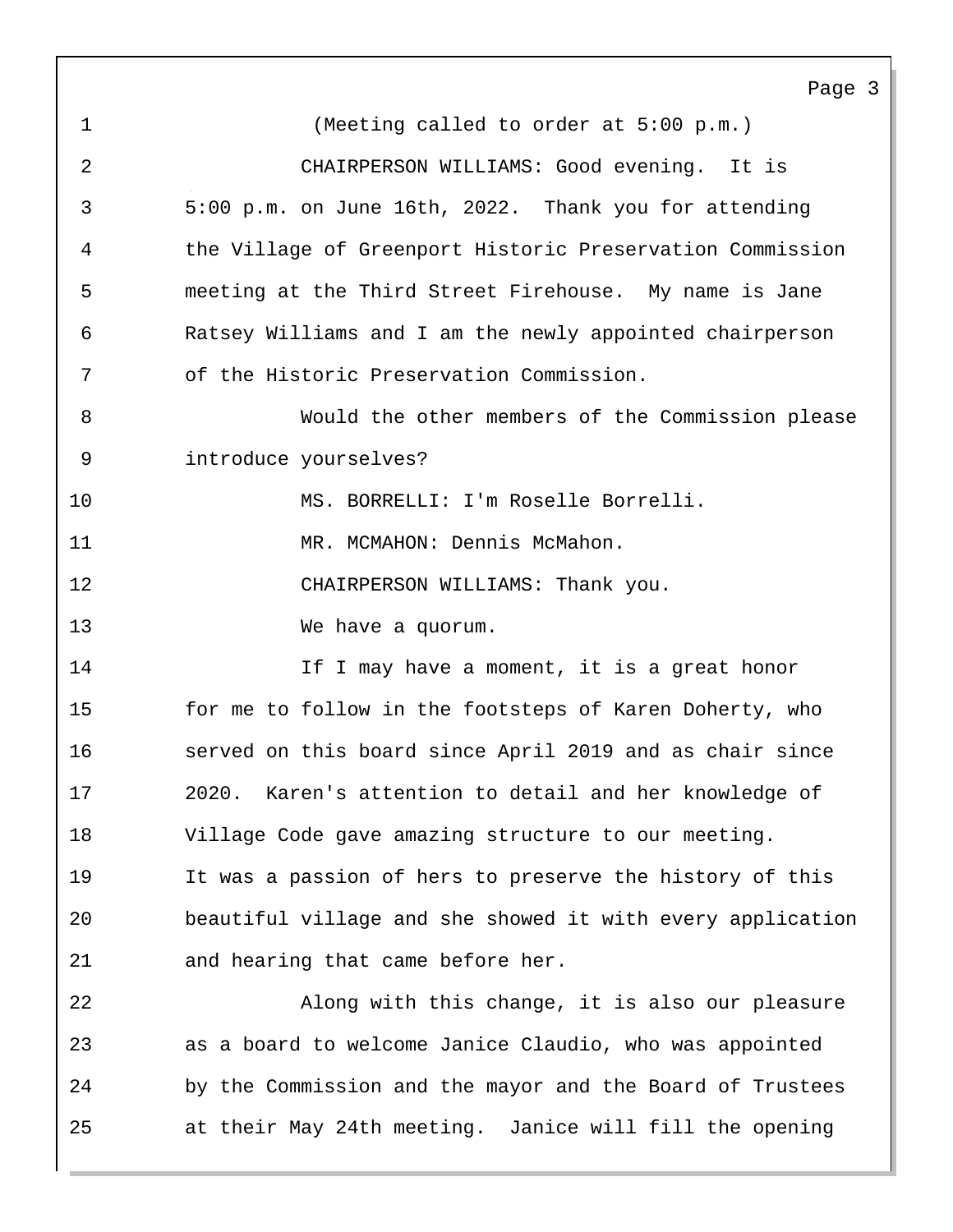1 created by the resignation of Board Member Lori Mei. 2 Lori had served since April 2019 as well on this board. 3 She was an amazing researcher and could organize materials 4 and group thoughts better than most. Lori always spoke 5 concisely and with great respect. Both women set high 6 standards for our board.

7 Greenport has been a treasured home base for 8 both of these women, but now their lives have taken a 9 turn in a new direction and into a new state. We wish 10 both women contentment and great adventures. We will 11 miss both of them as dedicated friends and co-members 12 of this Commission and thank them for all they have 13 taught us.

14 Janice had a long-time previous commitment for 15 this date, so she will be in person at her first meeting 16 in July. I would like them to take the time properly to 17 introduce her. Thank you.

18 Item No. 1 on the agenda: Motion to accept and 19 approve the minutes of the May 19th, 2022 Regular Meeting. 20 Do I hear a second?

21 MEMBER BORRELLI: I'll second.

22 CHAIRPERSON WILLIAMS: All in favor?

23 MEMBER MCMAHON: Aye.

24 MEMBER BORRELLI: Aye.

25 CHAIRPERSON WILLIAMS: Aye. Motion accepted.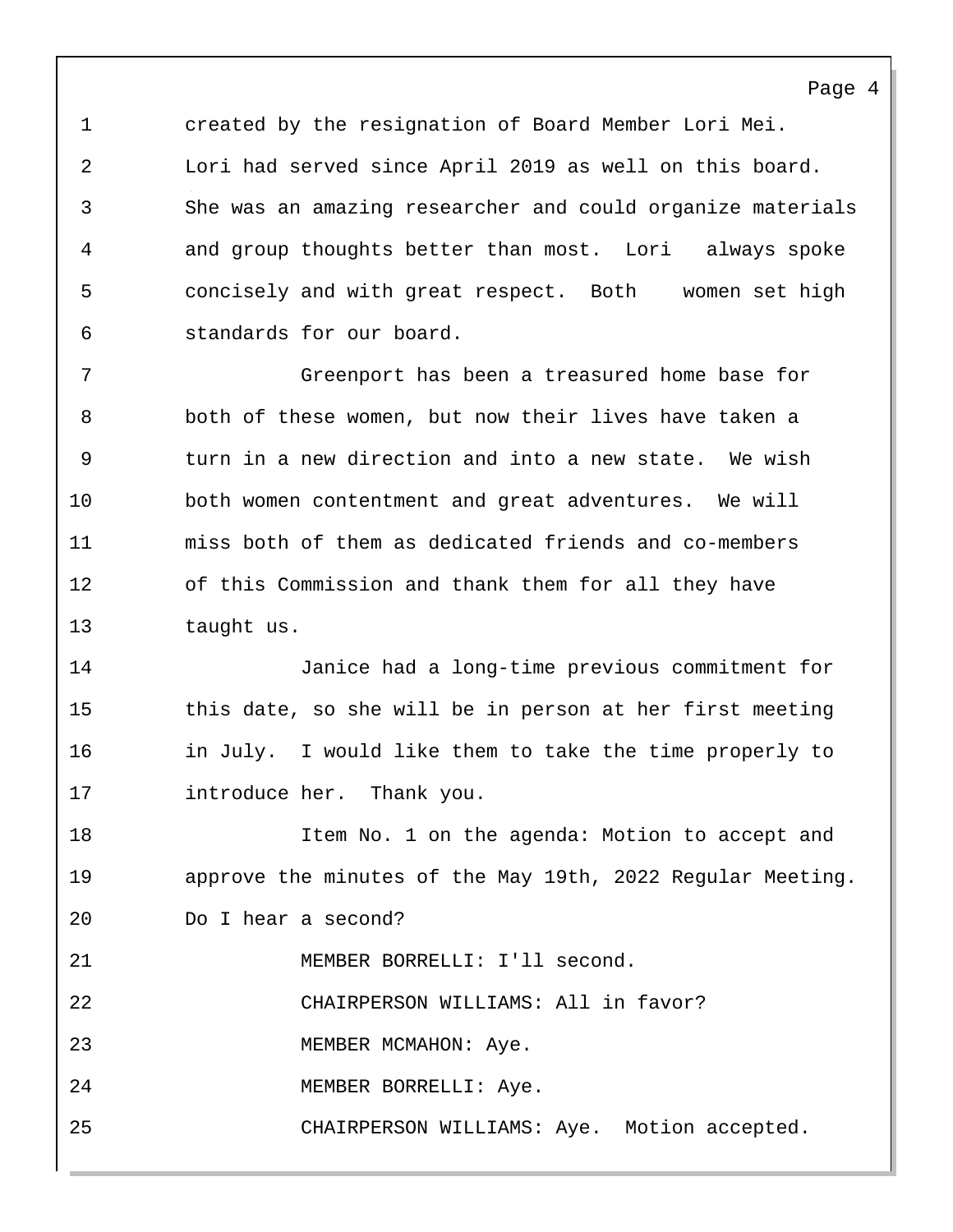Page 5 1 Item No. 2 - 817 Main Street. Discussion and 2 possible motion on the application of Peter Saitta of 3 SINY Dermatology. The applicant seeks approval to add a 4 privacy fence on the southern property line between the 5 rear parking area and the adjacent property. 6 SCTM# 1001-2.-1-25. 7 Is someone present? 8 MS. LAU: Yes. 9 CHAIRPERSON WILLIAMS: Thank you. Could you go 10 to the microphone, please, and introduce yourself with 11 your name and address. 12 MS. LAU: Hi. My name is Olivia Lau. I'm here 13 representing the owner of the property. I represent the 14 architect of record, Heitler Architects. Our address is 15 15 West 36th Street, New York, New York 10018. 16 CHAIRPERSON WILLIAMS: Thank you. 17 MS. LAU: So like you mentioned, Jane, we're 18 here today presenting an additional privacy fence on the 19 property, and this was discussed at the previous Planning 20 Board meeting. So because this is an addition to the 21 appearance of the property, we were asked to come back to 22 the Historic Preservation Commission to get your approval. 23 In addition to this privacy fence, other items 24 that were talked about at the Planning Board meeting 25 were removing a fence at the north property line in order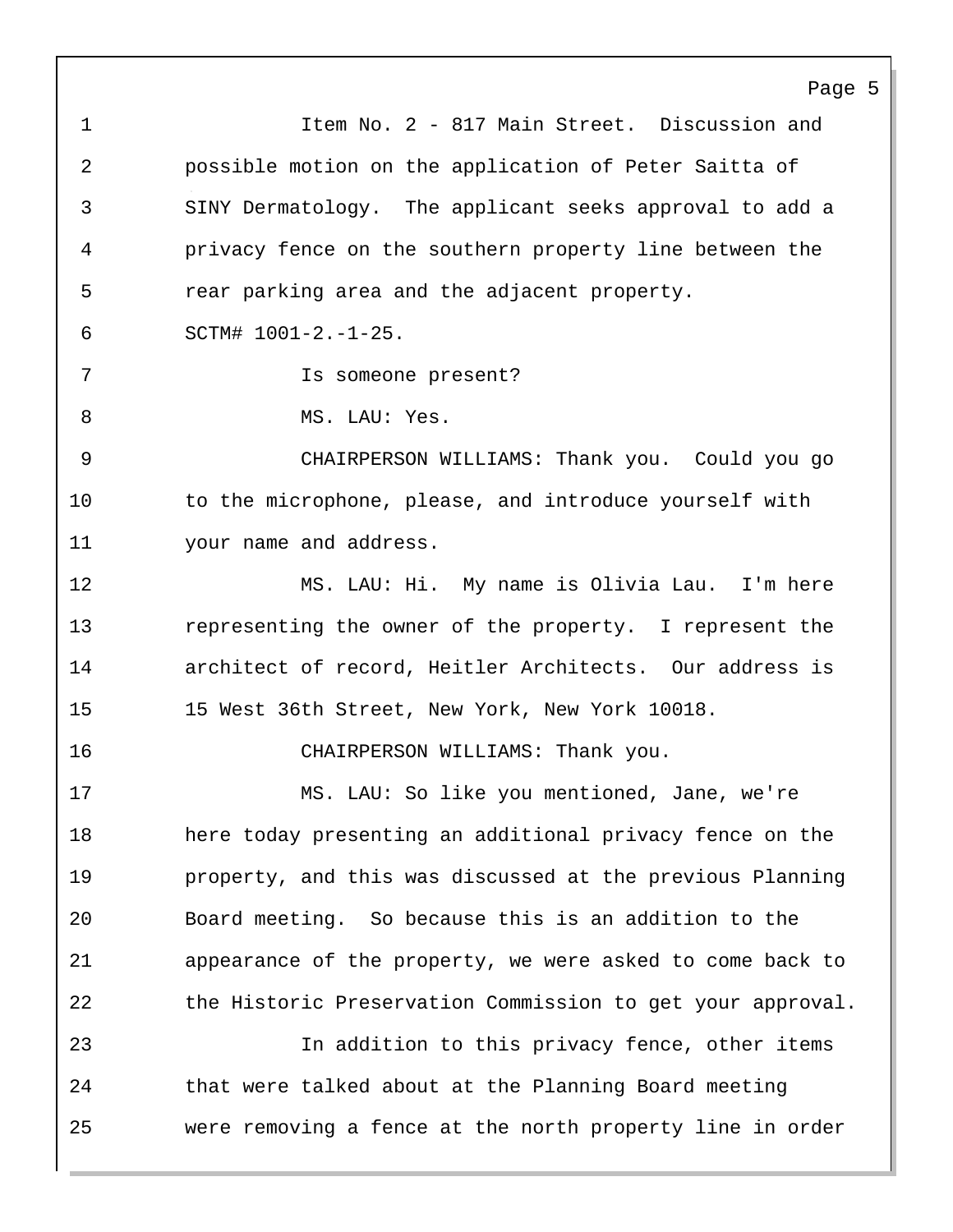1 to keep the existing trees between our property and the 2 adjacent neighbor, as well as adding a sign within our 3 property indicating that there should be no left turn 4 onto Webb Street as people exit out of the rear parking 5 area.

Page 6

6 So we were asked to provide additional 7 documentation at this meeting about the fence. So I 8 have hard copies of the actual application form that was 9 submitted, as well as examples of that fencing that's 10 being proposed, and, for reference, photos of the fence 11 that was already approved by the Historic Preservation 12 Commission at previous meetings, and that fence is going 13 up along the front of the property.

14 And just to let everyone know, we're also 15 continuously updating plans based on comments that we're 16 receiving from the Suffolk County Department of Health 17 Services. So I have the most current plans for you as 18 well. But the pertinent information for your 19 consideration is not being changed on these plans, it's 20 just some information for the Health Department's review. 21 So I can give this out to you guys (handing documents). 22 CHAIRPERSON WILLIAMS: Thank you. 23 Does anyone have any questions? 24 I have a comment. I like the idea of removing 25 the fence so that the trees can grow properly. I think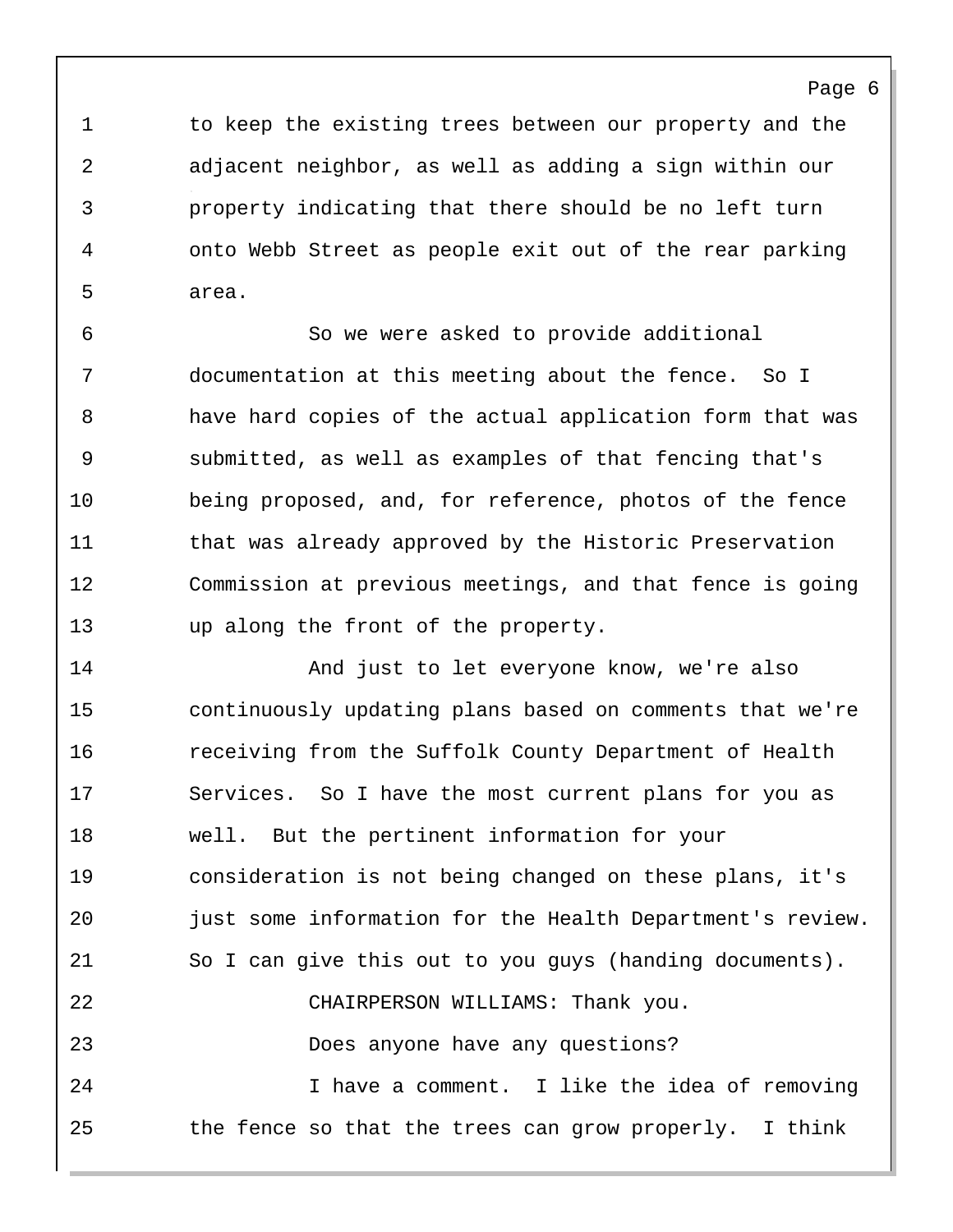Page 7 1 that's a nice idea. But I am a little confused. I 2 thought the application was for the south side fence of 3 the driveway, not the front of the house. 4 MS. LAU: That's correct. The fence that is at 5 the front of the house or that's being proposed for the 6 front of the house is already approved, and that's just 7 in the package so you have a reference as to what that 8 fence will look like. 9 CHAIRPERSON WILLIAMS: Okay, fine. I just wanted 10 to clarify that. 11 Do you have samples of what the sign will look 12 like? 13 MS. LAU: We do have, in the package that you 14 have, a drawing of what that sign will look like. 15 MEMBER MCMAHON: That's pretty rudimentary. 16 CHAIRPERSON WILLIAMS: Perfect. Sorry, I missed 17 that. And that would be put on your property versus on 18 Webb Street? 19 MS. LAU: Correct. The sign will not be visible 20 from outside the property. It's just a sign for people 21 that are exiting the driveway onto the street. 22 CHAIRPERSON WILLIAMS: I think it's a very 23 courteous and a very smart move. 24 MEMBER BORRELLI: I'm wondering. I see so many 25 fences, and I can't exactly remember what we approved.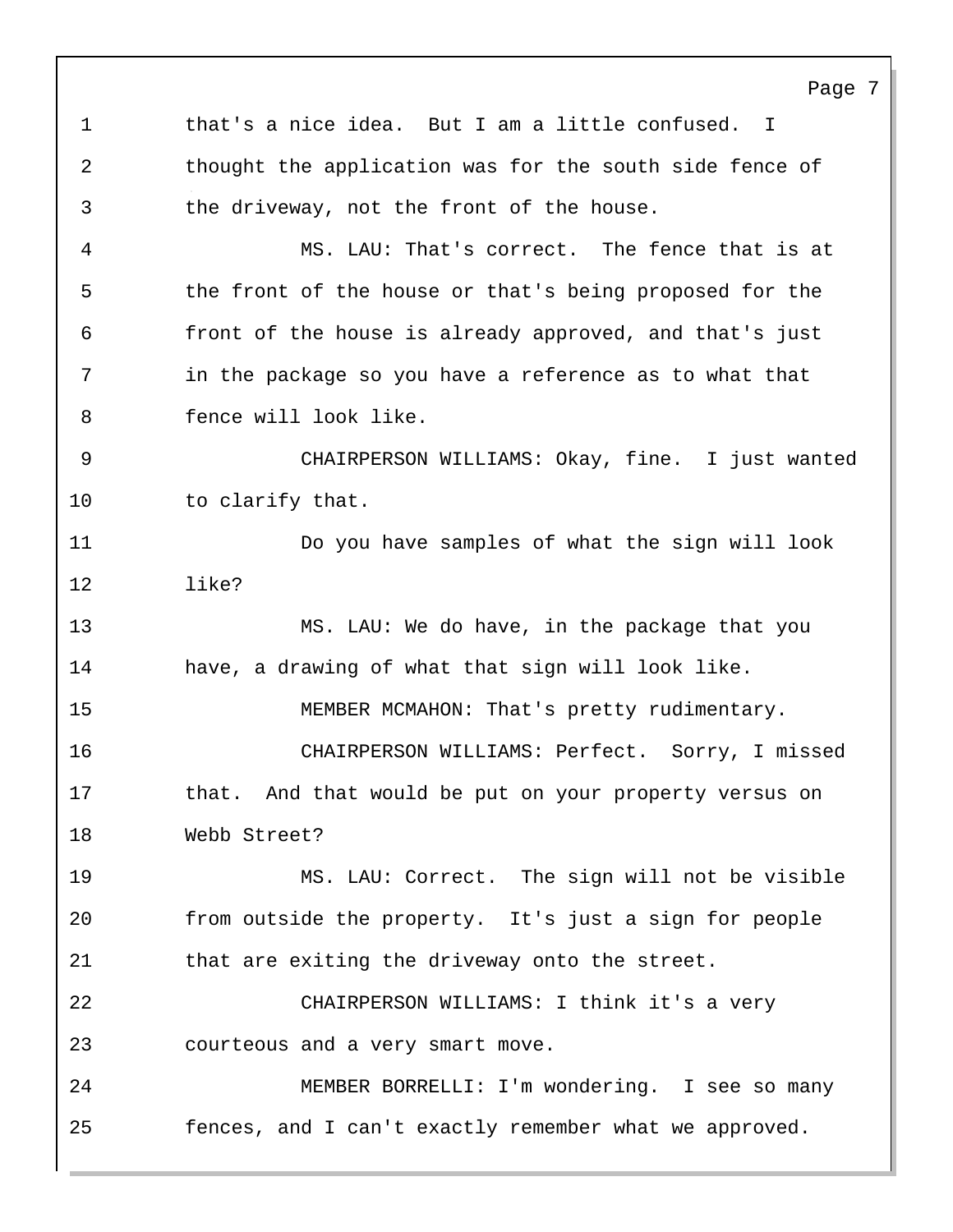Page 8 1 Was it the horse slat fence type looking fence? Was it 2 this one? (Indicating document) 3 MS. LAU: Yes. The slat fence was approved for 4 the front of the house, correct. 5 MEMBER BORRELLI: This one? 6 MS. LAU: Correct. 7 MEMBER BORRELLI: So now the part that we're 8 actually fencing now is in the back? 9 MS. LAU: Correct. 10 MEMBER BORRELLI: And is this that? 11 MS. LAU: Yes, the privacy fence which does not 12 have the open slatting. Because at the Planning Board 13 meeting the neighbor that is adjoining our property 14 raised concern about seeing headlights from the cars in 15 their property. So in order to head that off, we propose 16 either this closed privacy fence or also a brick wall to 17 shield views from the rear parking area. And so we would 18 ask consideration to approve possibly both materials, a 19 brick wall or this privacy fencing. What we want to know 20 is if we do intend to build a six-foot tall brick wall 21 along the southern property line, would that be approved? 22 If not, would this privacy fence be approved instead? 23 CHAIRPERSON WILLIAMS: And the height of the 24 privacy fence -- 25 MS. LAU: Would also be six feet tall.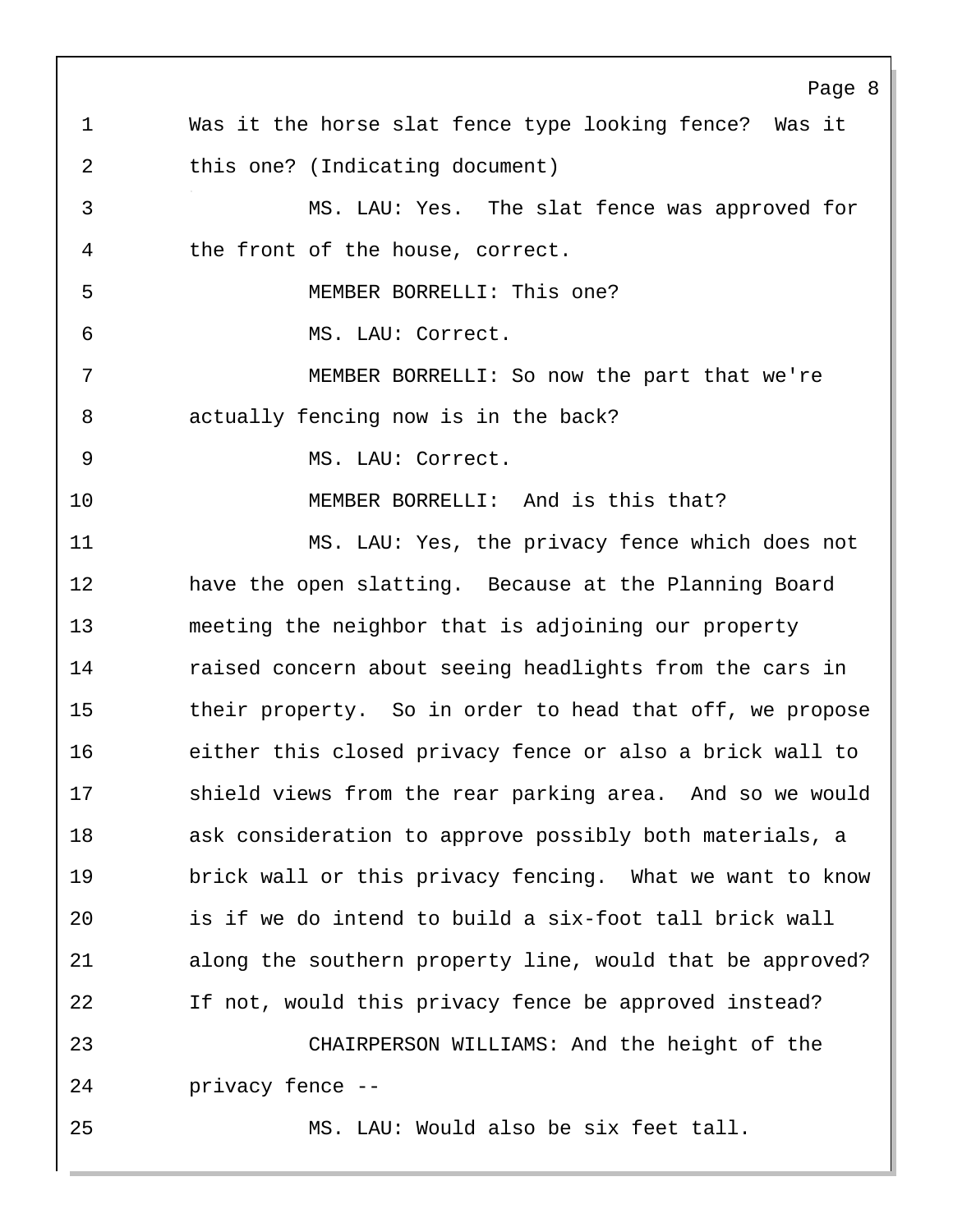Page 9 1 MEMBER MCMAHON: Is that a ZBA issue, a six-foot 2 fence? On what, the rear? 3 MS. LAU: Yes. 4 MEMBER MCMAHON: The rear of the property is fine, 5 I believe. 6 MEMBER BORRELLI: Six feet in the back is okay. 7 CHAIRPERSON WILLIAMS: Paul? 8 MR. PALLAS: Yes, six feet is okay in the back. 9 How far out would it extend? Would it extend 10 all the way to Webb Street? 11 MS. LAU: Correct. The fence would extend to 12 Webb Street, and at Webb Street there is already an 13 existing fence and gate to the driveway. 14 MR. PALLAS: Tentatively, I would say yes, 15 that it would be acceptable from a zoning perspective. I 16 would just need to confirm this corner lot. It's not 17 really a corner lot, though. 18 MS. LAU: That's correct. The corner lot is our 19 neighbor. 20 CHAIRPERSON WILLIAMS: Would that hold true for 21 the privacy fence, the height of it, since it's also six 22 feet? 23 MR. PALLAS: Yeah, right. The maximum is four 24 feet in the front yard. It's six feet everywhere else. 25 So I just have to make sure. I have to look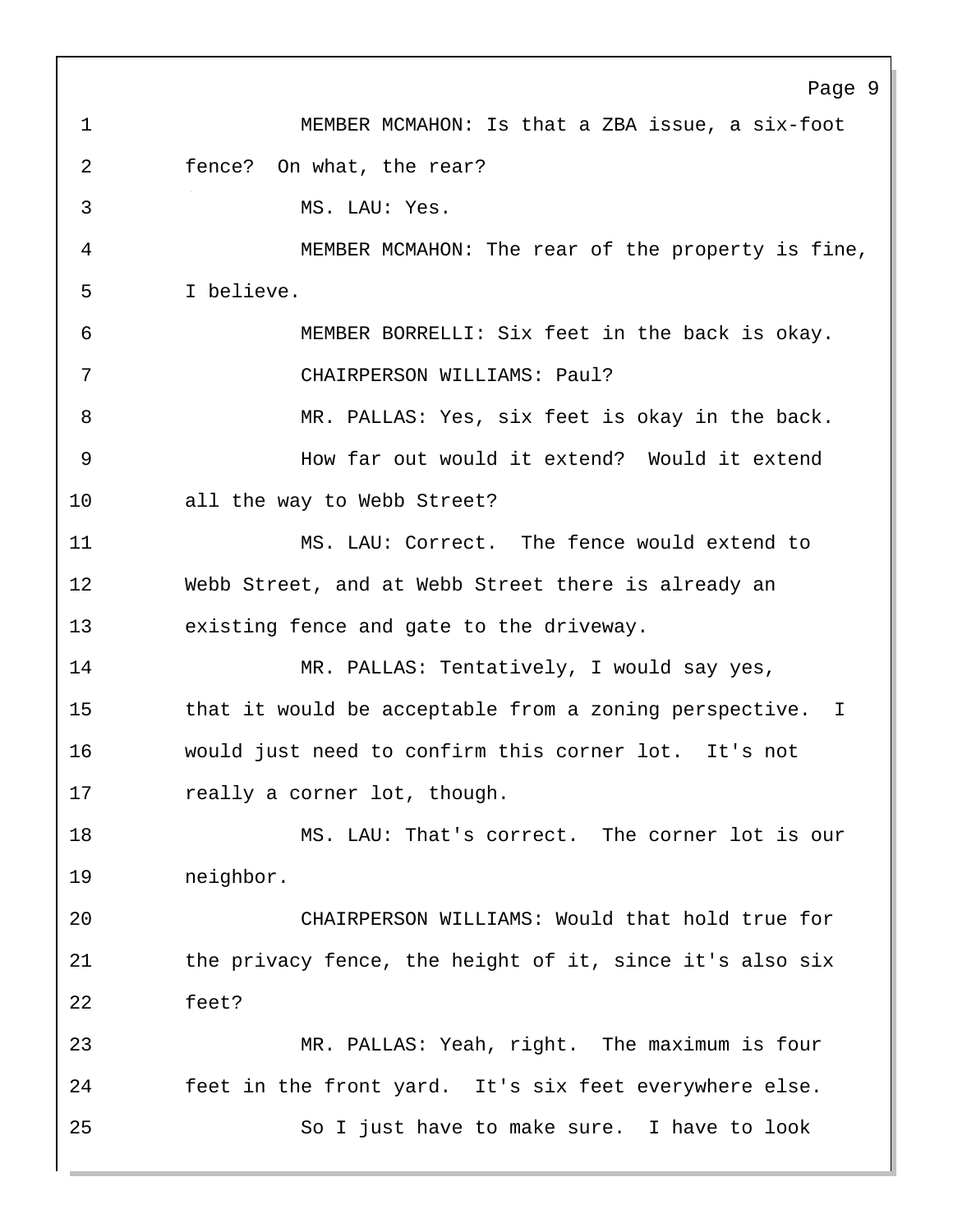1 at the survey and think about whether that particular -- 2 It's like an access road, more than anything else, to 3 the property, whether that qualifies still as a rear 4 yard and not a front yard, because it's Webb Street 5 facing. I'm not quite sure how else I would define it. 6 That's why I'm saying tentatively it should be fine. 7 If not, we would have to figure out where it would have 8 to step down.

Page 10

9 MS. LAU: So, I'm sorry. Just to clarify. 10 The new fence or brick wall that we're proposing is not 11 along Webb Street, it just ties into the existing fence.

12 MR. PALLAS: It's perpendicular, I am aware. 13 MEMBER BORRELLI: I have a question. So I 14 have this drawing over here and I'm wondering if you 15 could -- You're talking about that like access road 16 that's gonna hit Webb that you're doing a privacy fence 17 here for, or are you talking about doing it through the 18 entire backyard?

19 MS. LAU: The privacy fence will be here 20 (indicating) So if you go to the next sheet --

21 MEMBER BORRELLI: So I've got a clear visual of 22 what I'm talking about here?

23 MS. LAU: Yes. This privacy fence will start 24 from where this post is and then extend along -- 25 CHAIRPERSON WILLIAMS: The cemetery is here.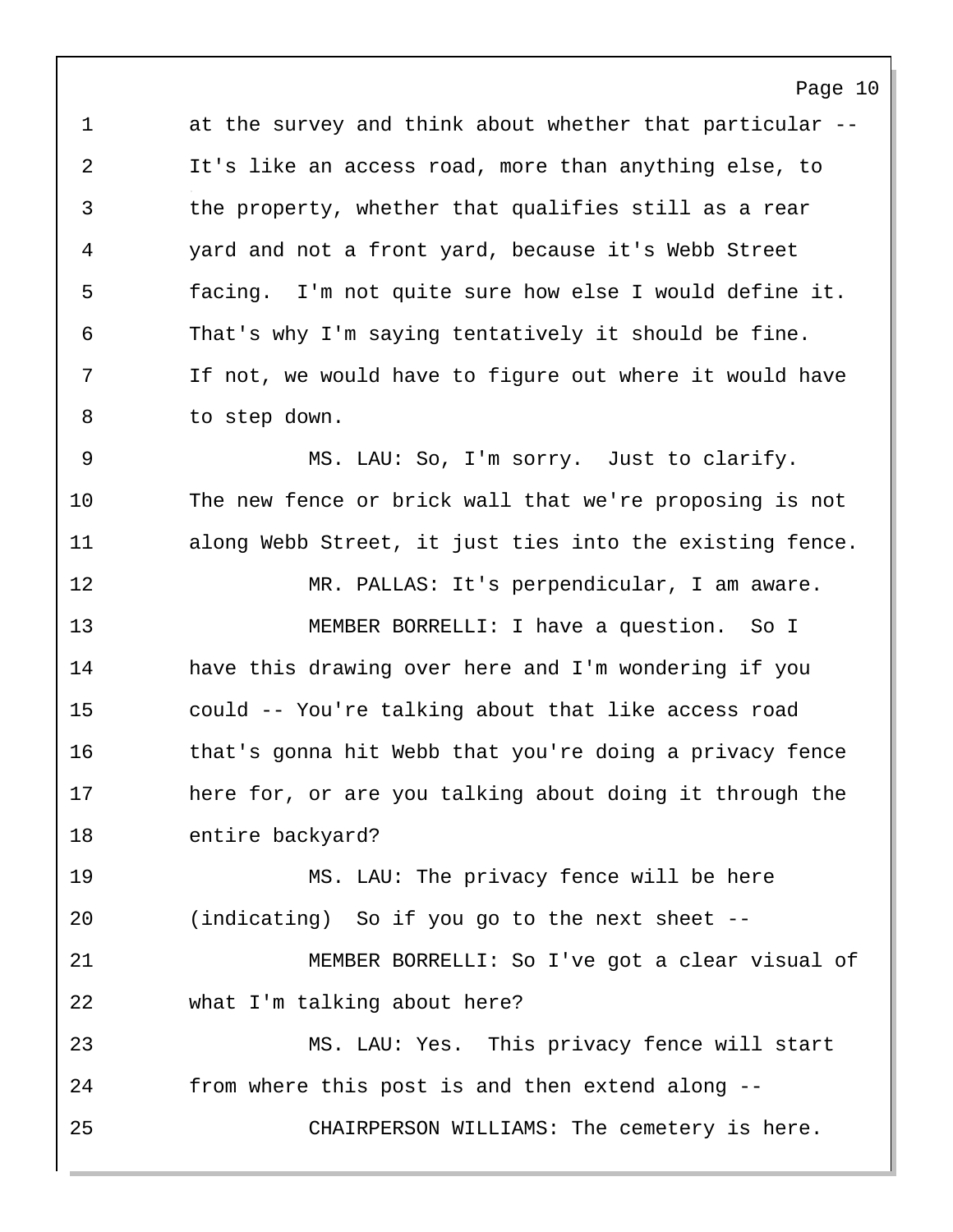1 MEMBER BORRELLI: So then on this side are you 2 putting in -- Where are you taking down a fence? I'm 3 getting confused.

4 MS. LAU: So along this north property line are 5 existing trees, and so we had originally proposed a fence 6 along this property line. But, because we want to keep 7 the trees, we are now proposing to eliminate that fence. 8 MEMBER BORRELLI: Okay, so there's no fencing 9 here. So then the fencing starts about here, right?

10 MS. LAU: Correct.

11 MEMBER BORRELLI: Which is their garage that's 12 back there, this little house back there. So that's 13 starting here and it's coming down here and it's going up 14 to Webb?

15 MS. LAU: Correct. And this was in response to 16 our neighbor's concern about seeing the cars from their 17 property.

18 MEMBER BORRELLI: Okay, great.

19 MEMBER MCMAHON: Is there any reason why you 20 would consider a brick wall? Where did brick come into 21 the thought process?

22 MS. LAU: So the owner of the property, Peter 23 Saitta, has a preference for a brick wall, just the 24 aesthetics of it, and the security concerns as well. 25 So that's why we're asking that to also be considered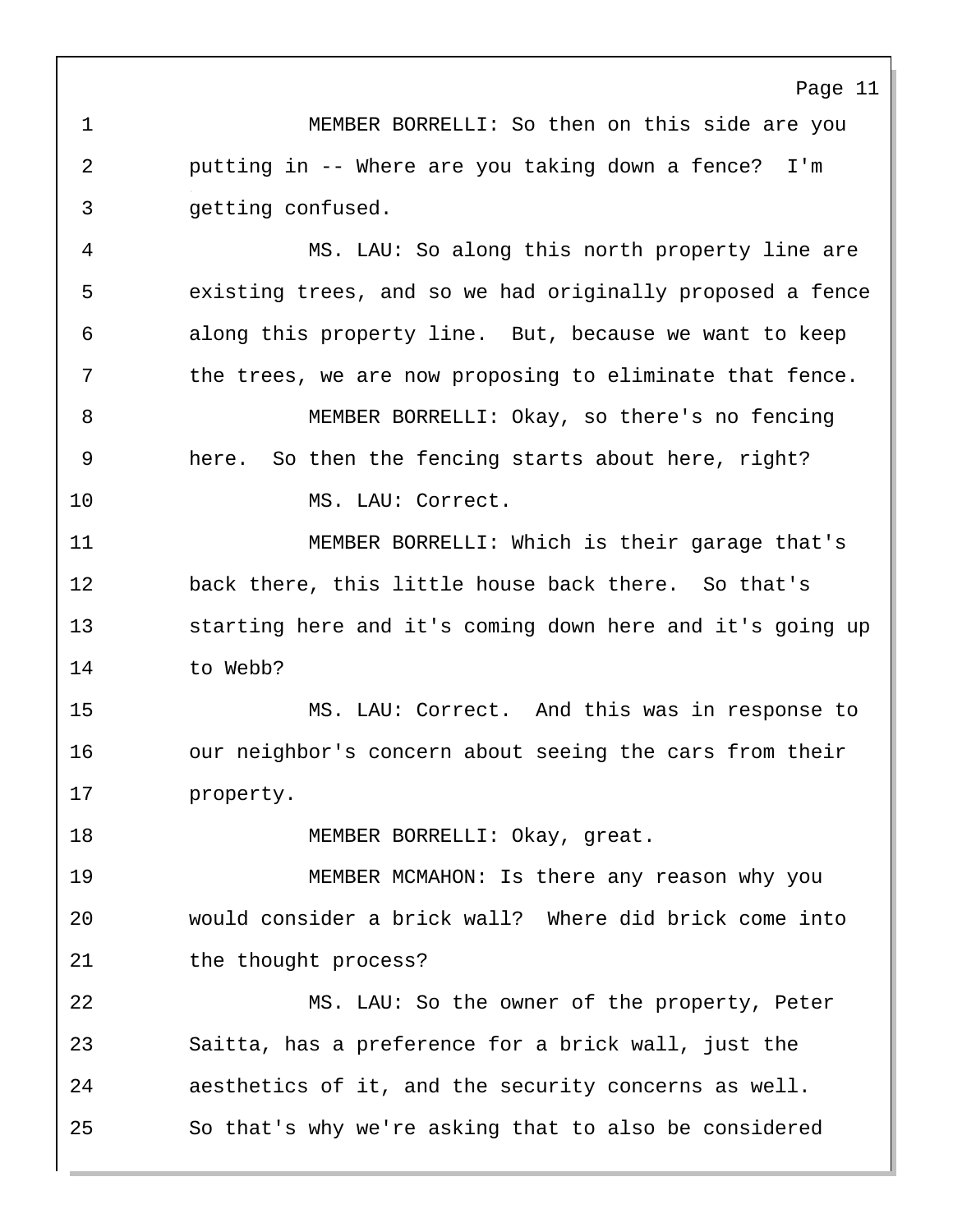Page 12 1 and approved. And then, once we get the approval, we can 2 decide if we want to proceed with the brick wall or with 3 the privacy fencing. 4 CHAIRPERSON WILLIAMS: I can see the concern for 5 the neighbor. 6 MEMBER MCMAHON: I do, too. 7 CHAIRPERSON WILLIAMS: It's awfully close to his 8 house, the backyard of his house. 9 MEMBER MCMAHON: Well, they're requesting it, 10 so -- 11 MS. LAU: Yes, this is a neighbor request. 12 MEMBER BORRELLI: I'm just wondering, though. 13 I don't even know about historically speaking. I'm 14 not sure. But how is a brick -- It's gonna look almost 15 fortress-like. I'm wondering, how is a brick wall 16 gonna come off of Webb Street? You're going to see one 17 side of a brick wall and it's gonna come in at an angle 18 and go halfway down the back yard. It's a little 19 odd-looking to me, as if you're bricking in -- I don't 20 know. I think a regular fence is something that most 21 everyone is used to seeing, you know, and something that 22 follows more along in the pattern of what Greenport is, 23 pretty much. 24 I don't think I've ever seen a brick wall used

25 in Greenport anywhere. I'm trying to think, but --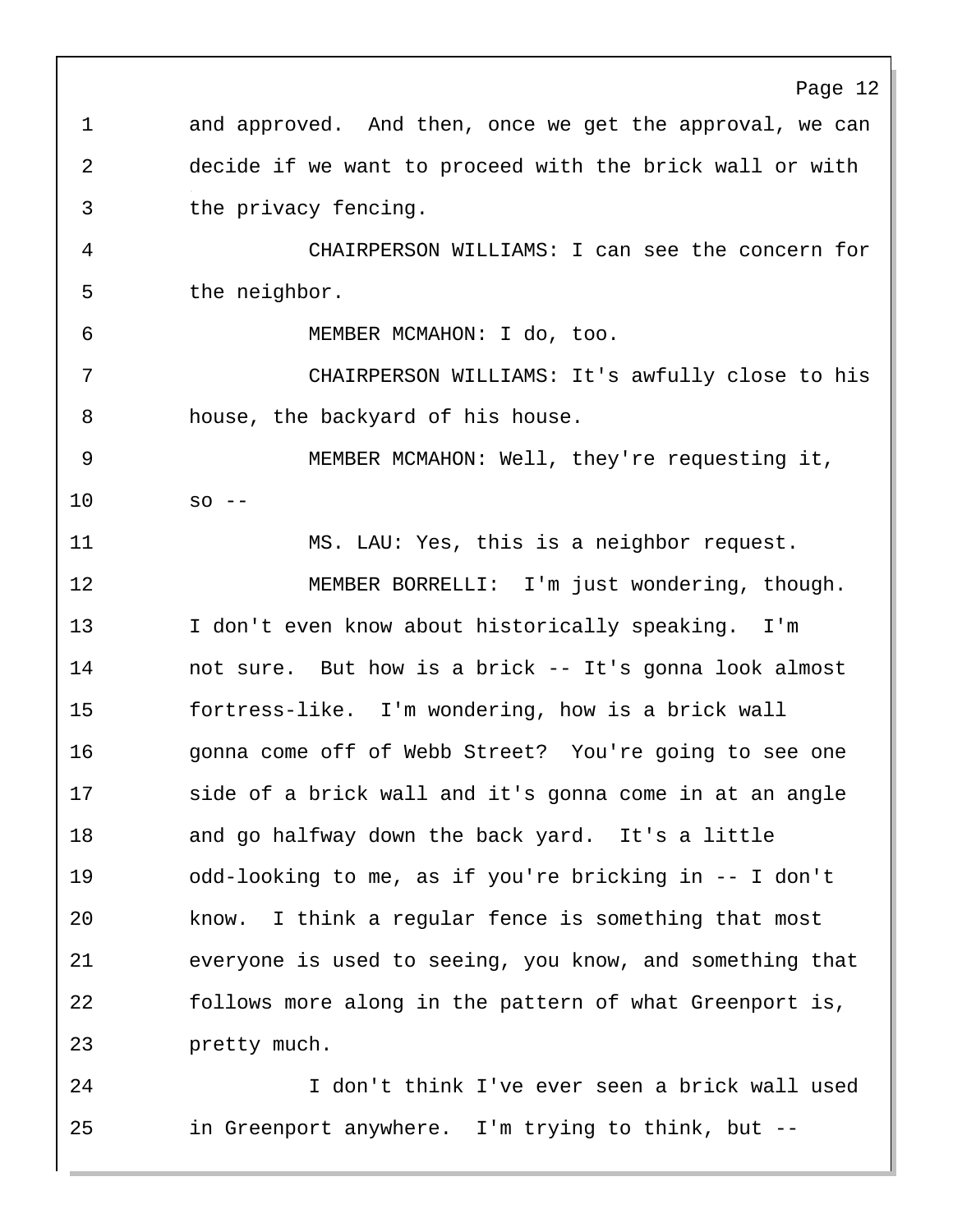Page 13 1 MEMBER MCMAHON: A combination of brick or stone 2 and -- 3 MEMBER BORRELLI: A six-foot high brick wall? 4 MEMBER MCMAHON: It's very close, very close. 5 I think one of the things that we try to do 6 and was a part of prior meetings was to take a look at 7 what is in the neighborhood in regard to fencing and try 8 to emulate or at least try to bring in the same kind of 9 feel. Brick might have a little bit more of a -- I mean 10 brick can be beautiful, I mean it can be patterns and 11 inlaid. But I have a feeling that a wood fence might be 12 a little more appropriate, and certainly a lot cheaper, 13 just speaking from a contractor's point of view.

14 CHAIRPERSON WILLIAMS: Would the neighbor consider 15 trees as fencing?

16 MS. LAU: So there is existing hedges and some 17 trees between our property and the neighbors, but their 18 concern is the headlights from the cars that can shine 19 through the trees and hedges.

20 MR. PALLAS: If I may, I just want to confirm 21 that what was presented here as a requirement by the 22 Planning Board is accurate. The Planning Board did 23 require, as part of their site plan approval, as a result 24 of a hearing, a solid privacy fence.

25 CHAIRPERSON WILLIAMS: At that height?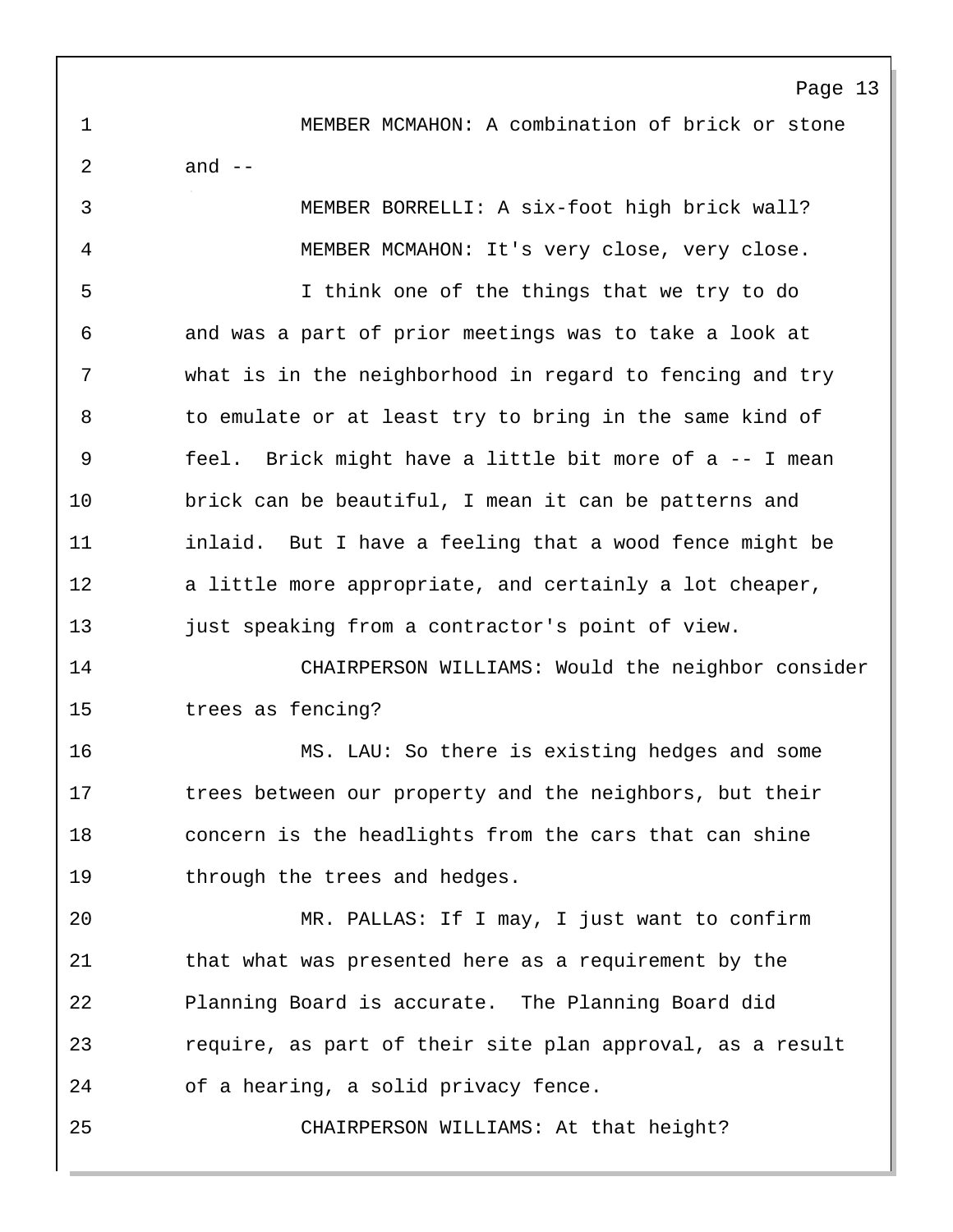Page 14 1 MR. PALLAS: At that height, yes. 2 CHAIRPERSON WILLIAMS: Okay, if they approved it. 3 MR. PALLAS: That's only the physical nature of 4 it and the height. The aesthetics of it is entirely -- 5 CHAIRPERSON WILLIAMS: I'd like to propose that -- 6 I certainly understand that a brick wall would take care 7 of all these concerns. But, as Roselle said, I can't 8 think of another hybrid wall in all of Greenport. And, 9 oddly, we have a brick company here for a very long time. 10 And, as a matter of fact, I think there are only three 11 brick houses. So I would be in favor of a wooden fence 12 for privacy. I think it would give the neighbors privacy. 13 It would be more attractive from their backyard, rather 14 than just looking at stonework. 15 MEMBER MCMAHON: Yeah, I have to say the feel 16 is a little -- 17 CHAIRPERSON WILLIAMS: More in keeping. 18 MEMBER MCMAHON: More in keeping. 19 MEMBER BORRELLI: And I think more in keeping 20 with Greenport. Brick walkways, brick used in decorative 21 patterns, that's great, you know. Like we said, we've 22 had SAGE brick. For hundreds of years, well, at least a 23 hundred and sixty something years we've had Brick Cove 24 Marina. So we do brick. But we don't do six-foot tall, 25 I don't think, brick walls to separate neighbors. You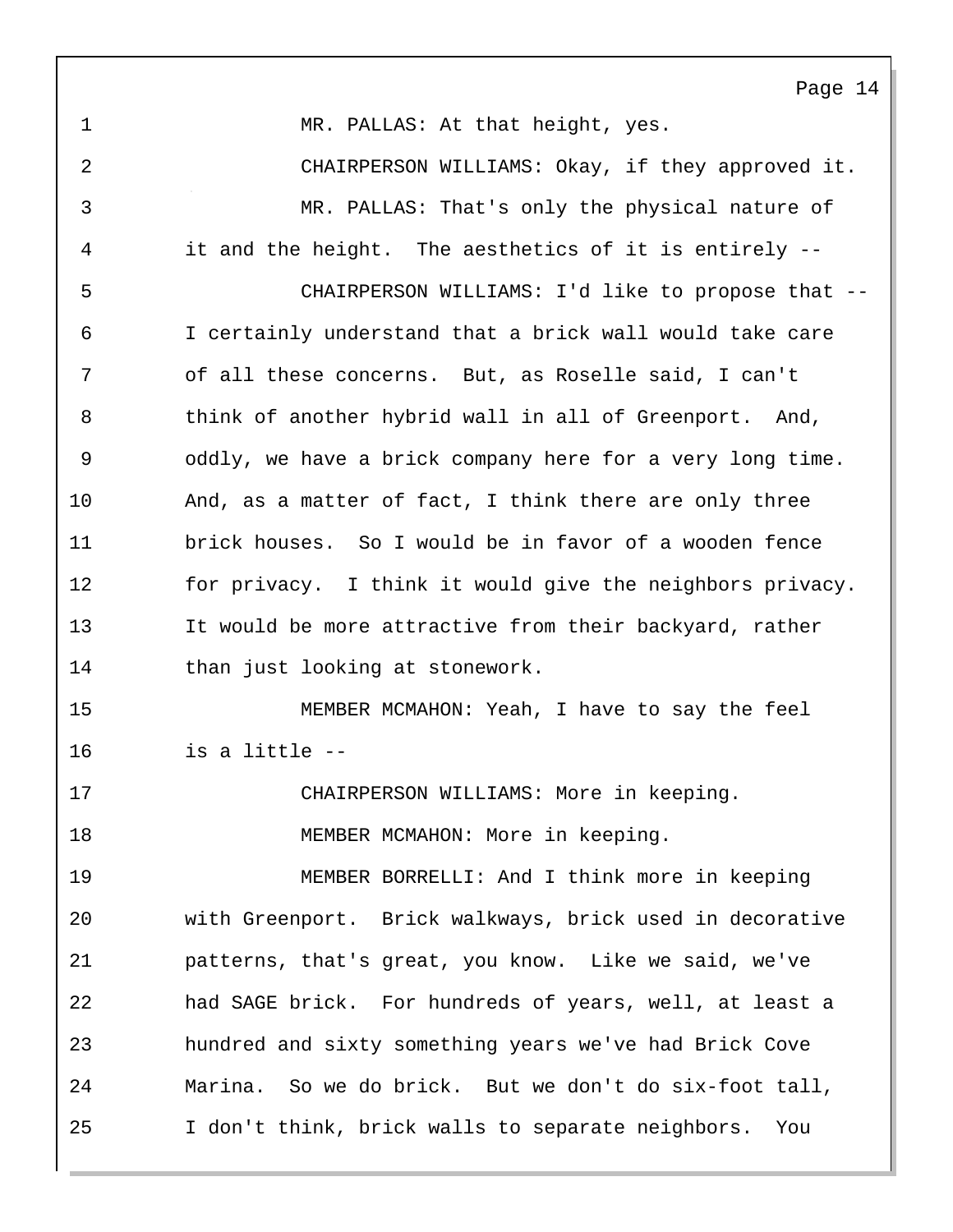1 know? So --

| $\sqrt{2}$ | And the fence that you were going to do in                 |
|------------|------------------------------------------------------------|
| 3          | the front was not wood but it was some brand new           |
| 4          | beautiful -- if I remember correctly. So I am all in       |
| 5          | favor of continuing that. Even though it's not slats, it   |
| 6          | would be more solid, but I'm sure that would be beautiful. |
| 7          | MS. LAU: Yes, that's right. So the privacy                 |
| 8          | fence that we're proposing will be the same material as    |
| 9          | the slatted fence at the front of the property. And this   |
| 10         | material is an engineered vinyl that looks and feels like  |
| 11         | real wood, but it has extremely long durabilitY and very   |
| 12         | easy to maintain.                                          |
| 13         | MEMBER BORRELLI: It didn't look like plastic,              |
| 14         | which is something that $-$ -                              |
| 15         | MEMBER MCMAHON: It's a composite, which we                 |
| 16         | approve of most of the time, composite products.           |
| 17         | CHAIRPERSON WILLIAMS: I believe all three of us            |
| 18         | agree that the look of this fence is much more             |
| 19         | characteristic, and I think the neighbors would appreciate |
| 20         | it, and I think would add to the line of the driveway as   |
| 21         | well. All right?                                           |
| 22         | MS. LAU: And then the other items that were on             |
| 23         | the application, such as removing the proposed fence on    |
| 24         | the north property line and installing the No Left Turn    |
| 25         | sign, those also --                                        |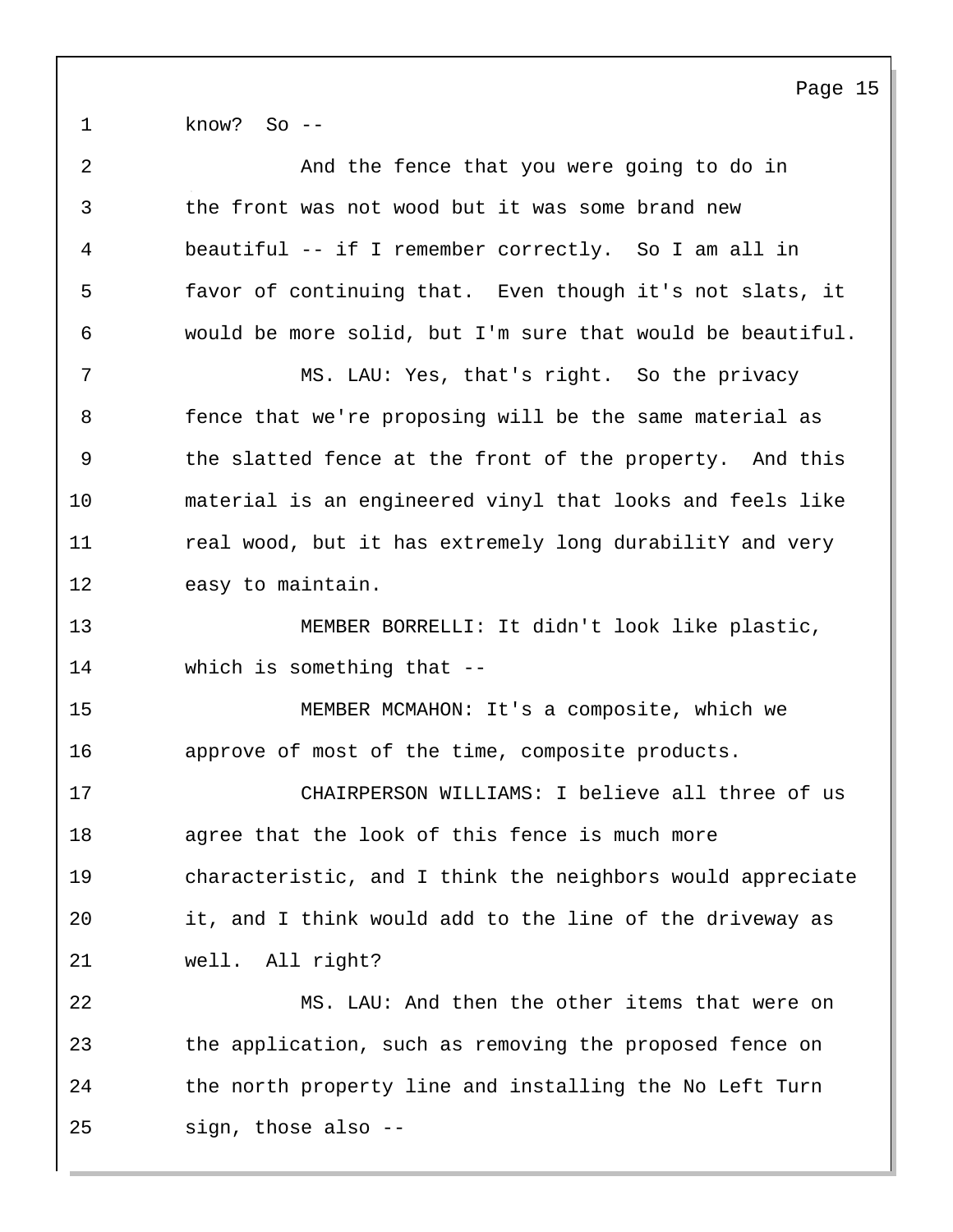1 MEMBER BORRELLI: I think the No Left Turn is 2 perfect because most people don't know that Webb is a 3 one-way, and you don't want to cause confusion as they 4 pull out. I think that's perfect.

Page 16

5 MEMBER MCMAHON: And removal of the fence as 6 well is all good, I think that is perfect.

7 CHAIRPERSON WILLIAMS: All right. So I'd like 8 to put it out for a vote by the board for three things: 9 The No Left Turn sign, that will be on the owner's 10 property. And thank you for that. It's a nice courtesy. 11 We also believe that taking down the fence and letting 12 the trees be the border is a lovely idea, it will make 13 the trees grow better and be much more natural. And, 14 instead of a brick wall, we approve a wooden or composite 15 fence as you presented in other plans.

16 Is there a vote, please?

17 MEMBER BORRELLI: I'll second that.

18 CHAIRPERSON WILLIAMS: All those in favor?

19 MEMBER MCMAHON: Aye.

20 MEMBER BORRELLI: Aye.

21 CHAIRPERSON WILLIAMS: Aye.

22 Motion passed. Thank you.

23 MS. LAU: Thank you very much for your time. 24 CHAIRPERSON WILLIAMS: In the 1970s there was 25 a group here called the Cultural Resource Center, and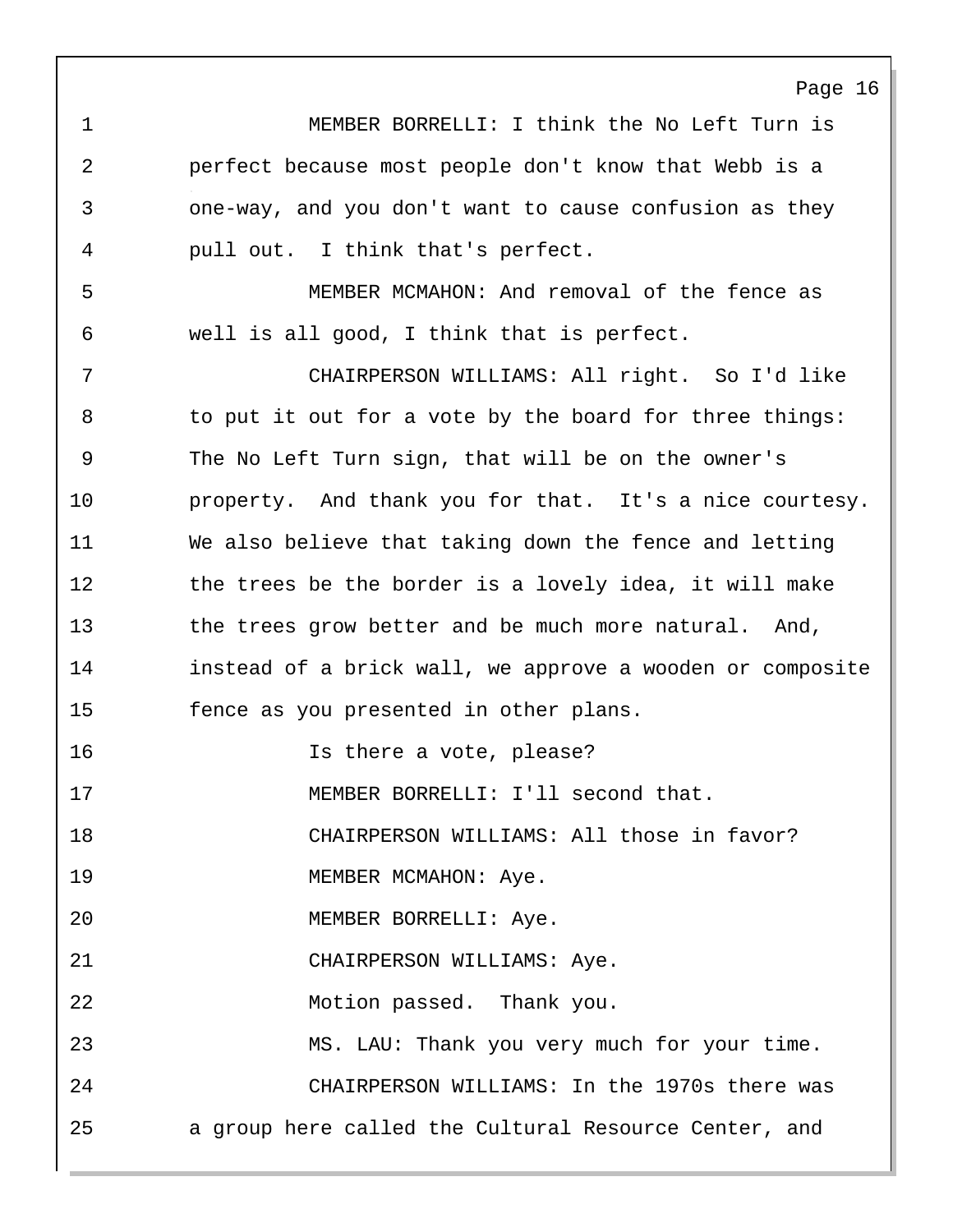Page 17 1 they went around door-to-door and did research on houses. 2 It was called the Fordham House then. (Handing document) 3 I thought you might be interested in that. 4 MS. LAU: Yes. Thank you. 5 CHAIRPERSON WILLIAMS: The next item is 6 Item No. 3 - 455 Main Street. Discussion and possible 7 motion on the application of Deborah Schade on behalf of 8 Palmer Victoria, LTD. The applicant seeks approval to 9 paint the exterior of the building with Benjamin Moore 10 Alpine White, an example of which has been provided. 11 This is SCTM# 1001-4.-7-19. Is anyone here representing 12 them? 13 My concern, which I would like to discuss with 14 the board, is the color I certainly approve of. It's the 15 exact color the building is now. But the application 16 does not indicate whether it is for the barn in the rear 17 of the property or for the main house. I think that needs 18 to be clarified. We approve of the color, I believe. 19 MEMBER BORRELLI: Yes, we do. 20 CHAIRPERSON WILLIAMS: All three of us, for 21 either building? 22 MEMBER MCMAHON: I would agree, yes. 23 CHAIRPERSON WILLIAMS: So I would like to vote 24 on that with a stipulation, then. We accept the motion 25 of the application of Deborah Schade, 455 Main Street,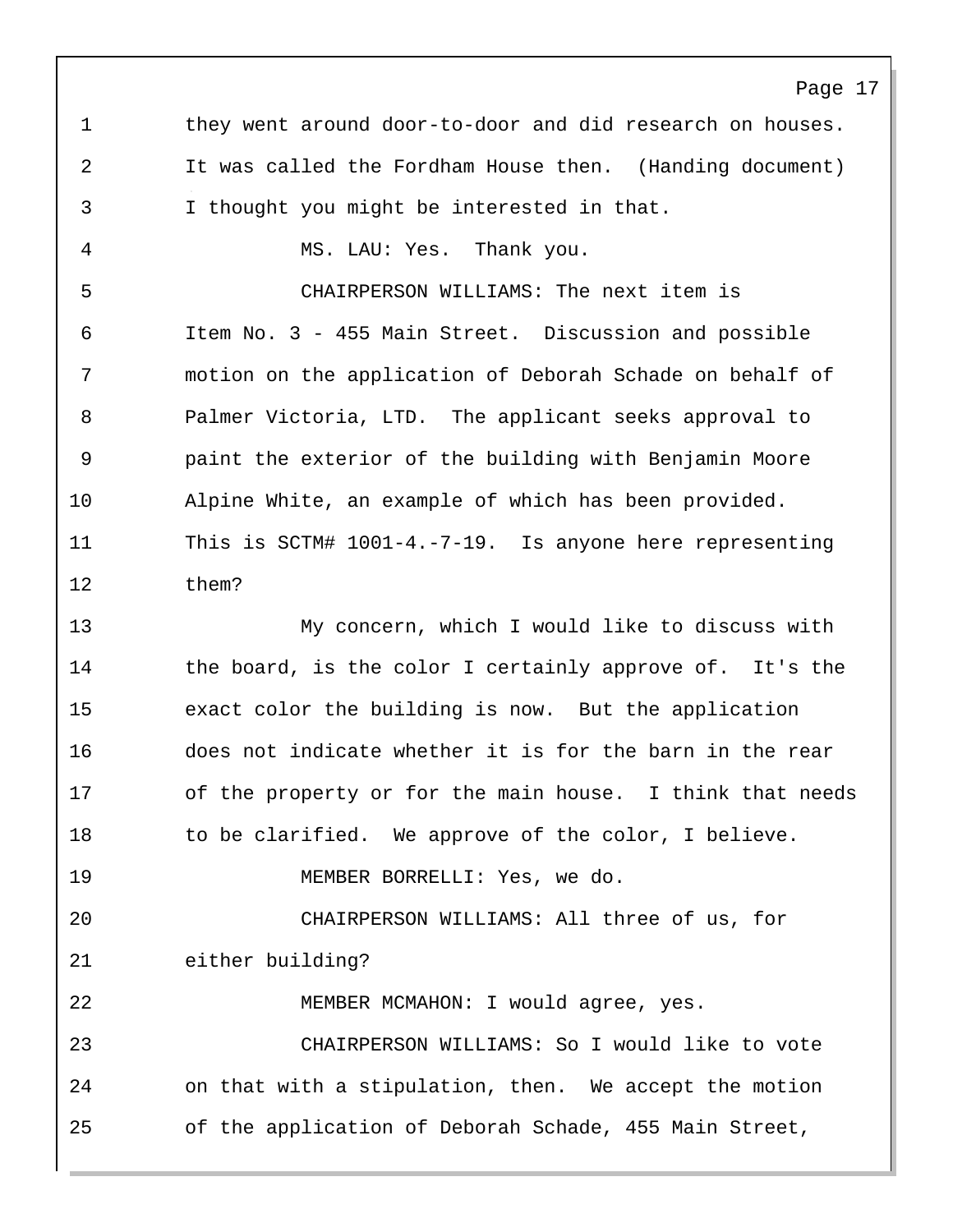1 to paint the exterior of the building on the property 2 with Benjamin Moore Alpine White. We would like it 3 indicated that we accept this for either building on the 4 property. 5 We'd like to set a restriction. Paul? 6 MR. PALLAS: It would just be the standard 7 condition, that any other work would require them to 8 come back to the Historic Preservation Commission for 9 approval. 10 CHAIRPERSON WILLIAMS: Thank you. 11 So we'd like to add a stipulation that if any 12 other work is being done, such as painting the shutters, 13 the front door or any trim, that they come back to the 14 Commission with samples of those paints. 15 May I take a vote, please? I'd like to make a 16 motion to vote on this proposal. 17 MEMBER BORRELLI: I'll second it. 18 CHAIRPERSON WILLIAMS: All in favor? 19 MEMBER MCMAHON: Aye. 20 MEMBER BORRELLI: Aye. 21 CHAIRPERSON WILLIAMS: Aye. 22 Motion passed. Thank you. 23 Item No. 4 - 768 Main Street. Discussion of 24 possible motion on the application of Karina Joslin on 25 behalf of the Church of the Holy Trinity. The applicant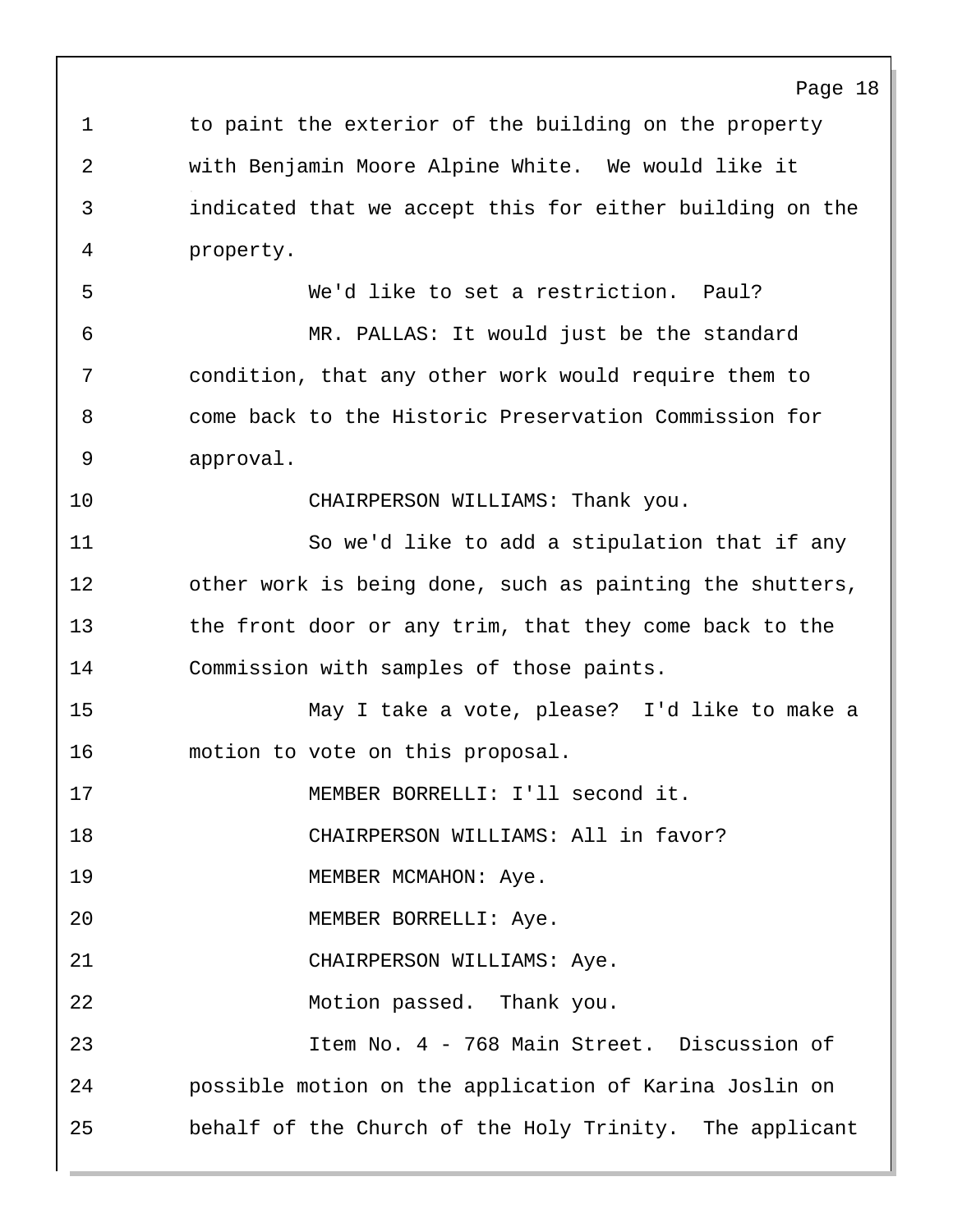1 seeks approval to perform various exterior improvements 2 as per the attached Project Detail. And I might add, 3 it is very detailed. SCTM# 1001-2-3-5.

4 I open this up for discussion. Is there 5 anybody here? Peter, you're representing them? Would 6 you stand, please, and go to the microphone and tell 7 us your address.

8 MR. CLARKE: Hello. How are you all?

9 My name is Peter Clarke, C-l-a-r-k-e, and I 10 live at 806 Main Street. However, I am not here as a 11 Village resident. I'm here as a member of the church. 12 And I'm also not here on behalf of the Board of Trustees. 13 CHAIRPERSON WILLIAMS: Understood.

14 MR. CLARKE: I volunteered for a subcommittee 15 with Karina, and another Village resident, Cynthia Brennan, 16 who lives on First Street, and we formed a garden committee 17 for Holy Trinity Church. I'm very sorry that Karina and 18 Roger can't be here today, unfortunately. And, for the 19 record, the last name is correctly spelled J-o-s-l-i-n.

20 CHAIRPERSON WILLIAMS: Thank you. So noted. 21 MR. CLARKE: A little bit of background. This 22 property has been in the Village a very, very long time 23 and is a historic pillar of the Village. The neglect to 24 it was significant for some time. And I'm going to say 25 that with the -- it's not called the installation. At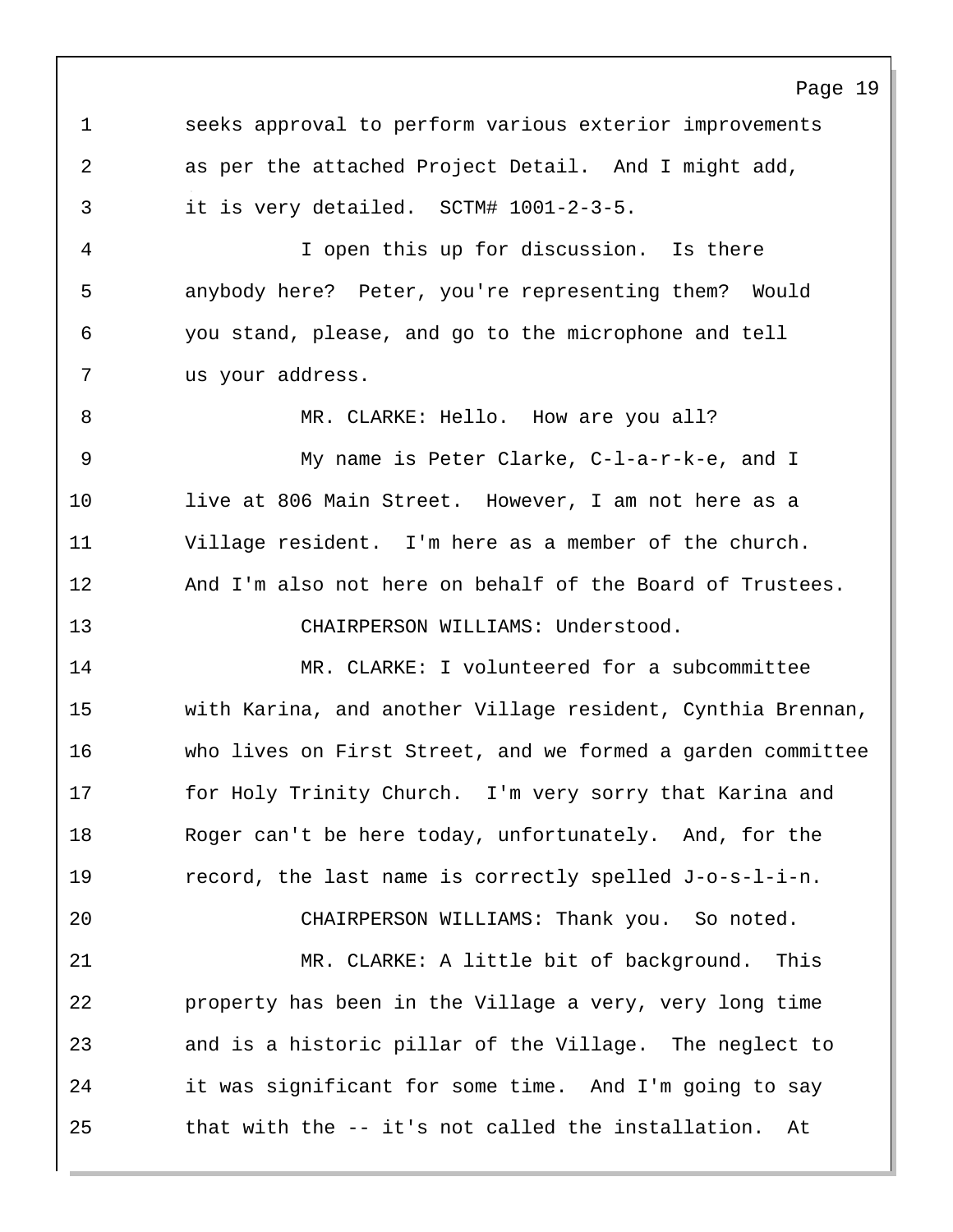1 any rate, Roger Joslin has accepted and is installed as 2 the rector -- again not the correct word -- in the Church. 3 And he's ultimately brought nice new life into the parish. 4 And we have some new members and a lot of desire to maybe 5 undo and continue to improve the property to its former 6 appearance.

7 There's been innumerable modifications made to 8 the property over the years, too many to go into today. 9 But, of course, being a church, it has all its records, 10 and I've been able to see the history of the buildings 11 and what they looked like, which is very interesting.

12 The decision to form this committee was 13 primarily to improve the front lawn of the separate 14 building called the Parish Hall, which is directly 15 south to the church building itself. They are connected 16 by a breezeway between the two, but the church is a 17 separate building north of the Parish Hall. And the open 18 property in question on the plan -- Well, in respect to 19 the board and how you like to function, I've done a lot 20 of talking. Maybe I should slow down and see what you 21 would like from me and what you'd like me to review and 22 cover.

23 I have samples of materials. The large foldout 24 that you have, I think that is maybe attached, that would 25 be the easiest way to envision without me using a lot of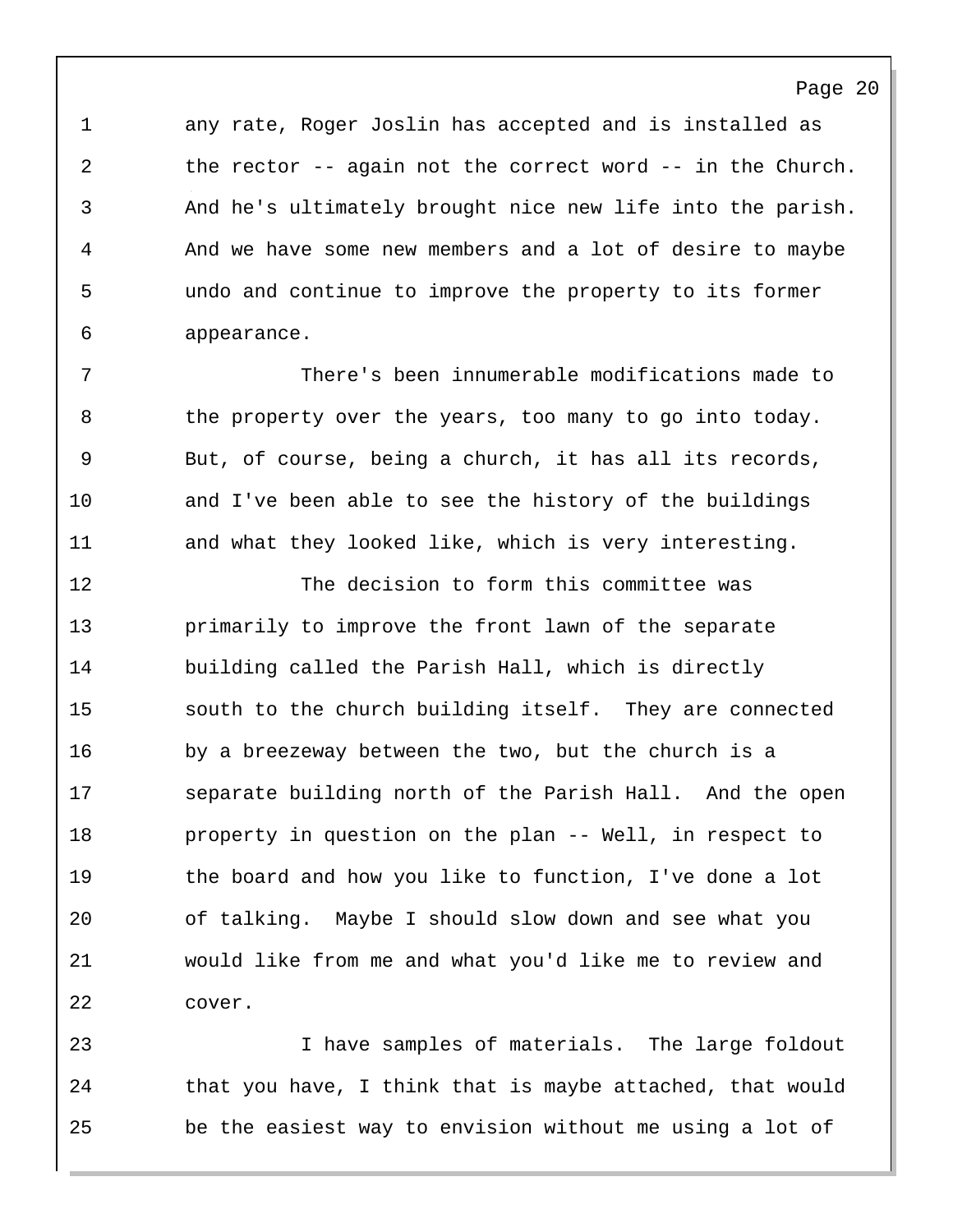1 words. That's the survey which will then tell you what 2 part of the property it's on, if there's any question. 3 And then the color rendering, which Cynthia did for us, 4 really specifies the location and what really is the 5 driving force of the project.

6 Right now there is fallow flower beds and 7 a green lawn in this space, which is roughly a 55x50 8 foot rectangle in front of the Parish Hall, which, as 9 I said, runs immediately south on Main Street from the 10 church. And the desire to create a welcoming space 11 and a courtyard type feeling for the church with this 12 **property was the initial impetus to get us started on** 13 forming a garden committee to improve this section. 14 We envision using it for coffee hour in nice weather 15 after church, where people can come out of church and 16 be in an area to gather, instead of always gathering 17 inside. And the desire to make it a masonry type 18 construction, permeable, for this space, was selected, 19 surrounded by plantings, none of which are there right 20 now, would create a space that would not only benefit 21 the church and its members but really, I think, make an 22 enormous improvement to the community, because this 23 would be a public space for anyone really 24 hours a day.

24 CHAIRPERSON WILLIAMS: It would create a great 25 streetscape.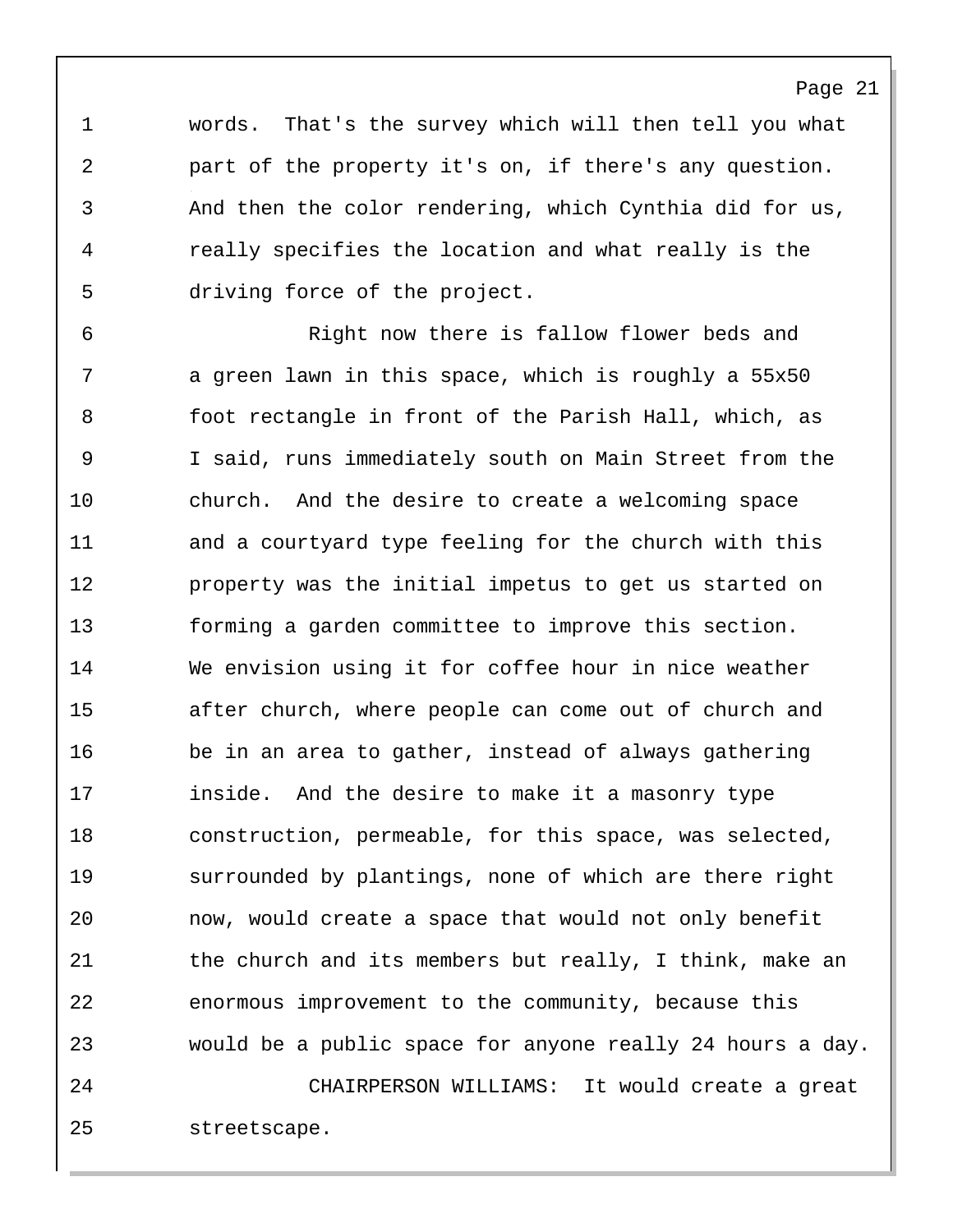1 MR. CLARKE: It would certainly improve that 2 particular portion of it.

3 The primary application is in masonry, 4 lighting, paths and plantings, most of which is largely 5 outside of anything that was there or is historic. 6 There's no change to any facade or any structure at all 7 in the application.

8 The two pieces that require, I think, the 9 most attention, from the Historic Board's view, are the 10 rebuilding of the stoop which leads to the entrance to 11 the church, which is adjacent to this area, and the 12 ADA-accessible ramp which leads up the sidewalk to the 13 Parish Hall in question. Those two pieces will require 14 a building permit because of their nature. And they are 15 both existent, so nothing's being added that isn't already 16 there.

17 CHAIRPERSON WILLIAMS: Have you gone before other 18 boards before this?

19 MR. CLARKE: No, I don't believe we're required 20 to.

21 CHAIRPERSON WILLIAMS: For the ramp you don't 22 need to? 23 MEMBER BORRELLI: I'm gonna start with my 24 thoughts, and see what you think. Is that okay? 25 CHAIRPERSON WILLIAMS: Sure.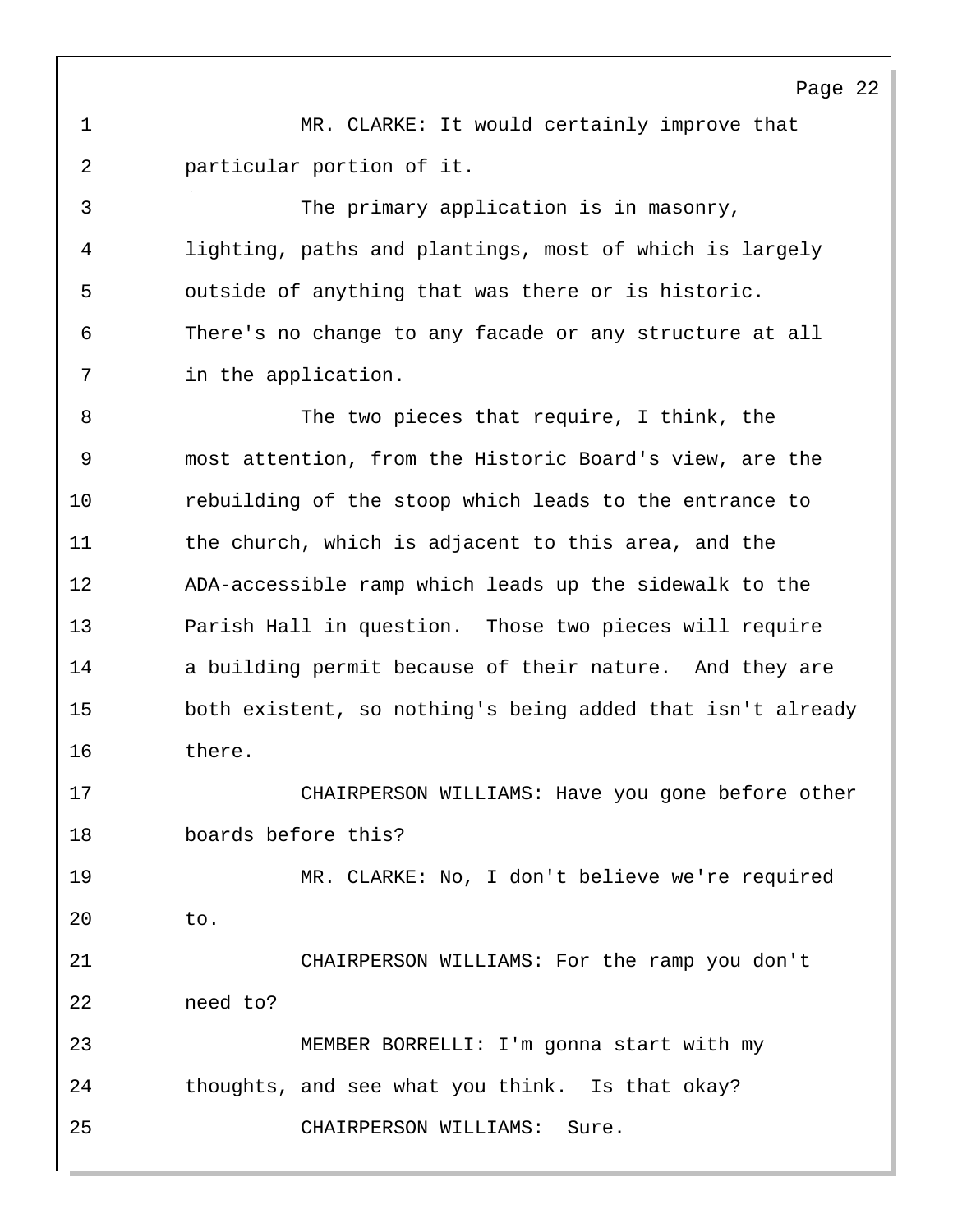1 MEMBER BORRELLI: All right. So first said, 2 I love it. I think it's beautiful. Traditionally and 3 historic-wise it's perfect. It's a very formal 4 courtyard or formal garden setting in a very formal 5 church setting. I love that, too. I love the plantings. 6 I love the walkways. I love the brick. I love the 7 circle with the brick pathway. I think all of that is 8 really going to be stunning.

9 The benches, I think, that's a lovely thing 10 for a church to have. And I know that they hold services 11 sometimes on Sundays outside there, and they put the tent 12 up and the whole thing, and it's just grass. So I think, 13 as far as service to the church, it's going to be 14 phenomenal. As far as the scape, as Jane was saying -- 15 CHAIRPERSON WILLIAMS: Streetscaping. 16 MEMBER BORRELLI: Beautiful. 17 17 I love the sign. I think that's great. 18 Now, all that said, I've got my concerns. So 19 as I go through your little pamphlet here -- The brick 20 is great, the way that it's positioned, that circular 21 brick. Beautiful, just beautiful, especially for a 22 courtyard.

23 My first concern is the railing. I'm just 24 going to give you all my concerns, and then maybe if 25 somebody wants to talk about it. I don't want to take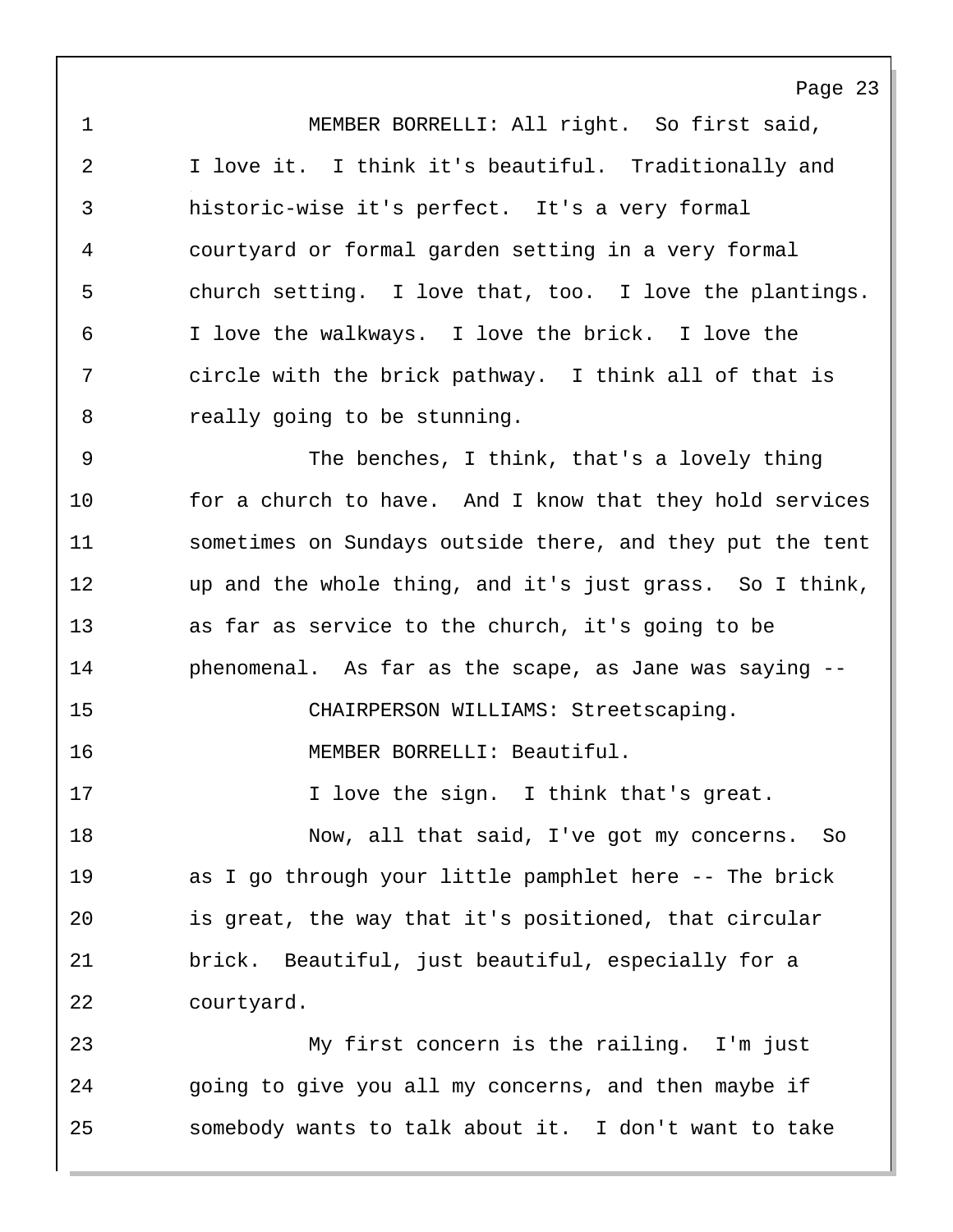1 up too much. But the railing, the welded looking pipe 2 railing, I don't know how traditional that looks for the 3 church. 4 I don't know what I think about decomposed 5 granite because I'm not sure exactly if I've ever seen 6 it or not. 7 CHAIRPERSON WILLIAMS: May I ask where it was 8 going to go, the decomposed granite? 9 MR. CLARKE: Of course. Do you want to take 10 each issue one at a time maybe, or do you want me to make 11 a list? 12 MEMBER BORRELLI: I'm just going to go through 13 each one, and then you guys can -- The fountain. I'm 14 a little concerned about the fountain. I love the 15 placement of it. If it's right in the middle of that 16 circle, I think that's beautiful, super traditional, 17 very historical. But the shape of the fountain is so 18 modern, to me, that I think that I have a concern how 19 it's going to mix with the very traditional historic 20 church behind it with a very modern fountain in front 21 of it. So I have an issue with that. 22 The same thing I would say of the walkway 23 lighting, because it's so modern. I'm not quite sure 24 how that fits in with the church. You know, I'm used

25 to seeing like maybe lanterns or gaslights or something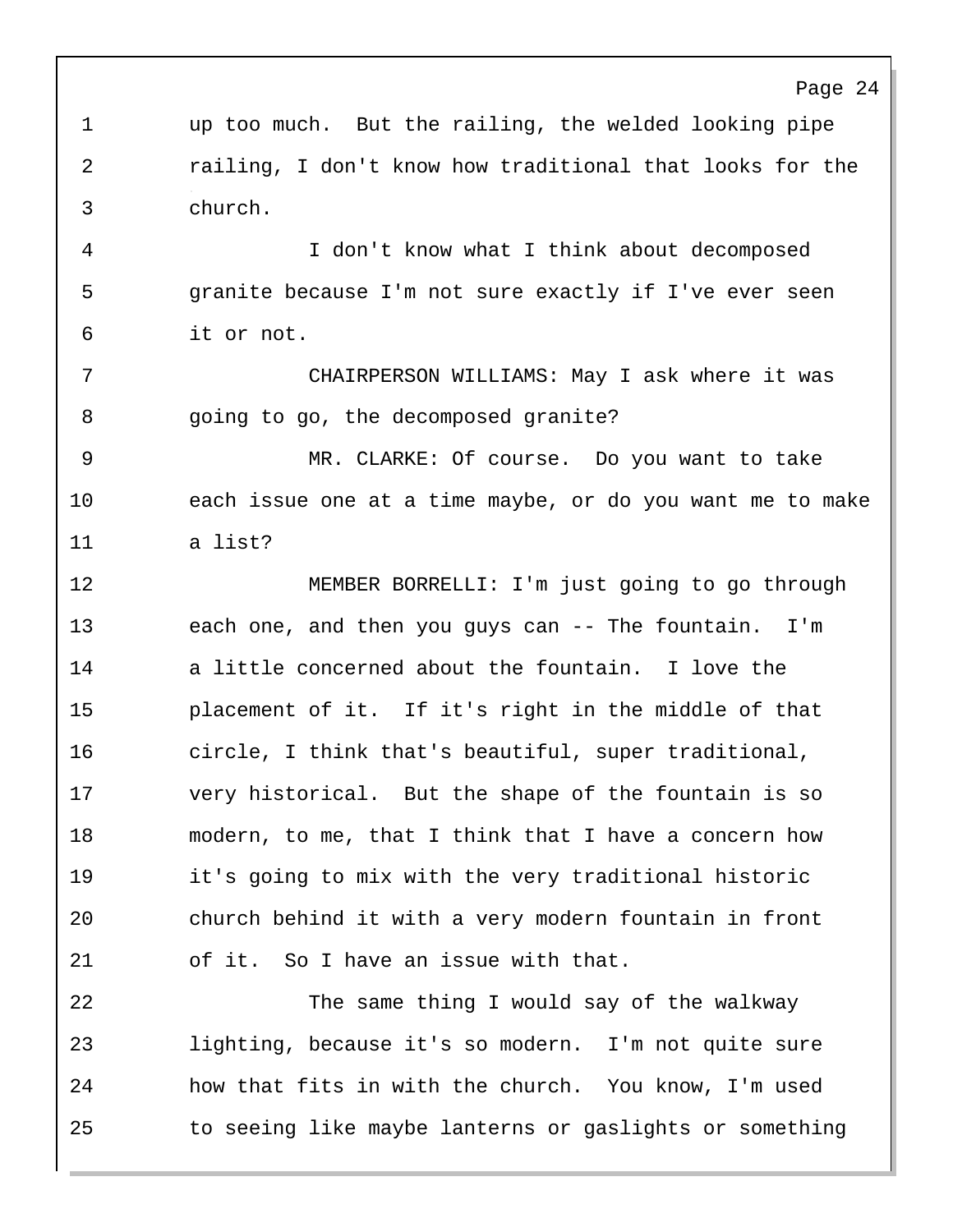Page 25 1 like that in that type of setting. But that lighting 2 looks very modern. Other than that, I think I'm done. 3 MR. CLARKE: Very good. Let me just get up to 4 speed in my packet and look at what you're talking about 5 in terms of the railing. 6 I have a different photograph that didn't make 7 it into this packet because, unfortunately, Karina and 8 Roger were unable to come. That is not in scope for 9 what we are planning. 10 MEMBER BORRELLI: Okay. So this pipe isn't 11 going to be -- 12 MR. CLARKE: That pipe is not what we are 13 proposing. I'm sorry. 14 CHAIRPERSON WILLIAMS: May I ask what you are 15 suggesting? 16 MR. CLARKE: I sure can. I've got a photo of 17 it. May I be permitted to get a photo from my phone? 18 CHAIRPERSON WILLIAMS: Yes, please. 19 MR. CLARKE: We really focused on hand-made 20 forged iron in our thoughts and want to use Northport 21 Welding to make just very simple non-ornate but 22 satisfactory railings for the requirement. These are 23 fabrications, just examples that they made for other 24 clients that I took a couple photos of. So it's going 25 to be measured and hand-made, forged, and flat, just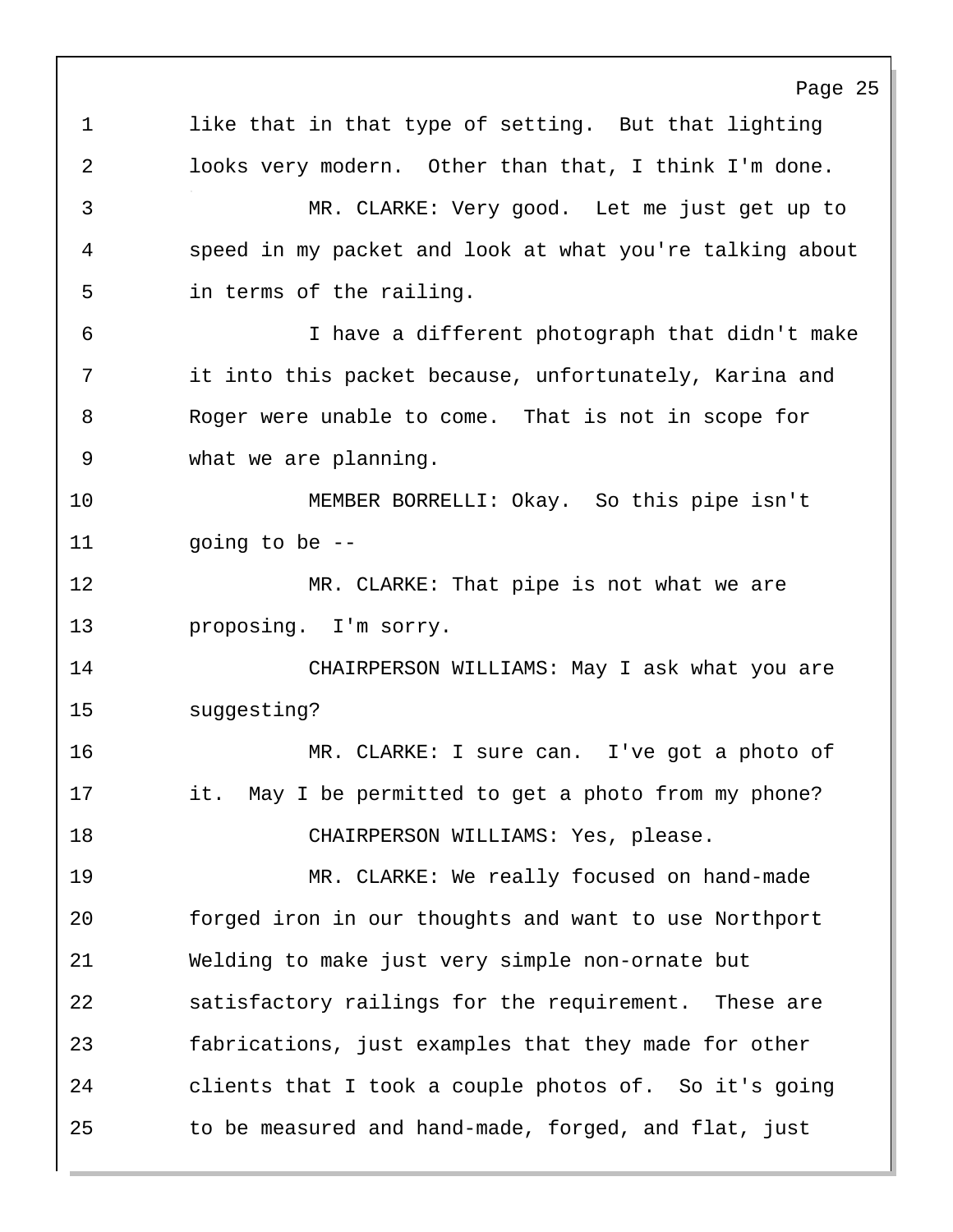1 made simple and clean.

2 MEMBER BORRELLI: Perfect. I was just worried 3 about it, too, because they look so big.

4 MR. CLARKE: No. That is just, unfortunately, 5 an error in our judgment in submitting that.

6 I was asked to present this today (showing 7 image on phone). That's number one.

8 Number two. The granite is -- As you know, 9 in Mitchell Park on the paths we used a decomposed type 10 of very, very fine screening of bluestone which compacts 11 and makes a porous but clean walking surface. It's not 12 spongey.

13 In the color rendering, if you look at the 14 central area, the brick center will not have any of this 15 material, but there will be four quadrants developed 16 from the pathways. The pathways, as well, will be in 17 brick and outlined in brick. But those quadrants, each 18 of the four of them were planning to be a decomposed 19 granite in a neutral palate. We didn't want the 20 bluestone palate, but we didn't want a white or gray 21 palate. It's meant to be a combination of neutral 22 grayish-sandish kind of color.

23 CHAIRPERSON WILLIAMS: So this is all ground 24 up? These are actually stones?

25 MR. CLARKE: Those are the stones that will be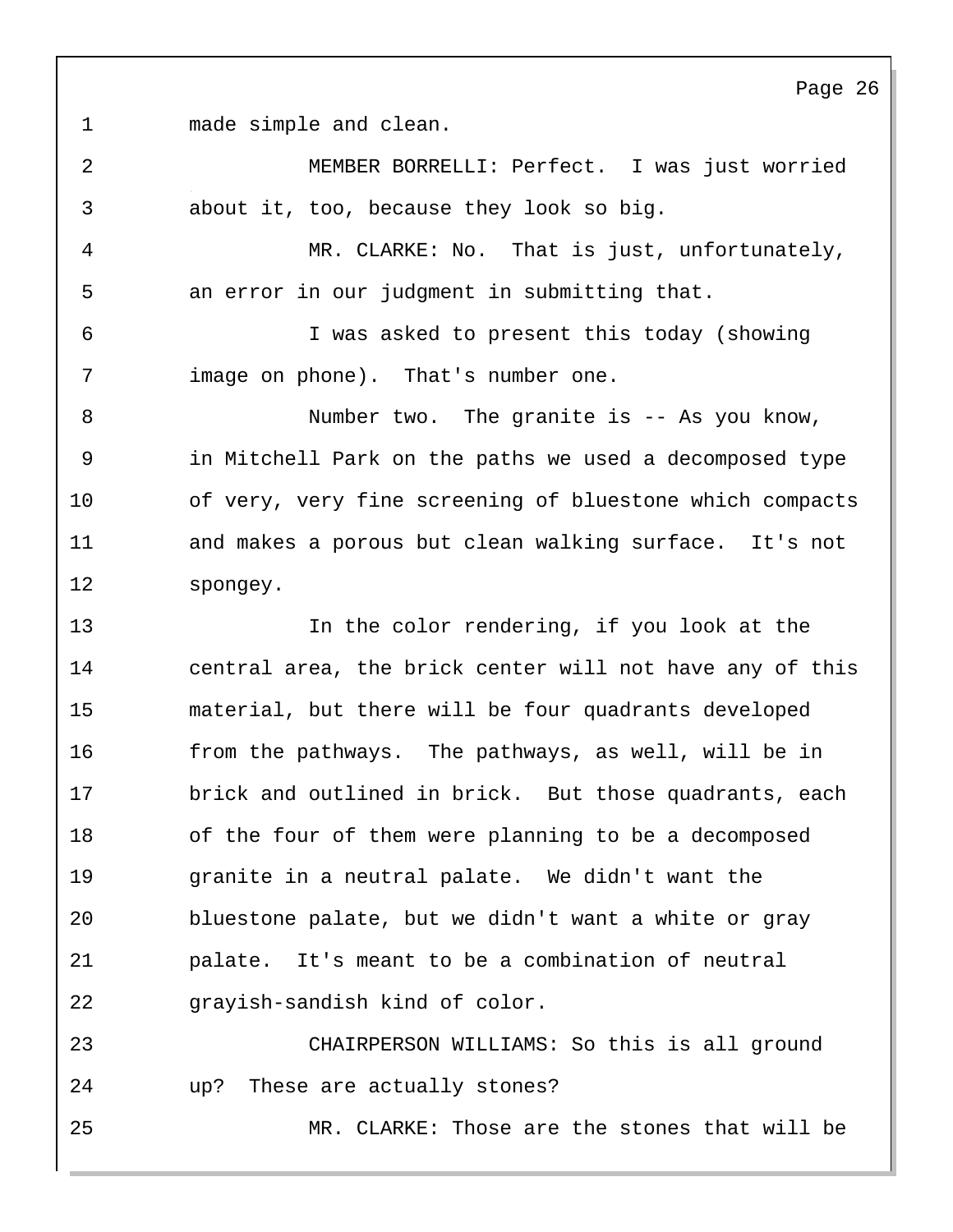1 used for this crushed application and that is the 2 coloration of it. 3 MEMBER BORRELLI: So this will be like sandy? 4 Is it like a sand type -- 5 MEMBER MCMAHON: It's a screening. Typically 6 it's used between brick and for walkways, as it is in 7 Mitchell Park. The walkways going up is the same 8 material, just a compacted -- 9 CHAIRPERSON WILLIAMS: I'm just curious why 10 the bluestone wasn't chosen since you have a gray palate 11 over there. 12 MR. CLARKE: There is bluestone in the project. 13 The center of the circle is bluestone. There may be 14 some bluestone accents around the brick. But for the 15 larger section we wanted to keep a lighter feeling that 16 was closer to an impression of pea gravel rather than 17 that sort of colder and more formal feeling of the gray. 18 It's completely subjective. I don't have 19 any historical context for it, other than we wanted to 20 keep -- But owing to the fact that there are elderly 21 people that will be visiting, it has to be a hard surface 22 that walkers can go on, wheelchairs can go on. We may at 23 some times put out furniture on top of this, so it has to 24 be tough enough to accept the wear and tear of furniture. 25 The fountain -- Is that enough information on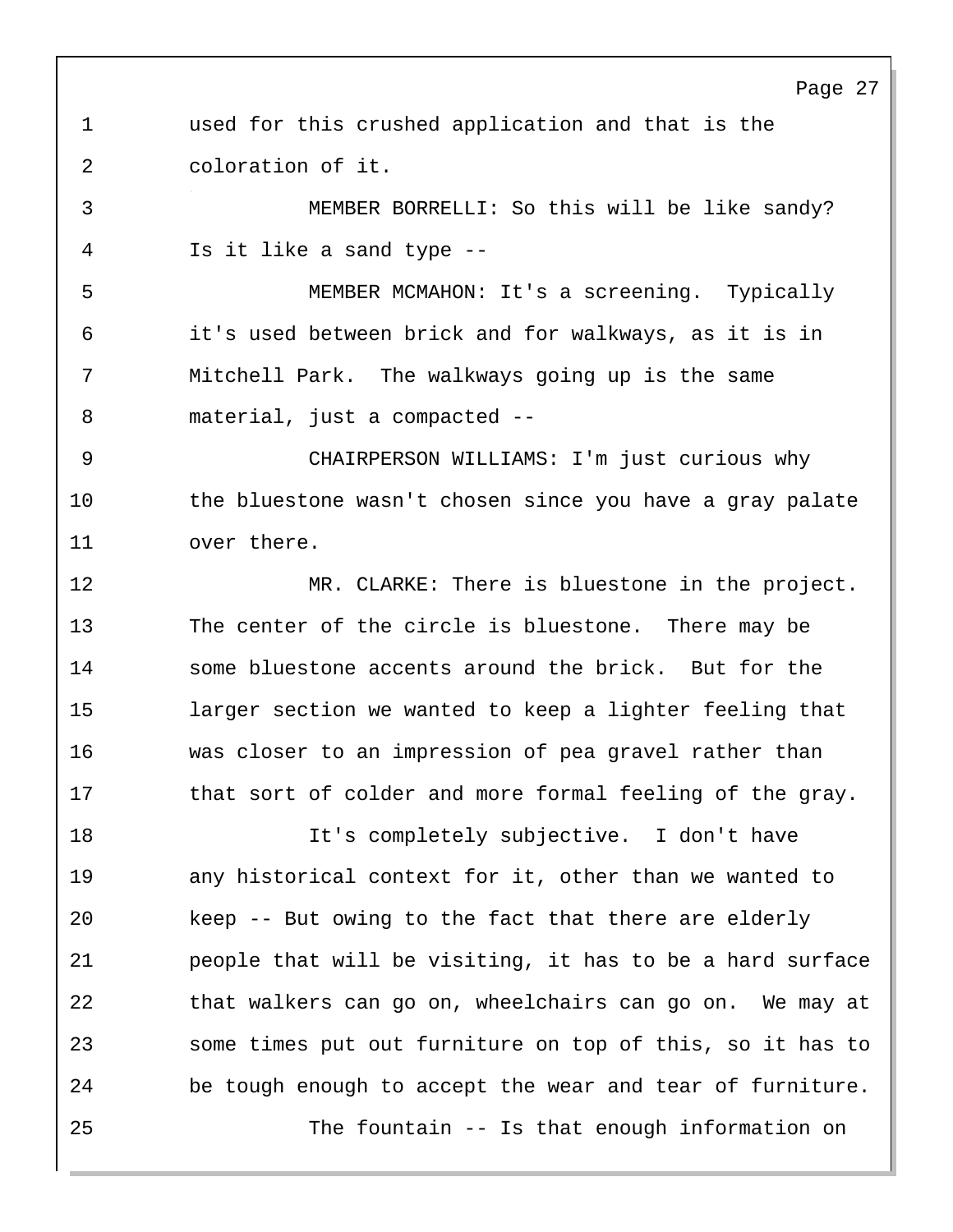1 the granite?

2 MEMBER BORRELLI: I think so.

3 CHAIRPERSON WILLIAMS: Okay, the fountain. Is 4 this the actual fountain?

5 MR. CLARKE: It is the fountain that we 6 selected. It's not purchased. It's not built in. It is 7 a completely separate item that anyone could buy and put 8 on their property. There are many to choose from.

9 MEMBER MCMAHON: I don't mind the contemporary. 10 There's a fine line between simplicity and being 11 contemporary as well. So I think the fact that it 12 doesn't have a lot of ornate qualities to it also is a 13 cleaner look. You know, sometimes you go overboard with 14 that and it takes away from all the rest of everything 15 you're doing here, which is very ornate.

16 CHAIRPERSON WILLIAMS: Right, which would be 17 the sound of water.

18 MEMBER MCMAHON: That's right, meant to be a 19 tranquil addition.

20 MR. CLARKE: The most compelling historic piece 21 to that building on the facade, when you look at it, are 22 the five very typical arched Episcopal windows across 23 the front of the Parish Hall. And I'm not sure what 24 style would go with that, but if you had a suggestion 25 we'd certainly consider it.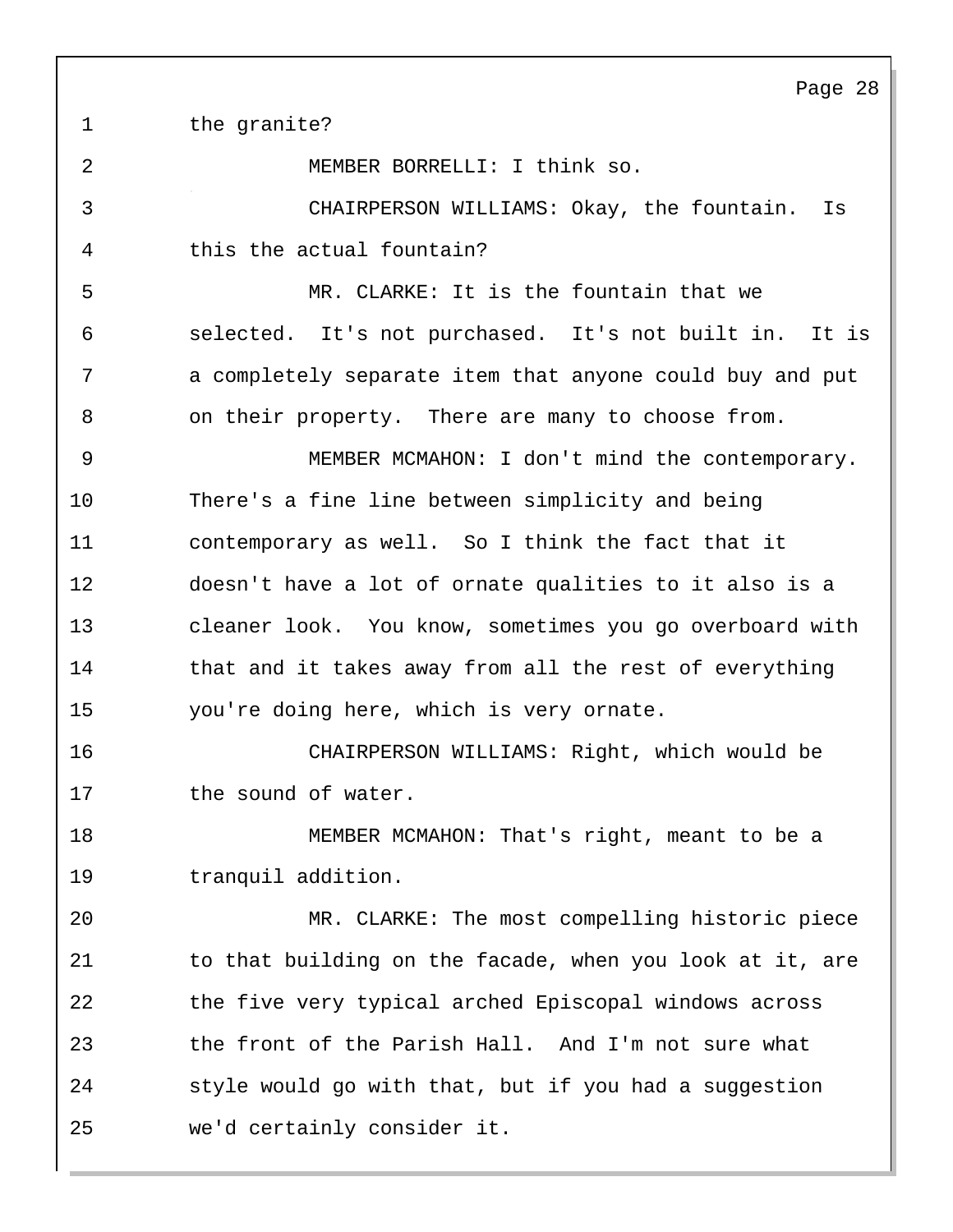1 MEMBER BORRELLI: Well, you know, I was back 2 and forth with what Dennis said, in my mind, and thinking 3 how is that going to look? And then I thought, you know, 4 historically speaking, if you wanted to go with this 5 type of fountain -- I mean it is certainly a Roman type 6 of first baptisimal font, so, historically, it's going to 7 be more historic than going back maybe two thousand years 8 to get this historic fountain. So maybe it's not really 9 a modern take on it, but it's maybe the oldest take on a 10 fountain that we could probably do. So maybe I retract 11 my historical statement. Maybe it's not 1830-40-50 but 12 maybe the year one or so?

13 MR. CLARKE: The idea was that it could reflect 14 baptism font and the idea of a basin that's acceptable. 15 Not a cascading fountain where there's splashing, but 16 more the idea that there's a pool that if it is good 17 weather that either water can be drawn from that fountain 18 and brought into the church or a person, a small person 19 could actually be baptized right there. So that was one 20 of the guiding principles.

21 MEMBER BORRELLI: Wonderful.

22 MR. CLARKE: The walkway lighting, I think to 23 Dennis' comment, yes, it's clean, modern. We had a 24 donation of them, frankly, and we're hoping that they 25 would work. We're using very few. Are they clearly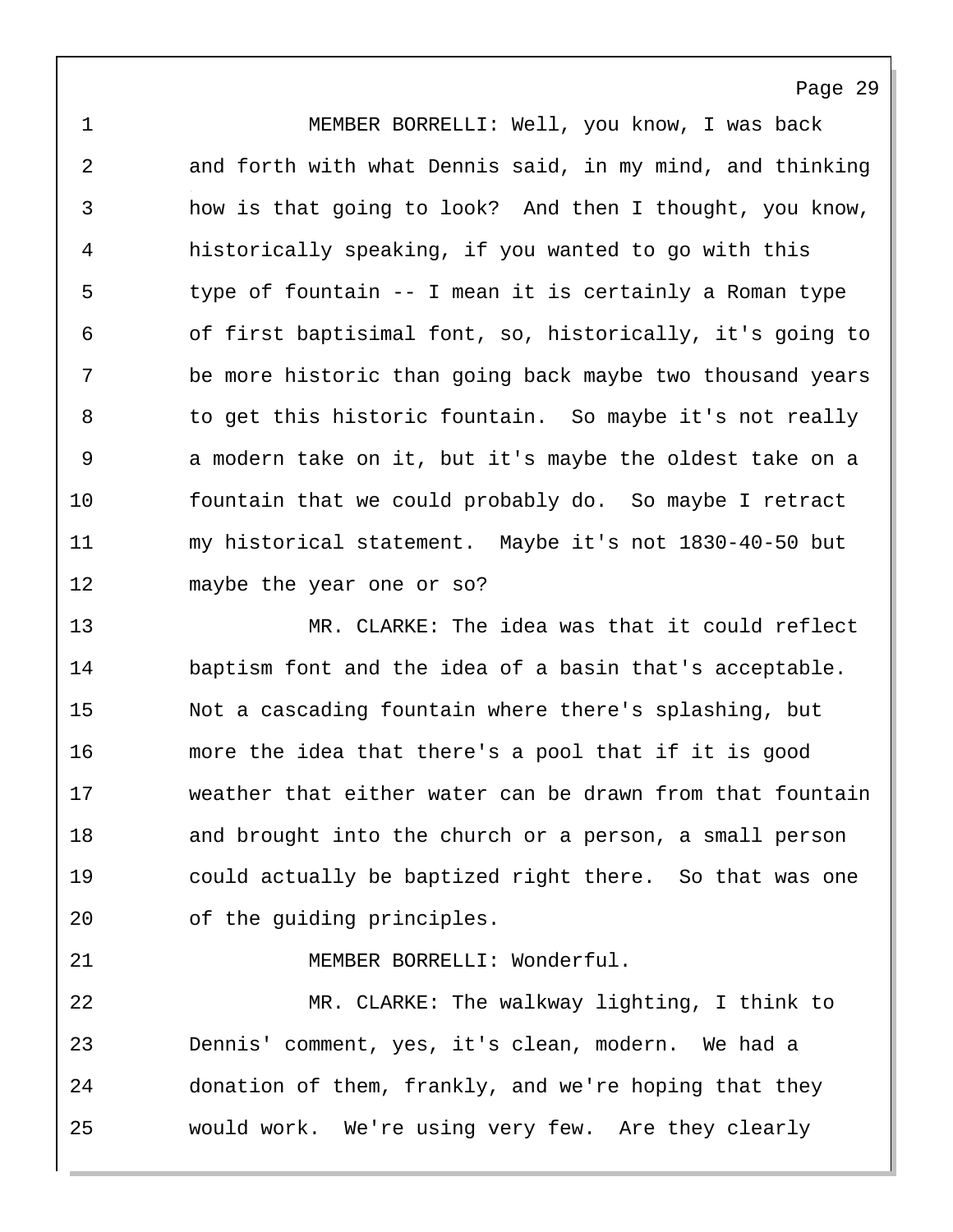1 detailed for you?

2 MEMBER BORRELLI: Yeah. Actually, if you're 3 doing this exact fountain with that exact light, the 4 light imitates where the water comes out of the fountain, 5 so it kind of does work. 6 MR. CLARKE: It does. 7 We're trying not to put them in symmetrical 8 placings and keep as few as possible just for safety. 9 I believe there's a total of only six or seven used and 10 there's two entrances. There's the stoop to get up to 11 the church. There's a railing. There's a side garden 12 to go into, and then the two back benches. So that in 13 twilight or evening you still could get into and sit 14 down or use the property safely without any accidents. 15 CHAIRPERSON WILLIAMS: So thank you for 16 clarifying that. 17 17 I think the last one is the last picture, the 18 walkway. Personally, I think this is way too busy, the 19 ramp to the walkway. I think it's going to distract from 20 your lovely fountain garden. 21 MR. CLARKE: I couldn't agree more with you. 22 The examples are all concepts that we worked on that 23 are in this submission, but the contractor that's been 24 selected for the job works with the Long Island Diocese 25 almost exclusively on masonry projects, and they have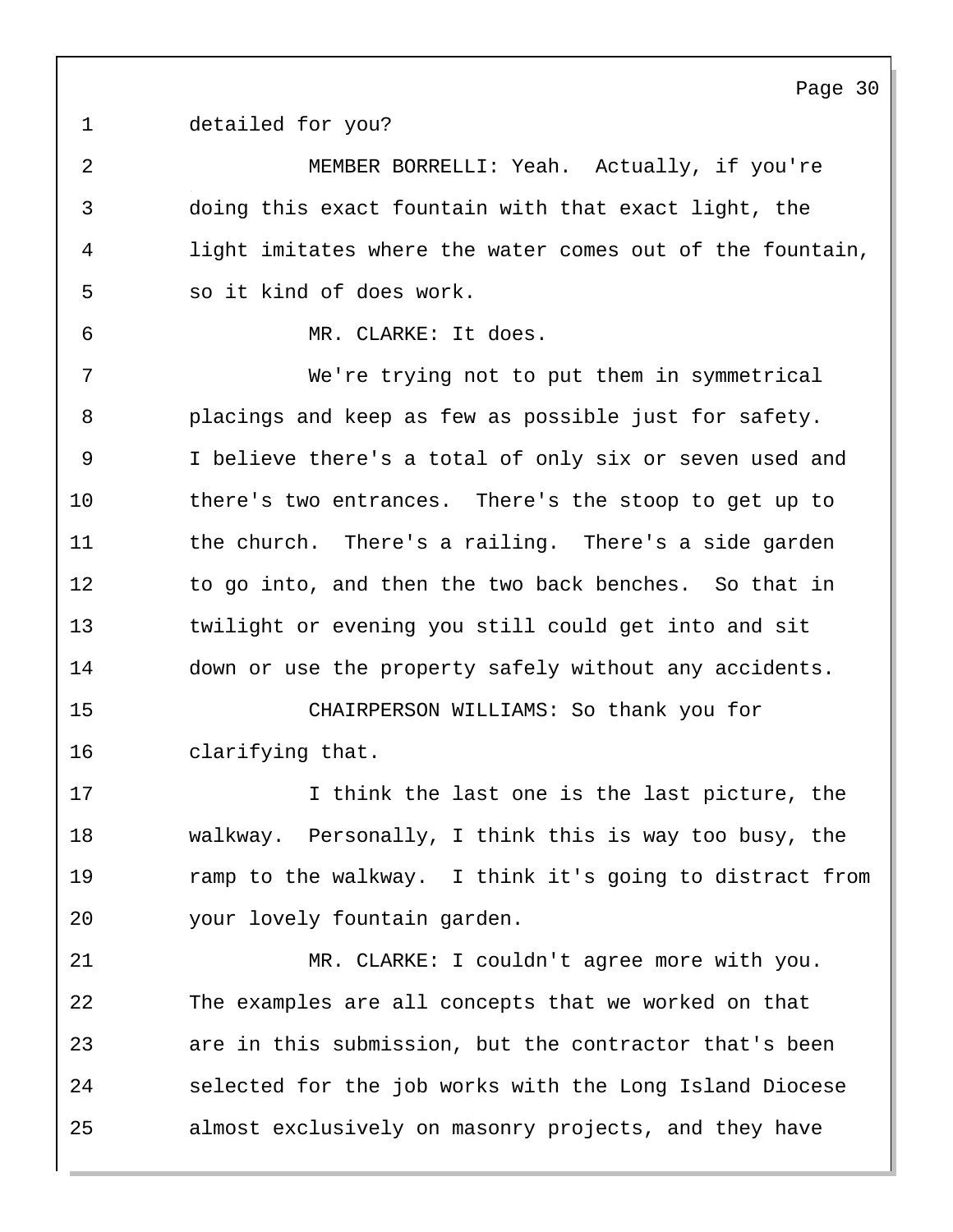Page 31 1 come back to us to say that we don't need to use any 2 poured aggregate in our budget, that they will make sure 3 that everything is all brick and stone. So that was a 4 budgetary approach. 5 This is the drawing that you referred to? 6 CHAIRPERSON WILLIAMS: Yes. 7 MR. CLARKE: This was a budgetary approach to 8 try and save money on material to eliminate the need for 9 so much brick. 10 CHAIRPERSON WILLIAMS: It's understood. So now 11 it'll be on the record. 12 MR. CLARKE: Do you have this detail sheet 13 somewhere? 14 CHAIRPERSON WILLIAMS: I don't think we do. 15 MR. CLARKE: Let me present, if I may, these 16 details which are more contemporary than the examples 17 that were created originally. 18 CHAIRPERSON WILLIAMS: Well, it has no surface, 19 but -- oh, I see. 20 MR. CLARKE: The entire surface will be entirely 21 brick. 22 CHAIRPERSON WILLIAMS: So we're all on the same 23 page. 24 MR. CLARKE: Would you like a copy of this for 25 your records?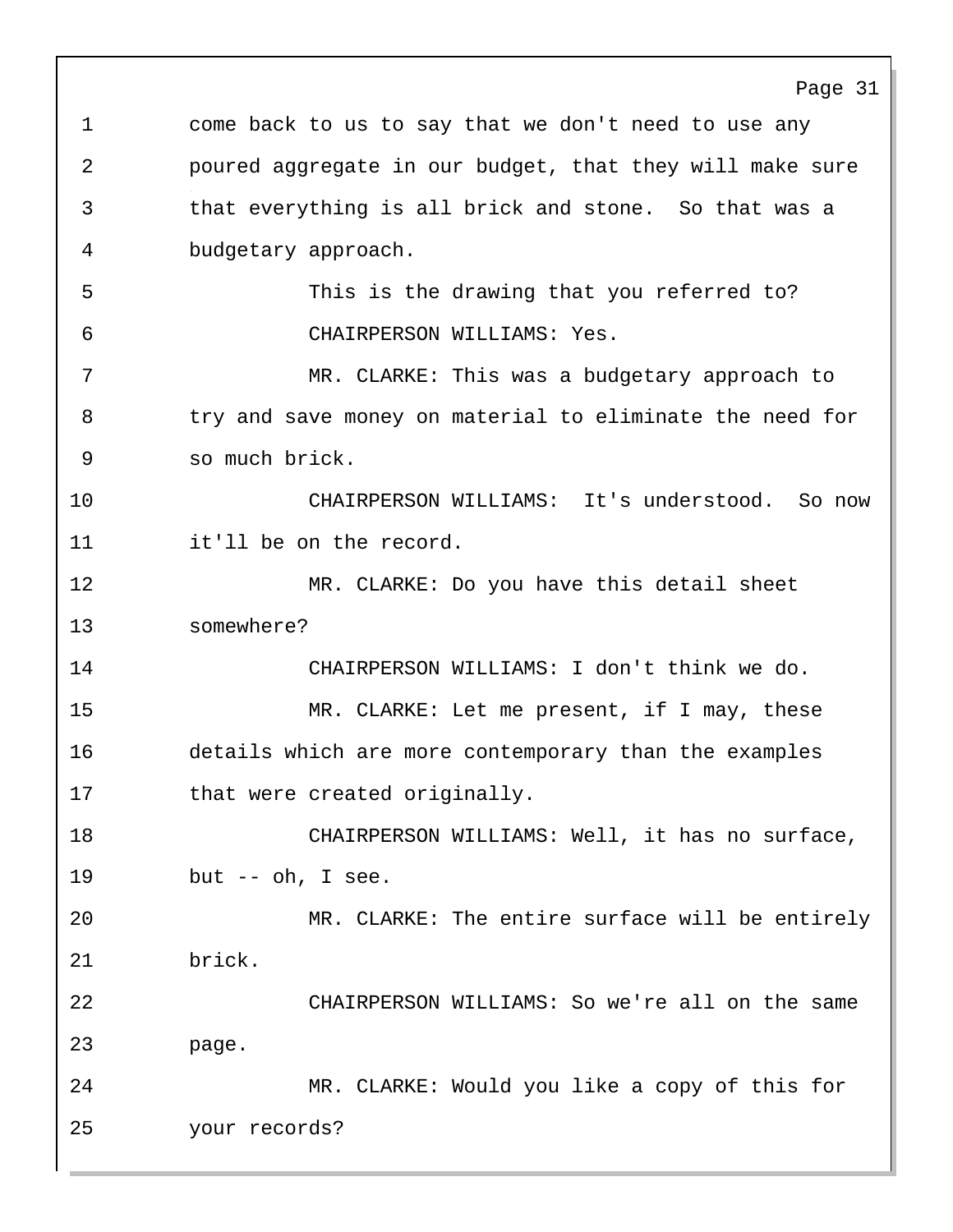Page 32 1 CHAIRPERSON WILLIAMS: Yes, please. Will you 2 give that to Amanda and she can do that. Thank you. 3 The signs. The signs are already existing, 4 aren't they, Peter? Or is there going to be a new fence 5 post? 6 MR. CLARKE: The signage on the church now is 7 on the facade and faces the street. It doesn't really --8 MEMBER BORRELLI: Stick out. 9 MR. CLARKE: The proposal is completely different 10 than what's there now and much more in keeping. 11 MEMBER BORRELLI: Are you going to put the sign 12 on the side of the wall there? 13 MR. CLARKE: Yes. Bear with me one second. 14 This is going to be a sign perpendicular to 15 the street. 16 MEMBER BORRELLI: Perfect. That's great. So 17 then as you're walking past you can actually read what 18 the church is. 19 MR. CLARKE: You know, that hardware is not 20 finalized yet. But, again, the idea is to keep it in a 21 very traditional conforming approach on the signage. 22 The bottom piece is meant to come off or go up if there's 23 a special event. And then the official Episcopal sign 24 would be on the wall, replacing the one that you are 25 familiar with, Jane.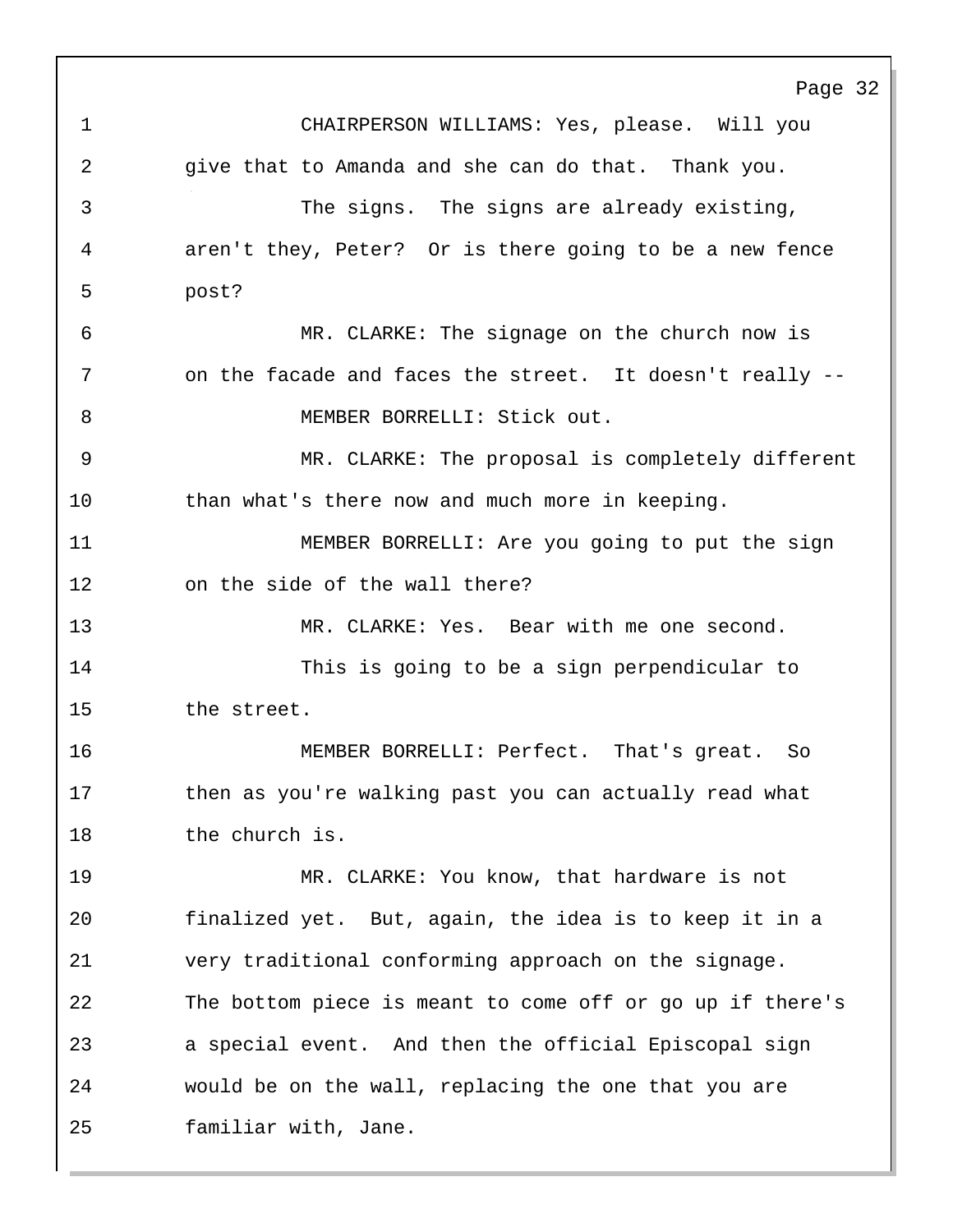Page 33 1 MEMBER BORRELLI: It matches the windows. It's 2 all good. 3 MR. CLARKE: And the vestry is working on that 4 because there are requirements for that that I don't 5 know. 6 CHAIRPERSON WILLIAMS: Are there any other 7 questions? 8 MEMBER BORRELLI: No. I think it's great. 9 MEMBER MCMAHON: Everything in a nice package. 10 CHAIRPERSON WILLIAMS: Thank you, Peter. 11 MR. CLARKE: It's a pleasure. My thanks to 12 Karina and Cynthia, who did all the lion's share of the 13 work. And we're very excited about getting started. We 14 have funding in place and vendors selected. So it could 15 be very exciting this year to see that come together. 16 CHAIRPERSON WILLIAMS: Thank you. 17 Paul? 18 MR. PALLAS: I would just ask that the applicant 19 provide an update of that drawing that incorporates the 20 changes that were discussed here, and maybe label each 21 area with what materials, for conformity, so we know what 22 is what. 23 CHAIRPERSON WILLIAMS: All right. So I'd like

24 to make a motion to approve the application, 768 Main 25 Street, as presented this evening by Peter Clarke. There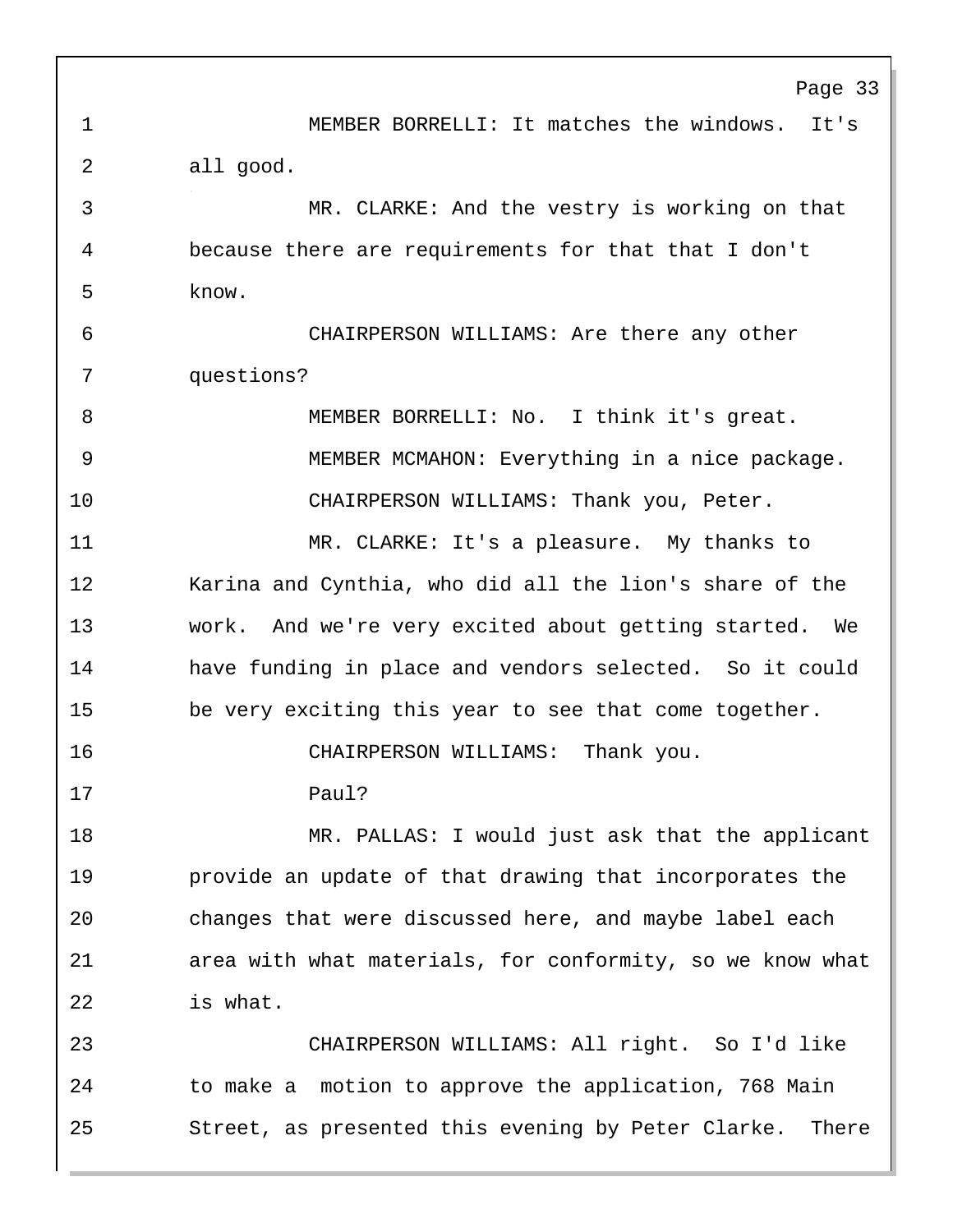Page 34 1 would be stipulations to upgrade the plan information to 2 include the things we discussed, such as the texture of 3 the ramp, the lighting, the railing and the signage. 4 MR. CLARKE: Okay. 5 MEMBER BORRELLI: And taking off that cement and 6 putting -- 7 CHAIRPERSON WILLIAMS: That was the brick. 8 And, with those stipulations, I'd like to make a 9 motion to approve. 10 MEMBER MCMAHON: I second it. 11 CHAIRPERSON WILLIAMS: All in favor? 12 MEMBER MCMAHON: Aye. 13 MEMBER BORRELLI: Aye. 14 CHAIRPERSON WILLIAMS: Aye. Motion approved. 15 MR. CLARKE: Thank you very much. And I'll 16 make sure we get that information for distribution to the 17 board. 18 CHAIRPERSON WILLIAMS: Thank you. It was a very 19 detailed plan, and I thank you. 20 MR. CLARKE: Thank you very much for your help. 21 CHAIRPERSON WILLIAMS: Is there any other historic 22 business that needs to be discussed? 23 Thank you. 24 Item No. 6: Motion to schedule the next Historic 25 Preservation Commission meeting for 5:00 p.m. on July 21,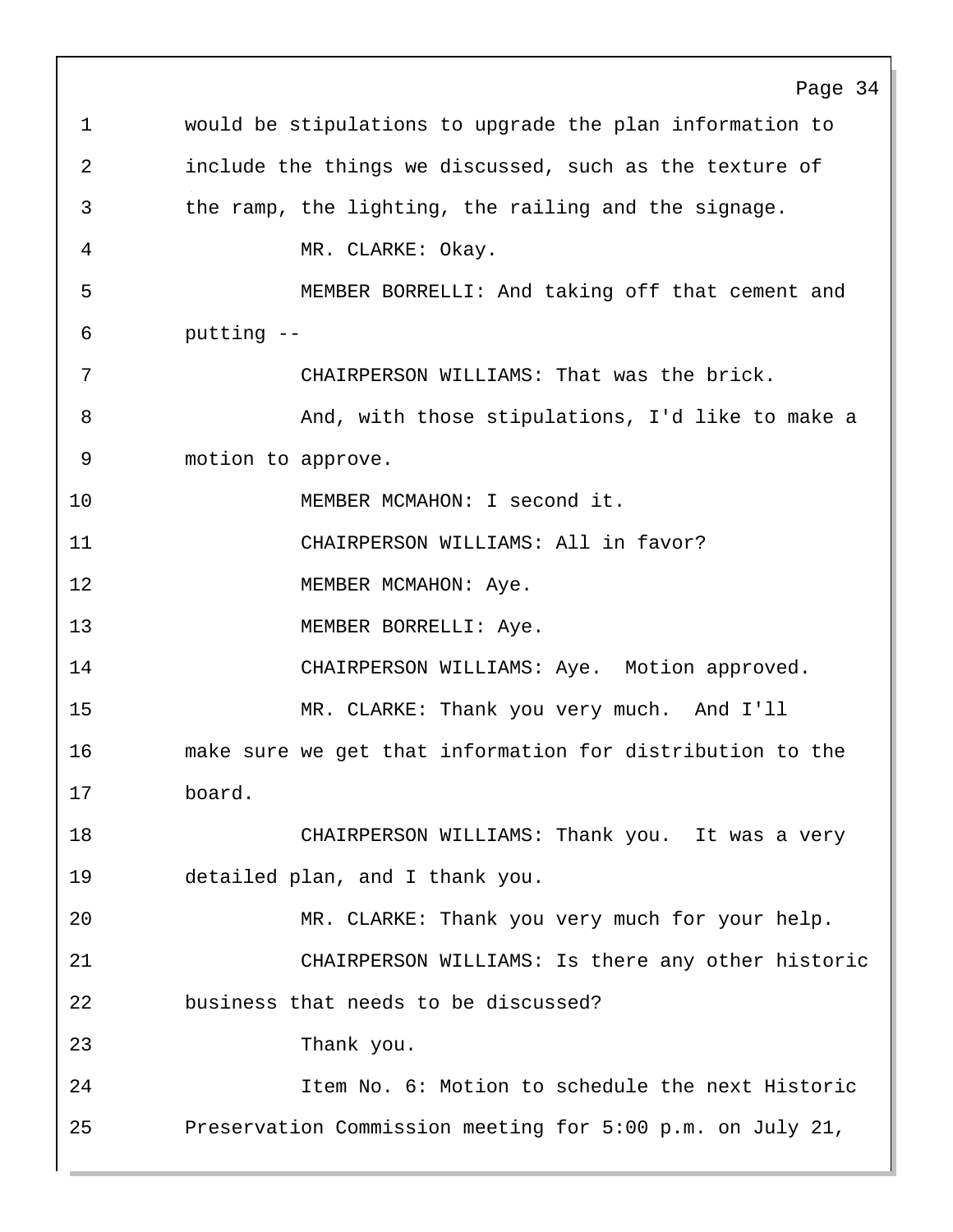|                | Page 35                                                    |
|----------------|------------------------------------------------------------|
| $\mathbf 1$    | 2022 at the Third Street Fire Station. All those in favor? |
| $\overline{a}$ | MEMBER BORRELLI: Aye.                                      |
| $\mathbf{3}$   | MEMBER MCMAHON: Aye.                                       |
| $\overline{4}$ | CHAIRPERSON WILLIAMS: Aye.                                 |
| 5              | Motion carried.                                            |
| $\epsilon$     | Thank you.                                                 |
| 7              | Item No. 7: Motion to adjourn. Is there a                  |
| 8              | second?                                                    |
| $\mathsf 9$    | MEMBER BORRELLI: I'll second.                              |
| 10             | CHAIRPERSON WILLIAMS: All in favor?                        |
| 11             | MEMBER MCMAHON: Aye.                                       |
| 12             | MEMBER BORRELLI: Aye.                                      |
| 13             | CHAIRPERSON WILLIAMS: Aye.                                 |
| 14             | Thank you very much.                                       |
| 15             | (Time noted: $5:50$ p.m.)                                  |
| 16             | $^\star$<br>*<br>*                                         |
| 17             |                                                            |
| $18\,$         |                                                            |
| 19             |                                                            |
| $20\,$         |                                                            |
| 21             |                                                            |
| $2\sqrt{2}$    |                                                            |
| 23             |                                                            |
| 24             |                                                            |
| 25             |                                                            |
|                |                                                            |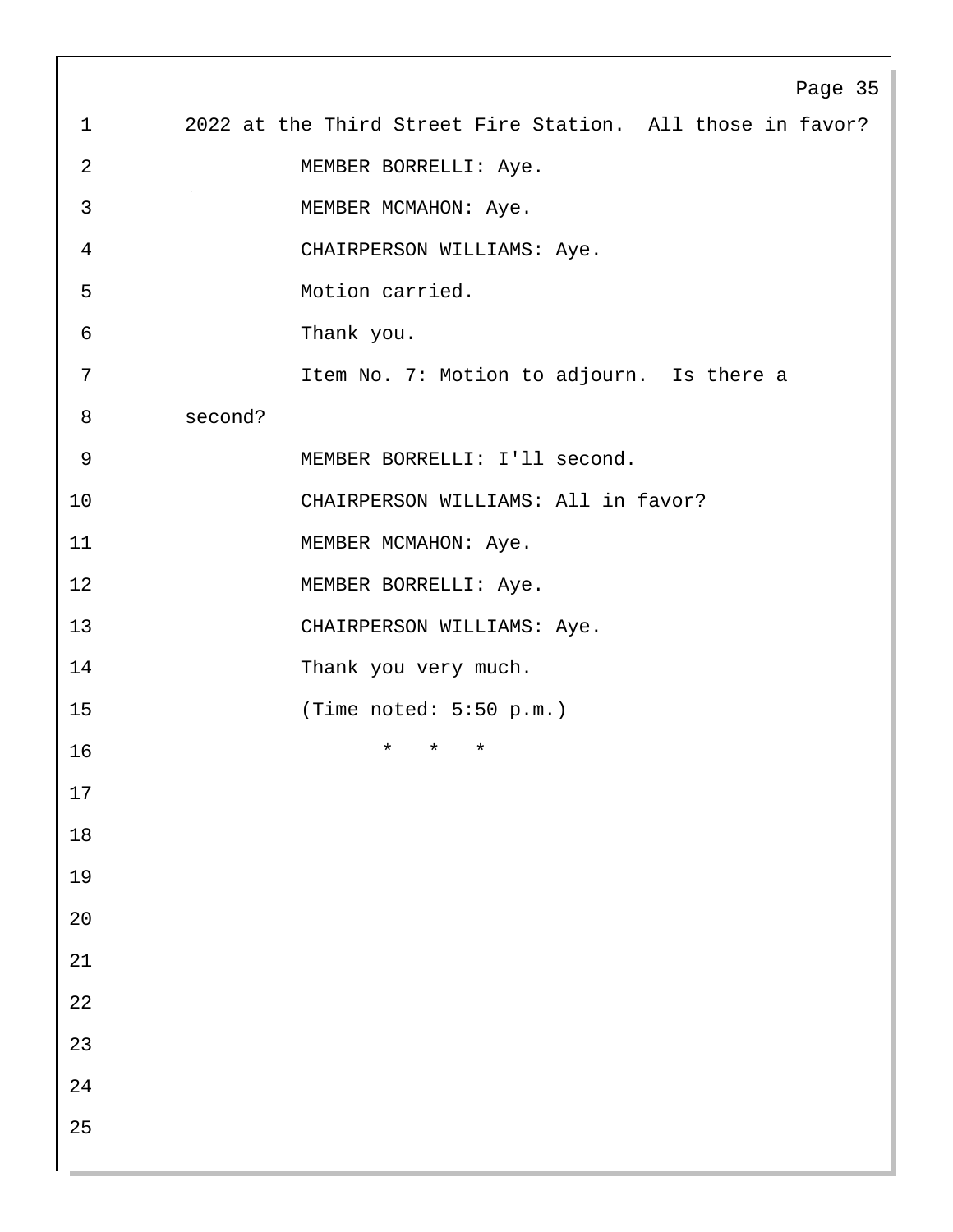|                | Page 36                                                 |
|----------------|---------------------------------------------------------|
| $\mathbf 1$    | CERTIFICATION                                           |
| $\overline{2}$ |                                                         |
| 3              | STATE OF NEW YORK<br>$\rightarrow$                      |
| 4              | SS:<br>$\lambda$                                        |
| 5              | COUNTY OF SUFFOLK<br>$\rightarrow$                      |
| 6              |                                                         |
| 7              | I, CONSTANCE MONETT, a shorthand reporter               |
| 8              | and Notary Public within and for the State of New York, |
| 9              | do hereby certify:                                      |
| 10             | THAT the above and foregoing contains a true            |
| 11             | and correct transcription of the proceedings taken on   |
| 12             | June 16, 2022.                                          |
| 13             | I further certify that I am not related to              |
| 14             | any of the parties to the action by blood or marriage   |
| 15             | and that I am in no way interested in the outcome of    |
| 16             | this matter.                                            |
| 17             | IN WITNESS WHEREOF, I have hereunto set my              |
| 18             | hand this 22nd day of June 2022.                        |
| 19             |                                                         |
| 20             |                                                         |
| 21             |                                                         |
| 22             | CONSTANCE J. MONETT                                     |
| 23             |                                                         |
| 24             |                                                         |
| 25             |                                                         |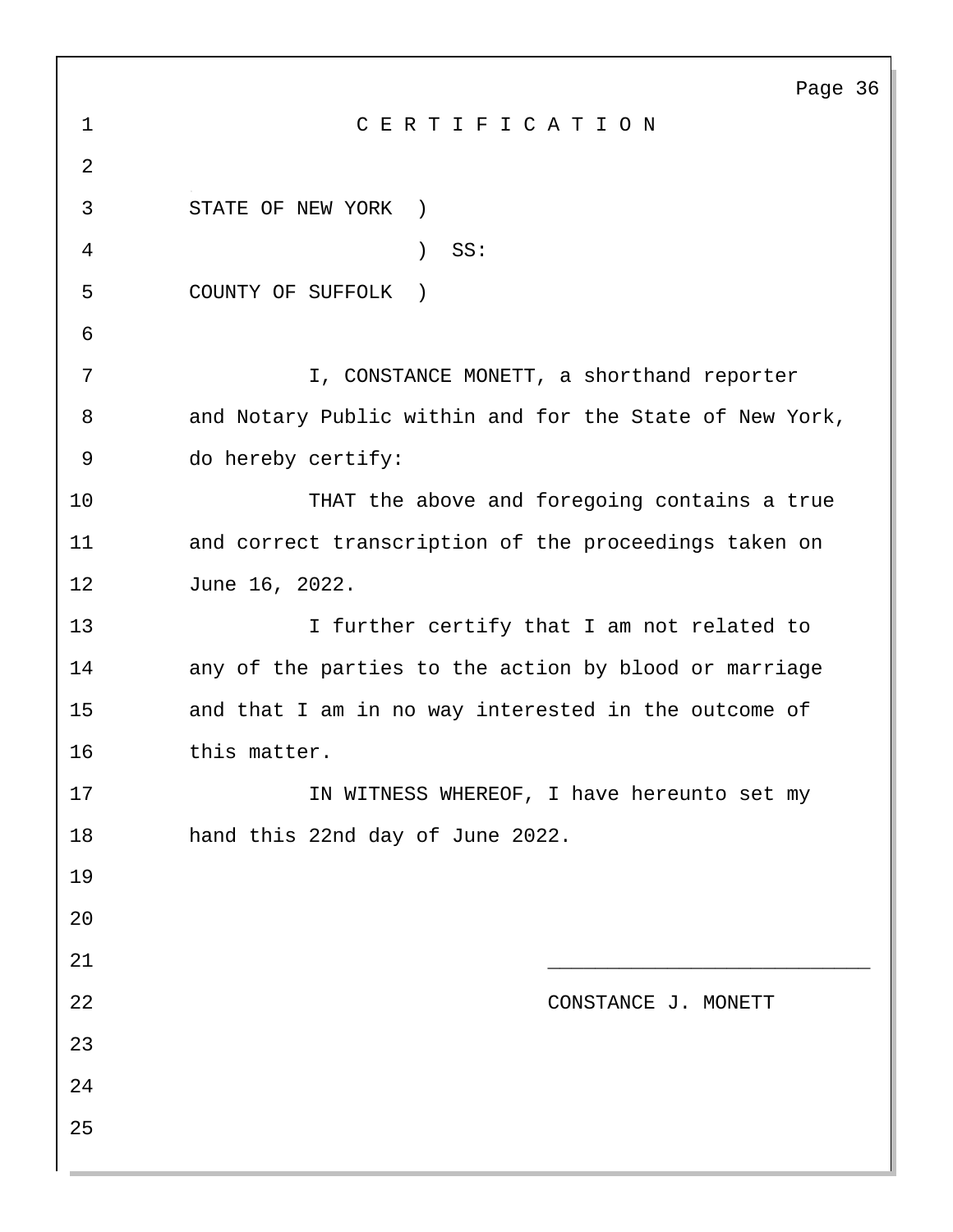| $\mathbf{A}$              | 22:3,7 27:1 33:24       | baptized 29:19            | breezeway 20:16            | $3:2,6,12$ 4:22,25   |
|---------------------------|-------------------------|---------------------------|----------------------------|----------------------|
| able 20:10                | appointed 3:6,23        | <b>barn</b> 17:16         | Brennan 19:15              | 5:9,16 6:22 7:9,16   |
| accents 27:14             | appreciate 15:19        | base $4:7$                | brick 8:16,19,20           | 7:22 8:23 9:7,20     |
| accept 2:4 4:18           | approach 31:4,7         | based $6:15$              | 10:10 11:20,20,23          | 10:25 12:4,7         |
| 17:24 18:3 27:24          | 32:21                   | basin $29:14$             | 12:2, 14, 15, 17, 24       | 13:14,25 14:2,5      |
| acceptable 9:15           | appropriate 13:12       | <b>Bear</b> 32:13         | 13:1,3,9,10 14:6,9         | 14:17 15:17 16:7     |
| 29:14                     | approval 5:3,22         | beautiful 3:20            | 14:11,20,20,22,23          | 16:18,21,24 17:5     |
| accepted 4:25 20:1        | 12:1 13:23 17:8         | 13:10 15:4,6 23:2         | 14:24,25 16:14             | 17:20,23 18:10,18    |
| access 10:2,15            | 18:9 19:1               | 23:16,21,21 24:16         | 23:6,7,19,21               | 18:21 19:13,20       |
| accidents 30:14           | <b>approve</b> 2:4 4:19 | <b>beds</b> 21:6          | 26:14,17,17 27:6           | 21:24 22:17,21,25    |
| accurate 13:22            | 8:18 15:16 16:14        | behalf 2:11,16 17:7       | 27:14 31:3,9,21            | 23:15 24:7 25:14     |
| action 36:14              | 17:14,18 33:24          | 18:25 19:12               | 34:7                       | 25:18 26:23 27:9     |
| actual 6:8 28:4           | 34:9                    | <b>believe</b> 9:5 15:17  | bricking $12:19$           | 28:3,16 30:15        |
| <b>ADA-accessible</b>     | approved 6:11 7:6       | 16:11 17:18 22:19         | bring $13:8$               | 31:6, 10, 14, 18, 22 |
| 22:12                     | 7:25 8:3,21,22          | 30:9                      | <b>brought</b> 20:3 29:18  | 32:1 33:6,10,16      |
| add 5:3 15:20             | 12:1 14:2 34:14         | <b>benches</b> 23:9 30:12 | budget 31:2                | 33:23 34:7,11,14     |
| 18:11 19:2                | <b>April</b> 3:16 4:2   | benefit 21:20             | budgetary 31:4,7           | 34:18,21 35:4,10     |
| added 22:15               | arched 28:22            | Benjamin 17:9             | build $8:20$               | 35:13                |
| adding $6:2$              | architect 5:14          | 18:2                      | <b>building</b> 17:9,15,21 | change 3:22 22:6     |
| addition 5:20,23          | <b>Architects 5:14</b>  | <b>better</b> 4:4 16:13   | 18:1,3 20:14,15            | changed $6:19$       |
| 28:19                     | area 5:5 6:5 8:17       | $big$ 26:3                | 20:17 22:14 28:21          | changes 33:20        |
| additional 5:18 6:6       | 21:16 22:11 26:14       | bit 13:9 19:21            | buildings $20:10$          | characteristic       |
| address 5:11,14           | 33:21                   | <b>blood</b> 36:14        | built 28:6                 | 15:19                |
| 19:7                      | asked 5:21 6:6 26:6     | <b>bluestone</b> 26:10,20 | <b>business</b> 2:18 34:22 | cheaper 13:12        |
| adjacent 5:5 6:2          | asking $11:25$          | 27:10,12,13,14            | <b>busy 30:18</b>          | choose 28:8          |
| 22:11                     | attached 19:2           | <b>board</b> 1:22 2:19    | buy 28:7                   | chosen 27:10         |
| adjoining 8:13            | 20:24                   | 3:16,23,244:1,2,6         |                            | church 2:16 18:25    |
| adjourn 2:25 35:7         | attending 3:3           | 5:20,24 8:12              | $\mathbf C$                | 19:11,17 20:2,9      |
| <b>Administrator</b> 1:21 | attention 3:17 22:9     | 13:22,22 16:8             | $C$ 36:1,1                 | 20:15,16 21:10,11    |
| adventures 4:10           | attractive 14:13        | 17:14 19:12 20:19         | C-l-a-r-k-e 19:9           | 21:15,15,21 22:11    |
| aesthetics 11:24          | <b>Aurichio</b> 1:22    | 34:17                     | called 3:1 16:25           | 23:5, 10, 13 24:3    |
| 14:4                      | aware 10:12             | <b>Board's 22:9</b>       | 17:2 19:25 20:14           | 24:20,24 29:18       |
| agenda $4:18$             | awfully $12:7$          | <b>boards</b> $22:18$     | care 14:6                  | 30:11 32:6,18        |
| aggregate 31:2            | Aye 4:23,24,25          | <b>border</b> 16:12       | carried 35:5               | circle 23:7 24:16    |
| agree 15:18 17:22         | 16:19,20,21 18:19       | <b>Borrelli</b> 1:17 3:10 | cars 8:14 11:16            | 27:13                |
| 30:21                     | 18:20,21 34:12,13       | 3:10 4:21,24 7:24         | 13:18                      | circular 23:20       |
| <b>Alpine 17:10 18:2</b>  | 34:14 35:2,3,4,11       | 8:5,7,10 9:6 10:13        | cascading 29:15            | clarified 17:18      |
| <b>Amanda</b> 1:22 32:2   | 35:12,13                | 10:21 11:1,8,11           | cause 16:3                 | clarify 7:10 10:9    |
| amazing 3:18 4:3          |                         | 11:18 12:12 13:3          | cement 34:5                | clarifying $30:16$   |
| angle $12:17$             | B                       | 14:19 15:13 16:1          | cemetery 10:25             | Clarke 19:8,9,14,21  |
| anybody 19:5              | back 5:21 8:8 9:6,8     | 16:17,20 17:19            | center 16:25 26:14         | 22:1,19 24:9 25:3    |
| appearance 5:21           | 11:12,12 12:18          | 18:17,20 22:23            | 27:13                      | 25:12,16,19 26:4     |
| 20:6                      | 18:8, 13 29:1, 7        | 23:1,16 24:12             | central 26:14              | 26:25 27:12 28:5     |
| applicant $2:8,11,15$     | 30:12 31:1              | 25:10 26:2 27:3           | certainly 13:12            | 28:20 29:13,22       |
| 5:3 17:8 18:25            | background 19:21        | 28:2 29:1,21 30:2         | 14:6 17:14 22:1            | 30:6,21 31:7,12      |
| 33:18                     | backyard 10:18          | 32:8,11,16 33:1,8         | 28:25 29:5                 | 31:15,20,24 32:6     |
| application 3:20          | 12:8 14:13              | 34:5,13 35:2,9,12         | certify 36:9,13            | 32:9,13,19 33:3      |
| 5:2 6:8 7:2 15:23         | baptisimal 29:6         | <b>bottom 32:22</b>       | chair $3:16$               | 33:11,25 34:4,15     |
| 17:7,15,25 18:24          | baptism 29:14           | brand $15:3$              | chairperson 1:16           | 34:20                |
|                           |                         |                           |                            |                      |
|                           |                         |                           |                            |                      |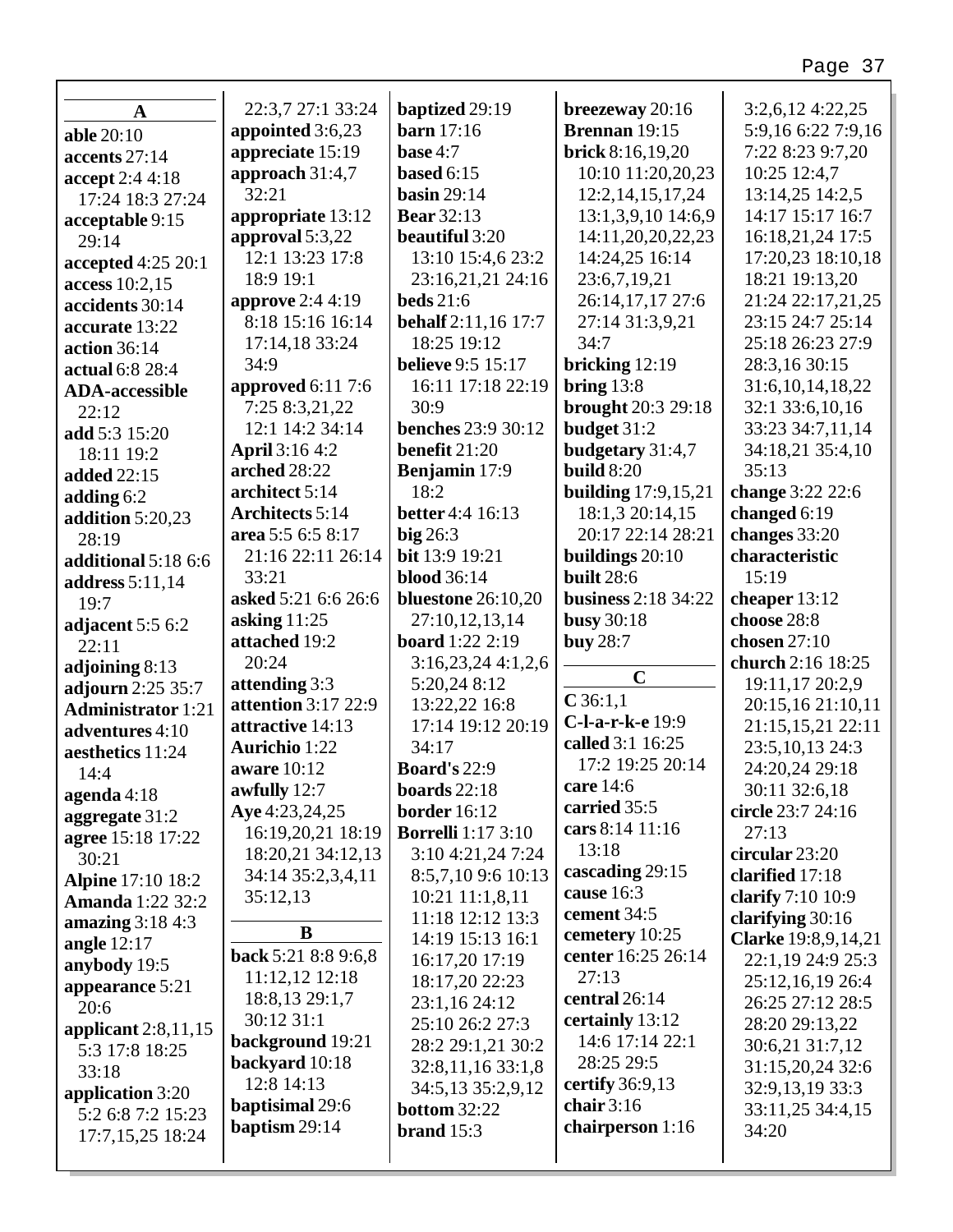| <b>Claudio</b> 1:19 3:23 | concerned 24:14        | crushed 27:1               | documents 6:21                       | 10:11 11:5 13:16                  |
|--------------------------|------------------------|----------------------------|--------------------------------------|-----------------------------------|
| clean 26:1,11 29:23      | concerns 11:24         | Cultural 16:25             | Doherty 3:15                         | 32:3                              |
| cleaner 28:13            | 14:7 23:18,24          | curious 27:9               | doing 10:16,17                       | exit 6:4                          |
| clear 10:21              | concisely 4:5          | current 6:17               | 28:15 30:3                           | exiting $7:21$                    |
| clearly 29:25            | condition 18:7         | Cynthia 19:15 21:3         | donation 29:24                       | extend 9:9,9,11                   |
| <b>Clerk</b> 1:22        | confirm 9:16 13:20     | 33:12                      | door 18:13                           | 10:24                             |
| clients 25:24            | conforming 32:21       | D                          | door-to-door 17:1                    | exterior 17:9 18:1                |
| close 12:7 13:4,4        | conformity 33:21       | date 1:9 4:15              | drawing $7:14$ 10:14                 | 19:1                              |
| closed $8:16$            | confused 7:1 11:3      | day 21:23 36:18            | 31:5 33:19                           | extremely 15:11                   |
| closer 27:16             | confusion 16:3         | <b>Deborah 2:11 17:7</b>   | drawn 29:17                          | $\mathbf{F}$                      |
| co-members 4:11          | connected 20:15        | 17:25                      | driveway $7:3,21$                    | F36:1                             |
| <b>Code 3:18</b>         | consider 11:20         | decide 12:2                | 9:13 15:20                           | fabrications 25:23                |
| coffee $21:14$           | 13:14 28:25            | decision 20:12             | driving $21:5$                       | facade 22:6 28:21                 |
| colder 27:17             | consideration 6:19     | decomposed 24:4,8          | durabilitY 15:11                     | 32:7                              |
| color 17:14,15,18        | 8:18                   | 26:9,18                    | $\bf{E}$                             | faces 32:7                        |
| 21:3 26:13,22            | considered 11:25       | decorative 14:20           | $E$ 36:1                             |                                   |
| coloration 27:2          | <b>CONSTANCE</b>       | dedicated 4:11             | easiest 20:25                        | facing $10:5$<br>fact 14:10 27:20 |
| combination 13:1         | 36:7,22                | define 10:5                |                                      | 28:11                             |
| 26:21                    | construction 21:18     | <b>Dennis</b> 1:18 3:11    | easy 15:12<br>either 8:16 17:21      | fallow 21:6                       |
| come 2:19 5:21           | contains 36:10         | 29:2                       | 18:3 29:17                           | familiar 32:25                    |
| 11:20 12:16,17           | contemporary 28:9      | <b>Dennis'</b> 29:23       |                                      | far 9:9 23:13,14                  |
| 18:8,13 21:15            | 28:11 31:16            |                            | elderly 27:20<br>eliminate 11:7 31:8 | favor 4:22 14:11                  |
| 25:8 31:1 32:22          | contentment 4:10       | Department 6:16            |                                      |                                   |
| 33:15                    | context 27:19          | Department's 6:20          | emulate 13:8                         | 15:5 16:18 18:18                  |
| comes 30:4               | continue 20:5          | <b>Dermatology</b> 2:8     | engineered 15:10                     | 34:11 35:1,10                     |
| coming $11:13$           | continuing 15:5        | 5:3                        | enormous 21:22                       | feel 13:9 14:15                   |
| comment 6:24             | continuously 6:15      | <b>DESCRIPTION</b>         | entire 10:18 31:20                   | feeling 13:11 21:11               |
| 29:23                    | contractor 30:23       | 2:3                        | entirely 14:4 31:20                  | 27:15,17                          |
| comments 6:15            | contractor's 13:13     | desire 20:4 21:10          | entrance 22:10                       | feels 15:10                       |
| <b>Commission</b> 1:4    | copies 6:8             | 21:17                      | entrances 30:10                      | feet 8:25 9:6,8,22                |
| 2:22 3:4,7,8,24          | copy 31:24             | detail 3:17 19:2           | envision 20:25                       | 9:24,24                           |
| 4:12 5:22 6:12           | corner 9:16,17,18      | 31:12                      | 21:14                                | fence 5:4,18,23,25                |
| 18:8,14 34:25            | correct 7:4,19 8:4,6   | detailed 19:3 30:1         | Episcopal 28:22                      | 6:7,10,12,25 7:2,4                |
| commitment 4:14          | 8:9 9:11,18 11:10      | 34:19                      | 32:23                                | 7:88:1,1,3,11,16                  |
| committee 19:16          | 11:15 20:2 36:11       | details 31:16              | error $26:5$                         | 8:22,24 9:2,11,13                 |
| 20:12 21:13              | correctly 15:4         | developed 26:15            | especially 23:21                     | 9:21 10:10,11,16                  |
| community 21:22          | 19:19                  | <b>different</b> 25:6 32:9 | evening 3:2 30:13                    | 10:19,23 11:2,5,7                 |
| compacted 27:8           | <b>County</b> 1:2 6:16 | <b>Diocese</b> 30:24       | 33:25                                | 12:20 13:11,24                    |
| compacts 26:10           | 36:5                   | direction 4:9              | event 32:23                          | 14:11 15:2,8,9,18                 |
| company 14:9             | couple 25:24           | directly 20:14             | exact 17:15 30:3,3                   | 15:23 16:5,11,15                  |
| compelling 28:20         | course 20:9 24:9       | discuss $17:13$            | exactly 7:25 24:5                    | 32:4                              |
| completely 27:18         | courteous 7:23         | discussed 5:19             | example 17:10                        | fences 7:25                       |
| 28:7 32:9                | courtesy 16:10         | 33:20 34:2,22              | examples 6:9 25:23                   | fencing 6:9 8:8,19                |
| composite 15:15,16       | courtyard 21:11        | discussion $5:1$ 17:6      | 30:22 31:16                          | 11:8,9 12:3 13:7                  |
| 16:14                    | 23:4,22                | 18:23 19:4                 | excited 33:13                        | 13:15                             |
| concepts 30:22           | <b>Cove 14:23</b>      | distract $30:19$           | exciting $33:15$                     | figure 10:7                       |
| concern 8:14 11:16       | cover 20:22            | distribution 34:16         | exclusively 30:25                    | fill 3:25                         |
| 12:4 13:18 17:13         | create 21:10,20,24     | <b>document 8:2 17:2</b>   | existent 22:15                       | <b>finalized</b> 32:20            |
| 23:23 24:18              | created 4:1 31:17      | documentation 6:7          | existing $6:19:13$                   | fine 7:9 9:4 $10:6$               |
|                          |                        |                            |                                      |                                   |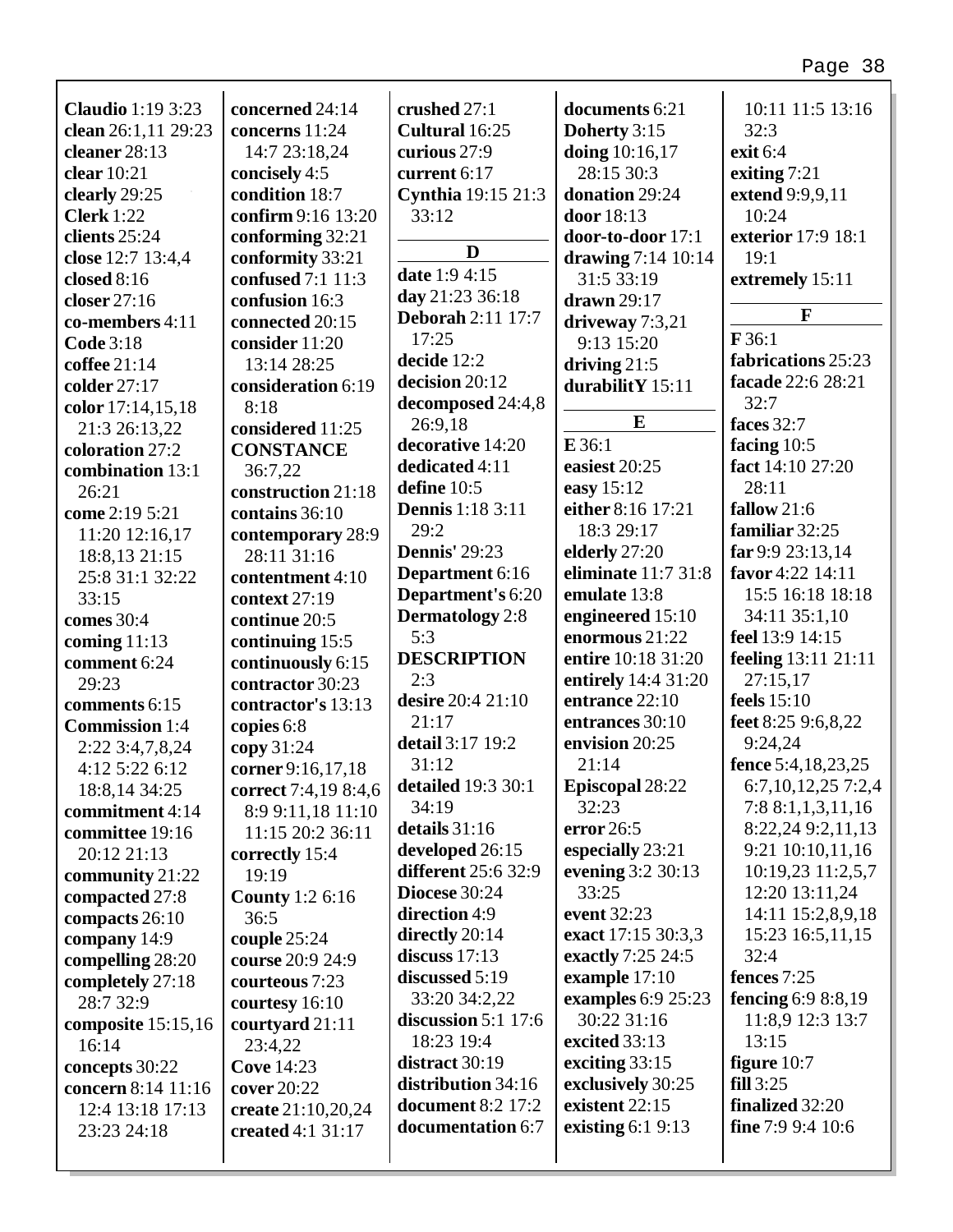| 26:10 28:10           | 23:4 30:11,20       | hand 36:18                  |                           | 23:14 32:25                |
|-----------------------|---------------------|-----------------------------|---------------------------|----------------------------|
| <b>Fire</b> 1:10 35:1 | gaslights 24:25     | hand-made 25:19             | idea 6:24 7:1 16:12       | <b>Janice</b> 1:19 3:23,25 |
| <b>Firehouse 3:5</b>  | gate $9:13$         | 25:25                       | 29:13,14,16 32:20         | 4:14                       |
| first $4:15$ 19:16    | gather $21:16$      | handing $6:21$ 17:2         | image 26:7                | job 30:24                  |
| 23:1,23 29:6          | gathering 21:16     | hard 6:8 27:21              | imitates 30:4             | <b>Joslin</b> 2:15,15      |
| fits $24:24$          | getting 11:3 33:13  | hardware 32:19              | immediately 21:9          | 18:24 20:1                 |
| five 28:22            | give 6:21 14:12     | head $8:15$                 | impetus $21:12$           | judgment 26:5              |
| flat $25:25$          | 23:24 32:2          | headlights 8:14             | impression 27:16          | <b>July</b> 2:23 4:16      |
| flower $21:6$         | go 5:9 10:20 12:18  | 13:18                       | improve $20:5,13$         | 34:25                      |
| <b>focused</b> 25:19  | 19:6 20:8 23:19     | <b>Health 6:16,20</b>       | 21:13 22:1                | June 1:9 3:3 36:12         |
| foldout 20:23         | 24:8,12 27:22,22    | hear $4:20$                 | improvement               | 36:18                      |
| follow $3:15$         | 28:13,24 29:4       | hearing $3:21$ 13:24        | 21:22                     | $\mathbf K$                |
| follows $12:22$       | 30:12 32:22         | hedges 13:16,19             | improvements 19:1         |                            |
| font $29:6,14$        | going 6:12 11:13    | height 8:23 9:21            | include 34:2              | <b>Karen 3:15</b>          |
| foot $21:8$           | 12:16 15:2 19:24    | 13:25 14:1,4                | incorporates 33:19        | <b>Karen's 3:17</b>        |
| footsteps 3:15        | 23:8, 13, 24 24:8   | Heitler 5:14                | <b>INDEX</b> $2:1$        | <b>Karina</b> 2:15 18:24   |
| force 21:5            | 24:12,19 25:11,24   | <b>Hello</b> 19:8           | indicate 17:16            | 19:15,17 25:7              |
| Fordham 17:2          | 27:7 29:3,6,7       | <b>help</b> 34:20           | indicated 18:3            | 33:12                      |
| foregoing 36:10       | 30:19 32:4,11,14    | hereunto 36:17              | indicating $6:38:2$       | keep 6:1 11:6 27:15        |
| forged 25:20,25       | gonna 10:16 12:14   | Hi 5:12                     | 10:20                     | 27:20 30:8 32:20           |
| form 6:8 20:12        | 12:16,17 22:23      | high $4:5$ 13:3             | information 6:18          | <b>keeping</b> 14:17,18    |
| formal 23:3,4,4       | good 3:2 16:6 25:3  | <b>historic</b> 1:4 2:18,21 | 6:20 27:25 34:1           | 14:19 32:10                |
| 27:17                 | 29:16 33:2          | 3:4,7 5:22 6:11             | 34:16                     | kind 13:8 26:22            |
| <b>formed</b> 19:16   | granite 24:5,8 26:8 | 18:8 19:23 22:5,9           | initial $21:12$           | 30:5                       |
| former 20:5           | 26:19 28:1          | 24:19 28:20 29:7            | <b>inlaid</b> 13:11       | know 6:14 8:19             |
| forming $21:13$       | grass $23:12$       | 29:8 34:21,24               | innumerable 20:7          | 12:13,20,21 14:21          |
| forth $29:2$          | gravel $27:16$      | historic-wise 23:3          | <b>inside</b> 21:17       | 15:1 16:2 23:10            |
| fortress-like 12:15   | gray 26:20 27:10    | historical 24:17            | installation 19:25        | 24:2,4,24 26:8             |
| fountain $24:13,14$   | 27:17               | 27:19 29:11                 | installed 20:1            | 28:13 29:1,3               |
| 24:17,20 27:25        | grayish-sandish     | historically 12:13          | installing 15:24          | 32:19 33:5,21              |
| 28:3,4,5 29:5,8,10    | 26:22               | 29:4,6                      | intend 8:20               | knowledge 3:17             |
| 29:15,17 30:3,4       | great $3:144:5,10$  | <b>history</b> 3:19 20:10   | interested 17:3           |                            |
| 30:20                 | 11:18 14:21 21:24   | hit 10:16                   | 36:15                     | L                          |
| four $9:23\,26:15,18$ | 23:17,20 32:16      | hold 9:20 23:10             | interesting 20:11         | label 33:20                |
| frankly 29:24         | 33:8                | Holy 2:16 18:25             | introduce 3:9 4:17        | lanterns 24:25             |
| friends $4:11$        | green $21:7$        | 19:17                       | 5:10                      | large $20:23$              |
| front $6:137:3,5,6$   | Greenport 1:1 3:4   | home 4:7                    | iron $25:20$              | largely 22:4               |
| 8:4 9:24 10:4         | 4:7 12:22,25 14:8   | honor $3:14$                | <b>Island</b> 30:24       | larger $27:15$             |
| 15:3,9 18:13          | 14:20               | hoping $29:24$              | <b>issue</b> 9:1 24:10,21 | Lau 5:8, 12, 12, 17        |
| 20:13 21:8 24:20      | ground $26:23$      | horse $8:1$                 | it'll 31:11               | 7:4,13,19 8:3,6,9          |
| 28:23                 | group 4:4 16:25     | hour $21:14$                | item $2:3$ 4:18 5:1       | 8:11,25 9:3,11,18          |
| function 20:19        | grow 6:25 16:13     | hours $21:23$               | 17:5,6 18:23 28:7         | 10:9,19,23 11:4            |
| funding $33:14$       | guiding $29:20$     | house 7:3,5,6 8:4           | 34:24 35:7                | 11:10,15,22 12:11          |
| furniture 27:23,24    | guys 6:21 24:13     | 11:12 12:8,8 17:2           | <b>items</b> 5:23 15:22   | 13:16 15:7,22              |
| further 36:13         |                     | 17:17                       |                           | 16:23 17:4                 |
|                       | $\mathbf H$         | <b>houses</b> 14:11 17:1    | $\mathbf J$               | lawn $20:13$ $21:7$        |
| G                     | halfway $12:18$     | hundred 14:23               | J 1:21 36:22              | leads $22:10,12$           |
| garage 11:11          | Hall 20:14,17 21:8  | hundreds 14:22              | J-o-s-l-i-n 19:19         | left 6:3 15:24 16:1        |
| garden 19:16 21:13    | 22:13 28:23         | hybrid 14:8                 | <b>Jane</b> 1:16 3:5 5:17 | 16:9                       |
|                       |                     |                             |                           | letting $16:11$            |

г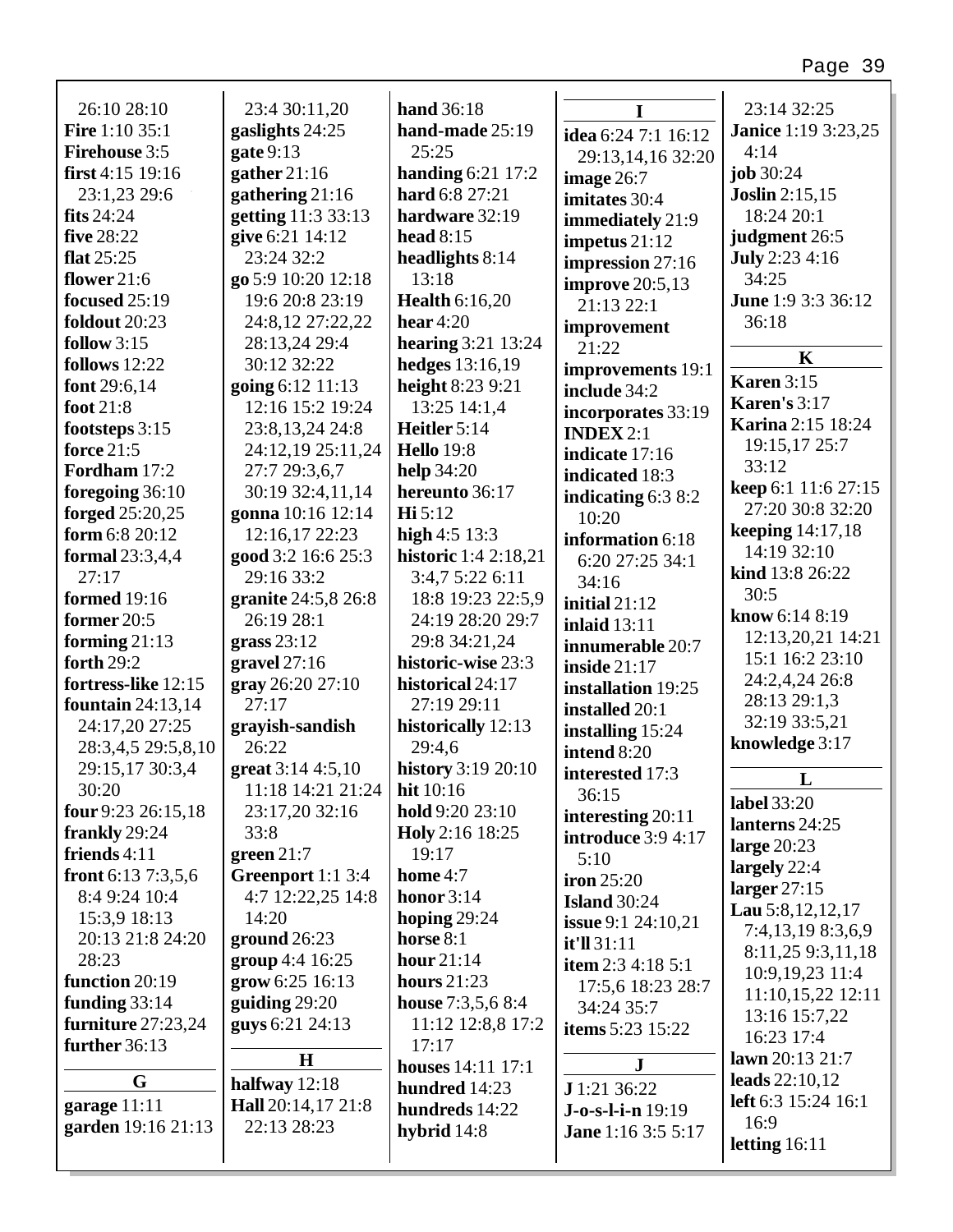| life $20:3$              | 26:15 27:8 31:8         | missed 7:16               | number $26:7,8$           | 21:8 22:13 28:23        |
|--------------------------|-------------------------|---------------------------|---------------------------|-------------------------|
| light 30:3,4             | materials $4:38:18$     | <b>Mitchell 26:9 27:7</b> |                           | Park 26:9 27:7          |
| lighter $27:15$          | 20:23 33:21             | mix 24:19                 | $\mathbf 0$               | parking 5:5 6:4         |
| lighting $22:424:23$     | matter 14:10 36:16      | <b>modern</b> 24:18,20    | <b>O</b> 36:1             | 8:17                    |
| 25:1 29:22 34:3          | maximum 9:23            | 24:23 25:2 29:9           | odd-looking 12:19         | part 8:7 13:6,23        |
| line 5:4,25 8:21         | mayor 3:24              | 29:23                     | oddly 14:9                | 21:2                    |
| 11:4,6 15:20,24          | McMahon 1:18            | modifications 20:7        | official 32:23            | particular 10:1         |
| 28:10                    | 3:11,11 4:23 7:15       | moment 3:14               | oh 31:19                  | 22:2                    |
| lion's 33:12             | 9:1,4 11:19 12:6,9      | <b>MONETT 36:7,22</b>     | okay 7:9 9:6,8 11:8       | parties 36:14           |
| list 24:11               | 13:1,4 14:15,18         | money $31:8$              | 11:18 14:2 22:24          | passed 16:22 18:22      |
| <b>little</b> 7:1 11:12  | 15:15 16:5,19           | <b>Moore 17:9 18:2</b>    | 25:10 28:3 34:4           | passion 3:19            |
| 12:18 13:9,12            | 17:22 18:19 27:5        | motion $2:4,21,25$        | oldest 29:9               | paths 22:4 26:9         |
| 14:16 19:21 23:19        | 28:9,18 33:9            | 4:18,25 5:2 16:22         | Olivia 5:12               | pathway 23:7            |
| 24:14                    | 34:10,12 35:3,11        | 17:7,24 18:16,22          | once 12:1                 | pathways 26:16,16       |
| live 19:10               | mean 13:9,10 29:5       | 18:24 33:24 34:9          | one-way 16:3              | pattern 12:22           |
| lives $4:8$ 19:16        | meant 26:21 28:18       | 34:14,24 35:5,7           | open 8:12 19:4            | patterns 13:10          |
| location 21:4            | 32:22                   | move 7:23                 | 20:17                     | 14:21                   |
| long 14:9 15:11          | measured 25:25          |                           | opening 3:25              | Paul 1:21 9:7 18:5      |
| 19:22 30:24              | meeting $2:5,223:1$     | $\mathbf N$               | order 3:1 5:25 8:15       | 33:17                   |
| long-time $4:14$         | 3:5,18,25 4:15,19       | N 36:1                    | organize 4:3              | pea 27:16               |
| look 7:8,11,14 9:25      | 5:20,24 6:7 8:13        | name 3:5 5:11,12          | originally 11:5           | people 6:4 7:20         |
| 12:14 13:6 15:13         | 34:25                   | 19:9,19                   | 31:17                     | 16:2 21:15 27:21        |
| 15:18 25:4 26:3          | meetings 6:12 13:6      | natural 16:13             | ornate 28:12,15           | perfect 7:16 16:2,4     |
| 26:13 28:13,21           | Mei $4:1$               | nature 14:3 22:14         | outcome 36:15             | 16:6 23:3 26:2          |
| 29:3                     | member 1:17,18,19       | need 9:16 22:22           | outlined 26:17            | 32:16                   |
| <b>looked</b> 20:11      | 4:1,21,23,247:15        | 31:1,8                    | outside 7:20 22:5         | perform 19:1            |
| <b>looking 8:1 14:14</b> | 7:24 8:5,7,10 9:1       | needs 17:17 34:22         | 23:11                     | permeable 21:18         |
| 24:1                     | 9:4,6 10:13,21          | neglect 19:23             | overboard 28:13           | permit 22:14            |
| looks 15:10 24:2         | 11:1,8,11,18,19         | neighbor 6:2 8:13         | <b>owing 27:20</b>        | permitted 25:17         |
| 25:2                     | 12:6,9,12 13:1,3,4      | 9:19 12:5,11              | owner 5:13 11:22          | perpendicular           |
| <b>Lori</b> 4:1,2,4      | 14:15,18,19 15:13       | 13:14                     | owner's 16:9              | 10:12 32:14             |
| lot 9:16,17,18 13:12     | 15:15 16:1,5,17         | neighbor's 11:16          |                           | person 4:15 29:18       |
| 20:4,19,25 28:12         | 16:19,20 17:19,22       | neighborhood 13:7         | $\mathbf{P}$              | 29:18                   |
| love 23:2,5,5,6,6,6      | 18:17,19,20 19:11       | neighbors 13:17           | p.m 1:11 2:23 3:1,3       | <b>Personally 30:18</b> |
| 23:17 24:14              | 22:23 23:1,16           | 14:12,25 15:19            | 34:25 35:15               | perspective 9:15        |
| <b>lovely</b> 16:12 23:9 | 24:12 25:10 26:2        | neutral 26:19,21          | package 7:7,13            | pertinent 6:18          |
| 30:20                    | 27:3,5 28:2,9,18        | new 1:2 4:9,9 5:15        | 33:9                      | Peter 2:8 5:2 11:22     |
|                          | 29:1,21 30:2 32:8       | 5:15 10:10 15:3           | packet 25:4,7             | 19:5,9 32:4 33:10       |
| $\bf M$                  | 32:11,16 33:1,8,9       | 20:3,4 32:4 36:3,8        | page 2:3 31:23            | 33:25                   |
| main 2:7,10,14 5:1       | 34:5, 10, 12, 13        | newly 3:6                 | paint 17:9 18:1           | phenomenal 23:14        |
| 17:6, 17, 25 18:23       | 35:2,3,9,11,12          | nice 7:1 16:10 20:3       | painting 18:12            | phone 25:17 26:7        |
| 19:10 21:9 33:24         | <b>members</b> 3:8 20:4 | 21:14 33:9                | paints $18:14$            | photo 25:16,17          |
| maintain $15:12$         | 21:21                   | non-ornate 25:21          | palate 26:19,20,21        | photograph 25:6         |
| <b>Marina</b> 14:24      | mentioned 5:17          | north 5:25 11:4           | 27:10                     | photos 6:10 25:24       |
| marriage 36:14           | microphone 5:10         | 15:24 20:17               | <b>Pallas</b> 1:21 9:8,14 | physical 14:3           |
| masonry 21:17            | 19:6                    | Northport 25:20           | 9:23 10:12 13:20          | picture 30:17           |
| 22:3 30:25               | middle $24:15$          | Notary 36:8               | 14:1,3 18:6 33:18         | piece 28:20 32:22       |
| matches 33:1             | mind 28:9 29:2          | noted 19:20 35:15         | <b>Palmer</b> 2:12 17:8   | pieces 22:8,13          |
| material $15:8,10$       | minutes $2:44:19$       | nothing's $22:15$         | pamphlet 23:19            | pillar 19:23            |
|                          |                         |                           | parish 20:3,14,17         |                         |

г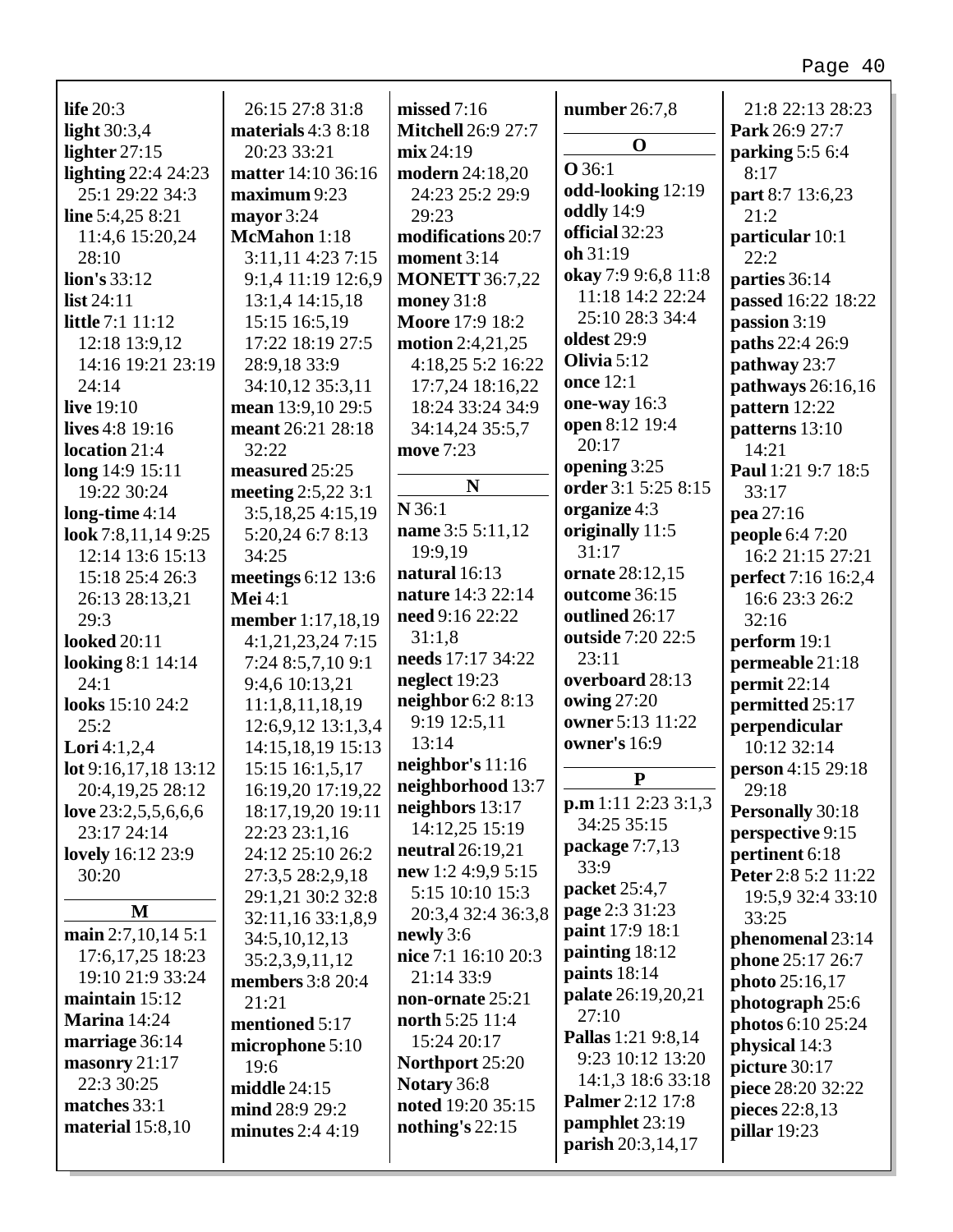|                          |                                   |                                         |                                    | 19:3                                    |
|--------------------------|-----------------------------------|-----------------------------------------|------------------------------------|-----------------------------------------|
| pipe 24:1 25:10,12       | 14:12 15:7                        | railing 23:23 24:1,2<br>25:5 30:11 34:3 | requirements 33:4<br>research 17:1 |                                         |
| place 33:14              | probably 29:10                    |                                         |                                    | second 4:20,21                          |
| placement 24:15          | proceed 12:2<br>proceedings 36:11 | railings 25:22<br>raised 8:14           | researcher 4:3                     | 16:17 18:17 32:13<br>34:10 35:8,9       |
| placings 30:8            |                                   |                                         | resident 19:11,15                  |                                         |
| plan 13:23 20:18         | process 11:21                     | ramp 22:12,21                           | resignation 4:1                    | section 21:13 27:15                     |
| 34:1,19                  | products 15:16                    | 30:19 34:3                              | Resource 16:25                     | security 11:24                          |
| planning $5:19,24$       | project 19:2 21:5<br>27:12        | <b>rate</b> 20:1                        | <b>respect</b> 4:5 20:18           | see 7:24 12:4,16                        |
| 8:12 13:22,22            |                                   | <b>Ratsey</b> 1:16 3:6                  | response 11:15                     | 20:10,20 22:24                          |
| 25:9 26:18               | projects 30:25                    | read 32:17                              | rest 28:14                         | 31:19 33:15                             |
| plans 6:15,17,19         | properly $2:194:16$               | real 15:11                              | restriction 18:5                   | seeing 8:14 11:16                       |
| 16:15                    | 6:25                              | really 9:17 21:4,4                      | <b>result</b> 13:23                | 12:21 24:25                             |
| plantings 21:19          | property $5:4,5,13$               | 21:21,23 23:8                           | retract $29:10$                    | seeks 5:3 17:8 19:1                     |
| 22:4 23:5                | 5:19,21,25 6:1,3                  | 25:19 29:8 32:7                         | review 6:20 20:21                  | seen 12:24 24:5                         |
| plastic 15:13            | 6:13 7:17,20 8:13                 | rear 5:5 6:4 8:17                       | right 9:23 11:9                    | selected 21:18 28:6                     |
| <b>please</b> 3:8 5:10   | 8:15,21 9:4 10:3                  | 9:2,4 10:3 17:16                        | 15:7,21 16:7 21:6                  | 30:24 33:14                             |
| 16:16 18:15 19:6         | 11:4,6,17,22                      | reason $11:19$                          | 21:19 23:1 24:15                   | separate 14:25                          |
| 25:18 32:1               | 13:17 15:9,24                     | rebuilding 22:10                        | 28:16,18 29:19                     | 20:13,17 28:7                           |
| pleasure 3:22 33:11      | 16:10 17:17 18:1                  | receiving 6:16                          | 33:23                              | served 3:16 4:2                         |
| <b>point</b> 13:13       | 18:4 19:22 20:5,8                 | record 5:14 19:19                       | road 10:2,15                       | service 23:13                           |
| pool 29:16               | 20:18 21:2,12                     | 31:11                                   | Roger 2:15 19:18                   | services 6:17 23:10                     |
| porous $26:11$           | 28:8 30:14                        | records 20:9 31:25                      | 20:1 25:8                          | <b>SESSION</b> 1:6                      |
| portion 22:2             | proposal 18:16                    | rectangle 21:8                          | <b>Roman 29:5</b>                  | set 4:5 18:5 36:17                      |
| positioned 23:20         | 32:9                              | rector $20:2$                           | <b>Roselle</b> 1:17 3:10           | setting 23:4,5 25:1                     |
| possible 5:2 17:6        | propose 8:15 14:5                 | <b>reference</b> 6:10 7:7               | 14:7                               | seven 30:9                              |
| 18:24 30:8               | proposed $6:107:5$                | referred 31:5                           | roughly 21:7                       | shape $24:17$                           |
| possibly 8:18            | 11:5 15:23                        | reflect 29:13                           | rudimentary 7:15                   | share 33:12                             |
| post 10:24 32:5          | proposing 10:10                   | regard 13:7                             | runs $21:9$                        | sheet 10:20 31:12                       |
| poured 31:2              | 11:7 15:8 25:13                   | regular $1:62:5$                        |                                    | shield $8:17$                           |
| preference 11:23         | provide 6:6 33:19                 | 4:19 12:20                              | S                                  | shine 13:18                             |
| <b>present</b> 1:19 5:7  | provided 17:10                    | related 36:13                           | safely 30:14                       | shorthand 36:7                          |
| 26:6 31:15               | public 21:23 36:8                 | remember 7:25                           | safety 30:8                        | showed 3:20                             |
| presented 13:21          | <b>pull</b> 16:4                  | 15:4                                    | <b>SAGE 14:22</b>                  | showing 26:6                            |
| 16:15 33:25              | purchased 28:6                    | removal 16:5                            | Saitta 2:8 5:2 11:23               | shutters 18:12                          |
| presenting 5:18          | put 7:17 16:8 23:11               | removing $5:256:24$                     | samples 7:11 18:14                 | side 7:2 11:1 12:17                     |
| <b>Preservation 1:4</b>  | 27:23 28:7 30:7                   | 15:23                                   | 20:23                              | 30:11 32:12                             |
| 2:22 3:4,7 5:22          | 32:11                             | rendering 21:3                          | sand 27:4                          | sidewalk 22:12                          |
| 6:11 18:8 34:25          | putting 11:2 34:6                 | 26:13                                   | sandy $27:3$                       | sign 6:2 7:11,14,19                     |
| preserve 3:19            |                                   | replacing 32:24                         | satisfactory 25:22                 | 7:20 15:25 16:9                         |
| <b>pretty</b> 7:15 12:23 | O                                 | reporter 36:7                           | save 31:8                          | 23:17 32:11,14,23                       |
| previous $4:14\,5:19$    | quadrants 26:15,17                | represent 5:13                          | saying 10:6 23:14                  | signage $32:6,21$                       |
| 6:12                     | qualifies 10:3                    | representing 5:13                       | scape $23:14$                      | 34:3                                    |
| primarily 20:13          | qualities 28:12                   | 17:11 19:5                              | <b>Schade</b> 2:11 17:7            | significant 19:24                       |
| primary $22:3$           | question 10:13                    | request 12:11                           | 17:25                              | signs $32:3,3$                          |
|                          | 20:18 21:2 22:13                  |                                         | schedule 2:21                      |                                         |
| principles 29:20         | questions 6:23 33:7               | requesting 12:9                         | 34:24                              | simple 25:21 26:1                       |
| prior $13:6$             | quite 10:5 24:23                  | require 13:23 18:7<br>22:8,13           | scope $25:8$                       | simplicity 28:10<br><b>SINY</b> 2:8 5:3 |
| privacy 5:4,18,23        | quorum 3:13                       |                                         | screening 26:10                    |                                         |
| 8:11, 16, 19, 22, 24     |                                   | required 22:19                          | 27:5                               | $s$ it 30:13                            |
| 9:21 10:16,19,23         | $\bf R$                           | requirement 13:21                       | <b>SCTM</b> 5:6 17:11              | site 13:23                              |
| 12:3 13:24 14:12         | R36:1                             | 25:22                                   |                                    | six 8:25 9:6,8,21,24                    |
|                          |                                   |                                         |                                    |                                         |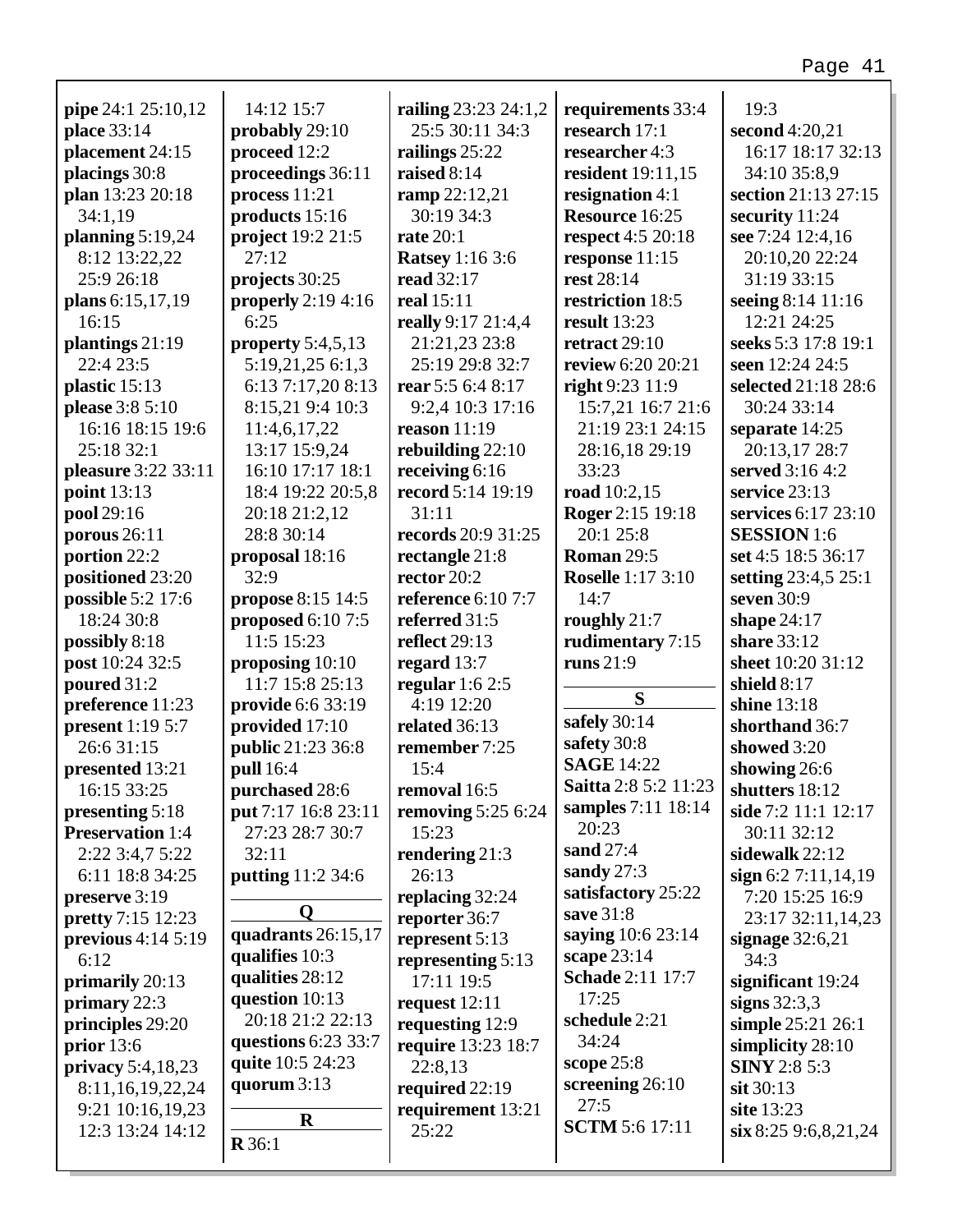| 30:9                     | stonework 14:14         | tall 8:20,25 14:24       | tough $27:24$              | view 13:13 22:9     |
|--------------------------|-------------------------|--------------------------|----------------------------|---------------------|
| six-foot 8:20 9:1        | stoop 22:10 30:10       | taught $4:13$            | traditional 24:2,16        | views $8:17$        |
| 13:3 14:24               | street 1:10 2:7,10      | tear 27:24               | 24:19 32:21                | village 1:1,21 3:4  |
| sixty $14:23$            | $2:14$ 3:5 5:1,15       | tell 19:6 21:1           | <b>Traditionally 23:2</b>  | 3:18,20 19:11,15    |
| slat $8:1,3$             | 6:4 7:18,21 9:10        | tent 23:11               | tranquil 28:19             | 19:22,23            |
| slats $15:5$             | 9:12,12 10:4,11         | tentatively 9:14         | transcription 36:11        | vinyl $15:10$       |
| slatted 15:9             | 12:16 17:6,25           | 10:6                     | treasured 4:7              | visible 7:19        |
| slatting $8:12$          | 18:23 19:10,16          | terms $25:5$             | trees 6:1,25 11:5,7        | visiting $27:21$    |
| slow $20:20$             | 21:9 32:7,15            | texture 34:2             | 13:15, 17, 19 16:12        | visual $10:21$      |
| small 29:18              | 33:25 35:1              | thank $3:3,12,4:12$      | 16:13                      | volunteered 19:14   |
| smart $7:23$             | streetscape 21:25       | 4:17 5:9,16 6:22         | trim $18:13$               | vote 16:8,16 17:23  |
| solid 13:24 15:6         | <b>Streetscaping</b>    | 16:10,22,23 17:4         | <b>Trinity</b> 2:16 18:25  | 18:15,16            |
| somebody 23:25           | 23:15                   | 18:10,22 19:20           | 19:17                      |                     |
| sorry 7:16 10:9          | structure 3:18 22:6     | 30:15 32:2 33:10         | true 9:20 36:10            | W                   |
| 19:17 25:13              | stunning $23:8$         | 33:16 34:15,18,19        | <b>Trustees</b> 3:24 19:12 | walkers 27:22       |
| sort 27:17               | style 28:24             | 34:20,23 35:6,14         | try $13:5,7,831:8$         | walking $26:11$     |
| sound 28:17              | subcommittee            | thanks $33:11$           | trying 12:25 30:7          | 32:17               |
| south 7:2 20:15          | 19:14                   | thing $23:9,12$ $24:22$  | turn 4:9 6:3 15:24         | walkway 24:22       |
| 21:9                     | subjective 27:18        | things 13:5 16:8         | 16:1,9                     | 29:22 30:18,19      |
| southern 5:4 8:21        | submission 30:23        | 34:2                     | twilight 30:13             | walkways 14:20      |
| space 21:7,10,18,20      | submitted 6:9           | think $6:25$ 7:22        | two 20:16 22:8,13          | 23:6 27:6,7         |
| 21:23                    | submitting 26:5         | 10:1 12:20,24,25         | 26:8 29:7 30:10            | wall 8:16,19,20     |
| speaking $12:13$         | <b>Suffolk</b> 1:2 6:16 | 13:5 14:8, 10, 12        | 30:12                      | 10:10 11:20,23      |
| 13:13 29:4               | 36:5                    | 14:19,25 15:19,20        | type 8:1 21:11,17          | 12:2, 15, 17, 24    |
| special 32:23            | suggesting $25:15$      | 16:1,4,6 17:17           | 25:1 26:9 27:4             | 13:3 14:6,8 16:14   |
| specifies $21:4$         | suggestion 28:24        | 20:24 21:21 22:8         | 29:5,5                     | 32:12,24            |
| speed $25:4$             | Sundays 23:11           | 22:24 23:2,7,9,12        | typical 28:22              | walls $14:25$       |
| spelled 19:19            | super $24:16$           | 23:17 24:4,16,18         | <b>Typically 27:5</b>      | want 8:19 11:6      |
| splashing 29:15          | sure 9:25 10:5          | 25:2 28:2,11             |                            | 12:2 13:20 16:3     |
| spoke 4:4                | 12:14 15:6 22:25        | 29:22 30:17,18,19        | U                          | 23:25 24:9,10       |
| spongey $26:12$          | 24:5,23 25:16           | 31:14 33:8               | ultimately 20:3            | 25:20 26:19,20      |
| SS 36:4                  | 28:23 31:2 34:16        | thinking 29:2            | unable 25:8                | wanted 7:9 27:15    |
| stand 19:6               | surface 26:11 27:21     | Third 1:10 3:5 35:1      | <b>understand</b> 14:6     | 27:19 29:4          |
| standard 18:6            | 31:18,20                | <b>thought</b> 7:2 11:21 | understood 19:13           | wants $23:25$       |
| standards 4:6            | surrounded 21:19        | 17:3 29:3                | 31:10                      | wasn't 27:10        |
| start 10:23 22:23        | survey $10:1 21:1$      | thoughts $4:4$ 22:24     | undo 20:5                  | water 28:17 29:17   |
| started 21:12 33:13      | symmetrical 30:7        | 25:20                    | unfortunately              | 30:4                |
| starting $11:13$         |                         | thousand 29:7            | 19:18 25:7 26:4            | way 9:10 20:25      |
| <b>starts</b> 11:9       | T                       | three 14:10 15:17        | update 33:19               | 23:20 30:18 36:15   |
| state 1:2 4:9 36:3,8     | T36:1,1                 | 16:8 17:20               | updating $6:15$            | we're $5:176:14,15$ |
| statement 29:11          | take 4:16 13:6 14:6     | ties 10:11               | upgrade 34:1               | 8:7 10:10 11:25     |
| <b>Station</b> 1:10 35:1 | 18:15 23:25 24:9        | time 1:11 4:16 14:9      | use 25:20 30:14            | 15:8 22:19 29:24    |
| step 10:8                | 29:9,9                  | 15:16 16:23 19:22        | 31:1                       | 29:25 30:7 31:22    |
| <b>Stick 32:8</b>        | taken 4:8 36:11         | 19:24 24:10 35:15        | $\mathbf{V}$               | 33:13               |
| stipulation 17:24        | takes 28:14             | times $27:23$            | various 19:1               | we've 14:21,23      |
| 18:11                    | talk 23:25              | today 5:18 19:18         | vendors 33:14              | wear 27:24          |
| stipulations 34:1,8      | talked 5:24             | 20:8 26:6                | versus $7:17$              | weather 21:14       |
| stone 13:1 31:3          | talking 10:15,17,22     | top 27:23                | vestry 33:3                | 29:17               |
| stones 26:24,25          | 20:20 25:4              | <b>total</b> 30:9        | <b>Victoria</b> 2:12 17:8  | Webb 6:4 7:18 9:10  |
|                          |                         |                          |                            |                     |